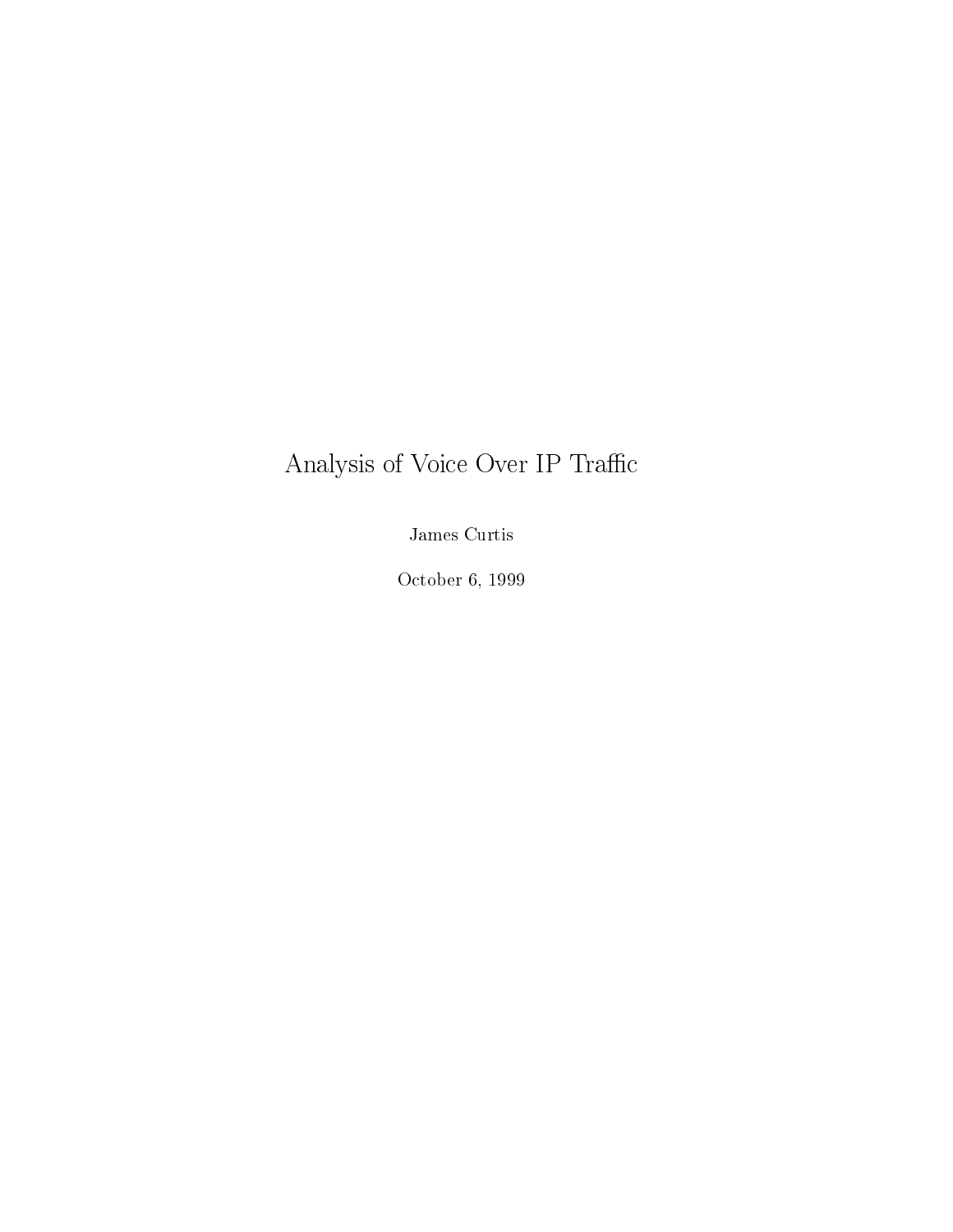### Abstract

Voice over IP applications allow telephone conversations over a standard Internet connection. This is an exciting new use of the Internet for most users, and can result in large cost savings for long distance toll calls. This is resulting in a high growth rate in the use of these applications. Unfortunately due to the implementation of these applications, a large growth in voice traffic could seriously degrade the performance of other common Internet applications.

This report outlines the progress this project has made in investigating these effects. This has involved a large study of the ways of measuring network traffic. This study has encountered multiple difficulties and problems present in many of the systems in use today. This report explains these issues and introduces some of the techniques currently being used to correct these problems.

The project has focused on the use of one measurement system and this report goes on to detail the the analysis of data from this system. The reliable detection and filtering of the voice traffic present in these data sets is the most important area of this analysis. Finally this report outlines the initial analysis of the voice traffic found using these methods.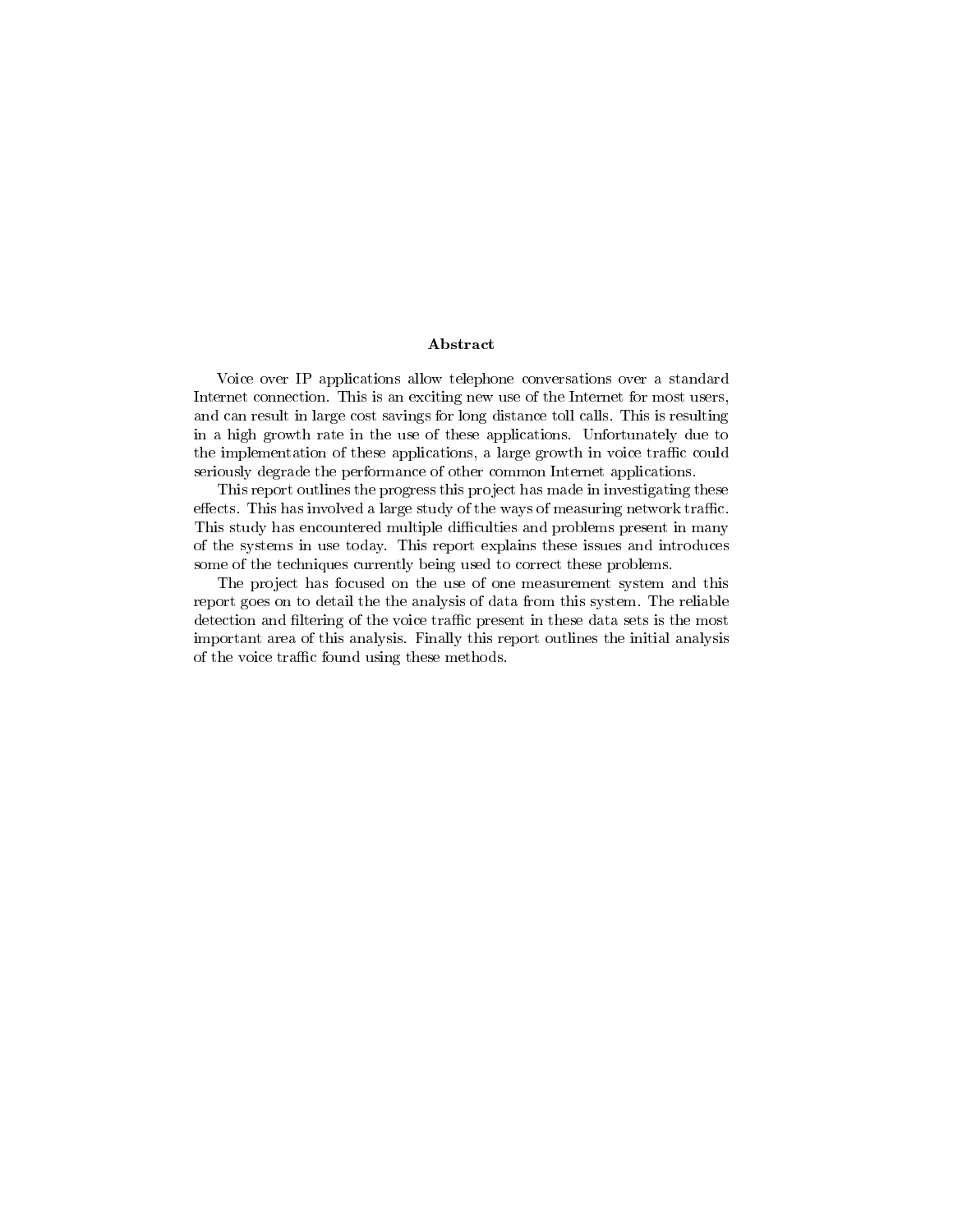| Contents |  |
|----------|--|
|----------|--|

| Abstract<br>ii         |         |                                                                                                                                                                                                                                         |                |  |  |  |
|------------------------|---------|-----------------------------------------------------------------------------------------------------------------------------------------------------------------------------------------------------------------------------------------|----------------|--|--|--|
| iii<br><b>Contents</b> |         |                                                                                                                                                                                                                                         |                |  |  |  |
| List of figures<br>v   |         |                                                                                                                                                                                                                                         |                |  |  |  |
| 1                      |         | Introduction                                                                                                                                                                                                                            | 1              |  |  |  |
|                        | 1.1     |                                                                                                                                                                                                                                         | $\overline{2}$ |  |  |  |
| $\bf{2}$               |         | Project aims and motivations                                                                                                                                                                                                            | 3              |  |  |  |
|                        | $2.1\,$ |                                                                                                                                                                                                                                         | 3              |  |  |  |
|                        | 2.2     |                                                                                                                                                                                                                                         | 5              |  |  |  |
|                        | 2.3     | Data source research research in the contract of the state of the state of the state of the state of the state of the state of the state of the state of the state of the state of the state of the state of the state of the           | 6              |  |  |  |
| 3                      |         | Passive measurement                                                                                                                                                                                                                     | 8              |  |  |  |
|                        | 3.1     |                                                                                                                                                                                                                                         | 9              |  |  |  |
|                        | 3.2     |                                                                                                                                                                                                                                         | 11             |  |  |  |
|                        |         | 321<br>ATM measurements research and containing a state of the state of the state of the state of the state of the state of the state of the state of the state of the state of the state of the state of the state of the state of t   | 11             |  |  |  |
|                        |         | 322                                                                                                                                                                                                                                     | 12             |  |  |  |
|                        | 3.3     |                                                                                                                                                                                                                                         | 14             |  |  |  |
|                        |         | 331<br>Software based measurement                                                                                                                                                                                                       | 14             |  |  |  |
|                        |         | Hardware based measurement<br>332                                                                                                                                                                                                       | 17             |  |  |  |
|                        | 3.4     |                                                                                                                                                                                                                                         | 18             |  |  |  |
|                        |         | 3.4.1<br>Timestamps                                                                                                                                                                                                                     | 18             |  |  |  |
|                        |         | 3.4.2<br>Packet loss residence in the contract of the contract of the contract of the contract of the contract of the contract of the contract of the contract of the contract of the contract of the contract of the contract of the c | 20             |  |  |  |
|                        |         | 343<br>Internet routing resources in the contract of the state of the state of the state of the state of the state of the state of the state of the state of the state of the state of the state of the state of the state of the sta   | 20             |  |  |  |
|                        |         | 34.4                                                                                                                                                                                                                                    | 21             |  |  |  |
|                        |         |                                                                                                                                                                                                                                         | 21             |  |  |  |
|                        | 36      |                                                                                                                                                                                                                                         | 25             |  |  |  |
|                        |         | 3.6.1                                                                                                                                                                                                                                   | 25             |  |  |  |
|                        | 3.7     |                                                                                                                                                                                                                                         | 26             |  |  |  |
| 4                      |         | The New Zealand Internet Exchange                                                                                                                                                                                                       | 28             |  |  |  |
|                        | 4.1     |                                                                                                                                                                                                                                         | 28             |  |  |  |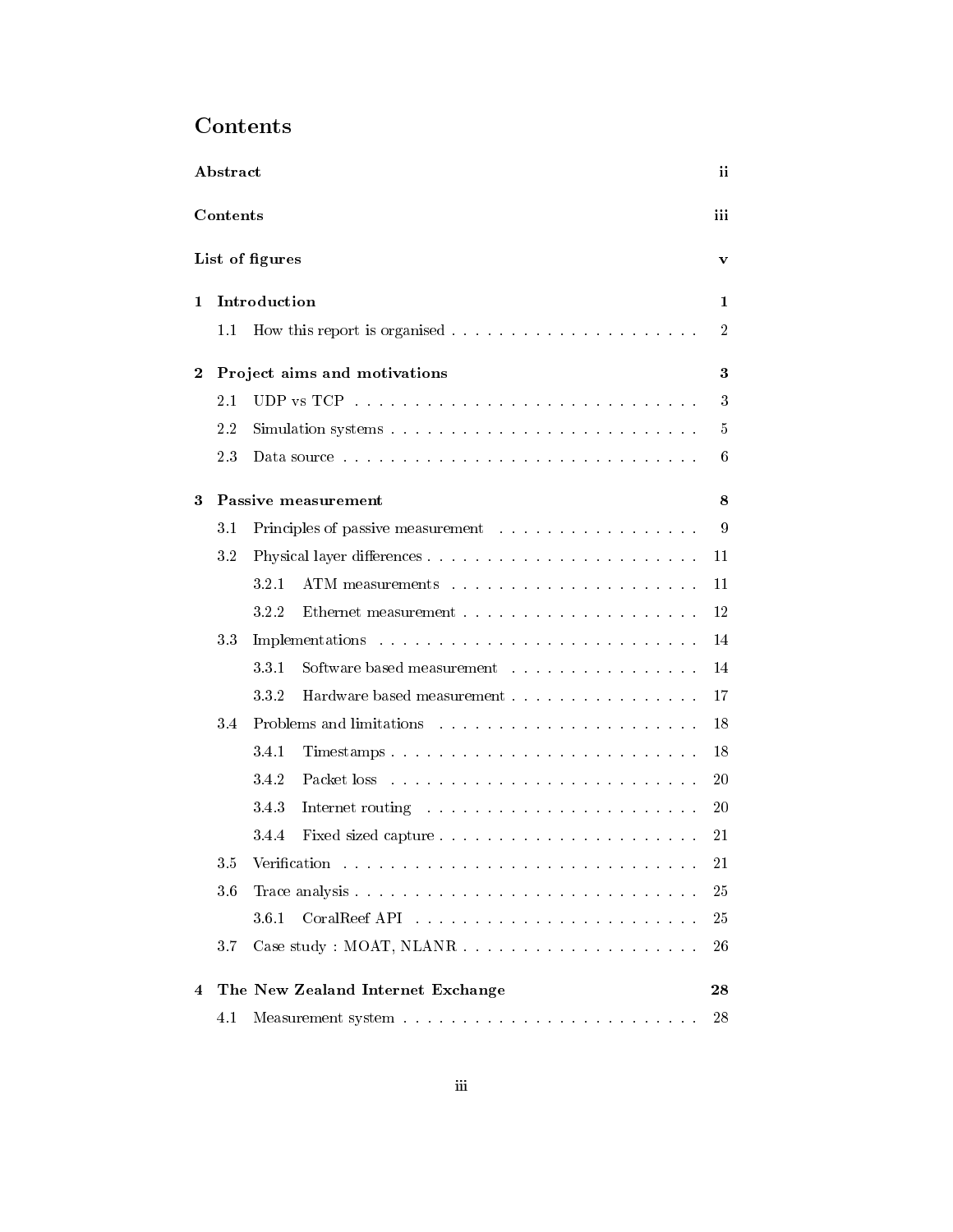|              | 4.2                |            |                                                                                                                                                                                                                                | -30 |  |  |  |  |
|--------------|--------------------|------------|--------------------------------------------------------------------------------------------------------------------------------------------------------------------------------------------------------------------------------|-----|--|--|--|--|
|              |                    | 4.2.1      |                                                                                                                                                                                                                                | -31 |  |  |  |  |
|              | 4.3                |            |                                                                                                                                                                                                                                | 32  |  |  |  |  |
|              |                    | 4.3.1      |                                                                                                                                                                                                                                | -33 |  |  |  |  |
|              |                    | 4.3.2      |                                                                                                                                                                                                                                | 34  |  |  |  |  |
|              |                    | 4.3.3      | Packet size distribution response response response response response response response response response response response response response response response response response response response response response response | -35 |  |  |  |  |
| $5^{\circ}$  |                    |            | Voice detection and analysis                                                                                                                                                                                                   | 37  |  |  |  |  |
|              | 5.1                |            |                                                                                                                                                                                                                                | 37  |  |  |  |  |
|              |                    | 5.1.1      | H 323 detection and the service of the service of the service of the service of the service of the service of the service of the service of the service of the service of the service of the service of the service of the ser | 38  |  |  |  |  |
|              |                    | 5.1.2      |                                                                                                                                                                                                                                | 40  |  |  |  |  |
|              | 5.2                |            |                                                                                                                                                                                                                                | 40  |  |  |  |  |
| 6            | <b>Future work</b> |            |                                                                                                                                                                                                                                |     |  |  |  |  |
| 7            |                    | Conclusion |                                                                                                                                                                                                                                | 45  |  |  |  |  |
|              | References         |            |                                                                                                                                                                                                                                | 47  |  |  |  |  |
| $\mathbf{A}$ |                    | Glossary   |                                                                                                                                                                                                                                | 49  |  |  |  |  |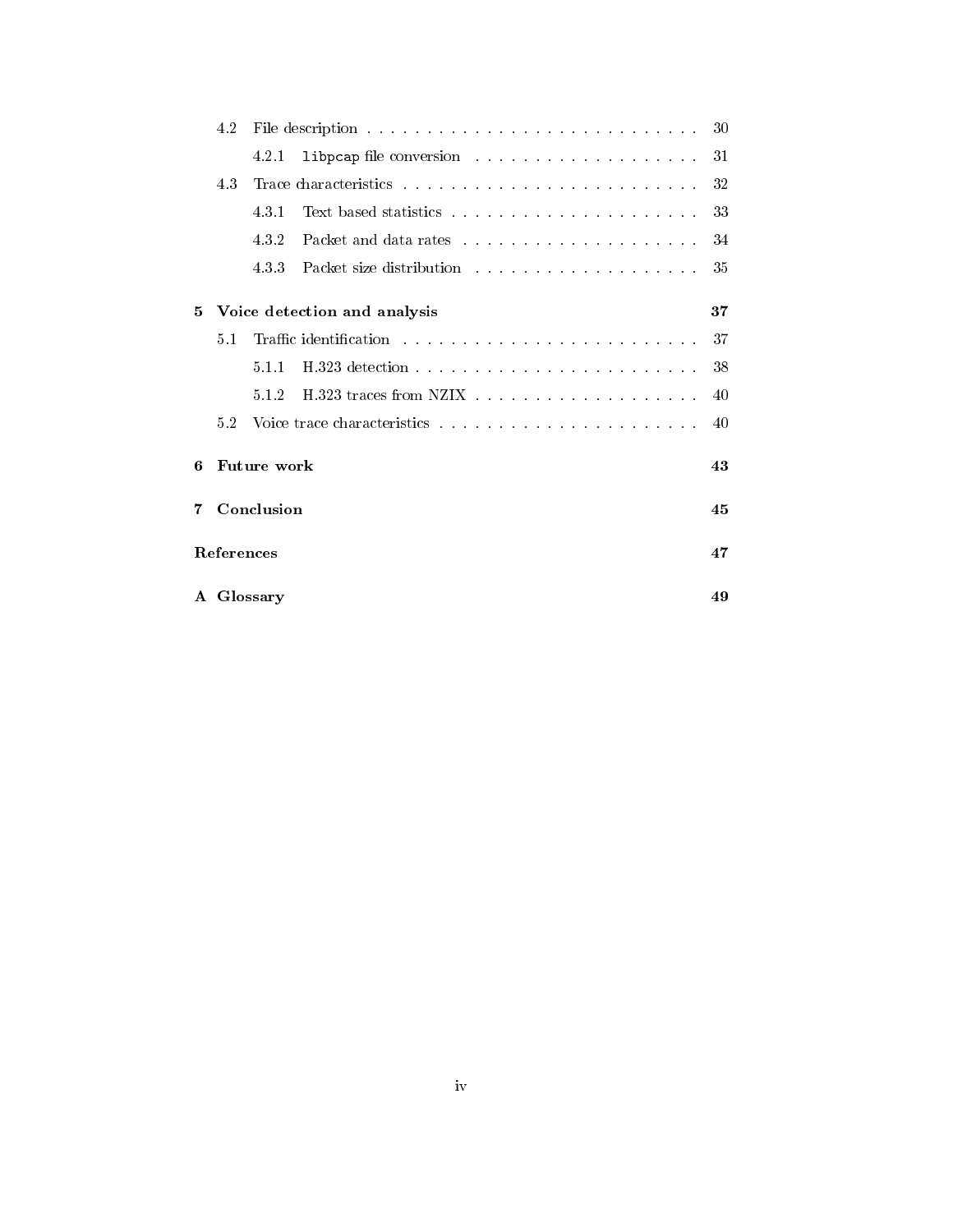# List of Figures

|                                                                                                                                                                                                                                | 4   |
|--------------------------------------------------------------------------------------------------------------------------------------------------------------------------------------------------------------------------------|-----|
|                                                                                                                                                                                                                                | 9   |
|                                                                                                                                                                                                                                | 12  |
| Basic Ethernet measurement setup                                                                                                                                                                                               | 13  |
| Software monitor setup entrance and and all the setup of the setup of the setup of the setup of the setup of the setup of the setup of the setup of the setup of the setup of the setup of the setup of the setup of the setup | 16  |
|                                                                                                                                                                                                                                | 22  |
| Hidden timestamp problem example $1$                                                                                                                                                                                           | 24  |
| Hidden timestamp problem example $2$                                                                                                                                                                                           | 24  |
|                                                                                                                                                                                                                                | 24  |
|                                                                                                                                                                                                                                | 24  |
|                                                                                                                                                                                                                                | -30 |
| ethdev file format research and contained a series and containing the series of the series of the series of the                                                                                                                | 31  |
| Analysis setup received a series of the contract of the setup of the setup of the setup of the setup of the setup of the setup of the setup of the setup of the setup of the setup of the setup of the setup of the setup of t | 32  |
|                                                                                                                                                                                                                                | 33  |
| Text statistics header                                                                                                                                                                                                         | 34  |
| TCP port usage                                                                                                                                                                                                                 | 35  |
|                                                                                                                                                                                                                                | 35  |
|                                                                                                                                                                                                                                | 35  |
| Packet size distribution resources in the contract of the set of the set of the set of the set of the set of the set of the set of the set of the set of the set of the set of the set of the set of the set of the set of the | 36  |
|                                                                                                                                                                                                                                | 36  |
|                                                                                                                                                                                                                                | 41  |
|                                                                                                                                                                                                                                | 42  |
|                                                                                                                                                                                                                                | 42  |
|                                                                                                                                                                                                                                | 43  |
|                                                                                                                                                                                                                                | 43  |
|                                                                                                                                                                                                                                |     |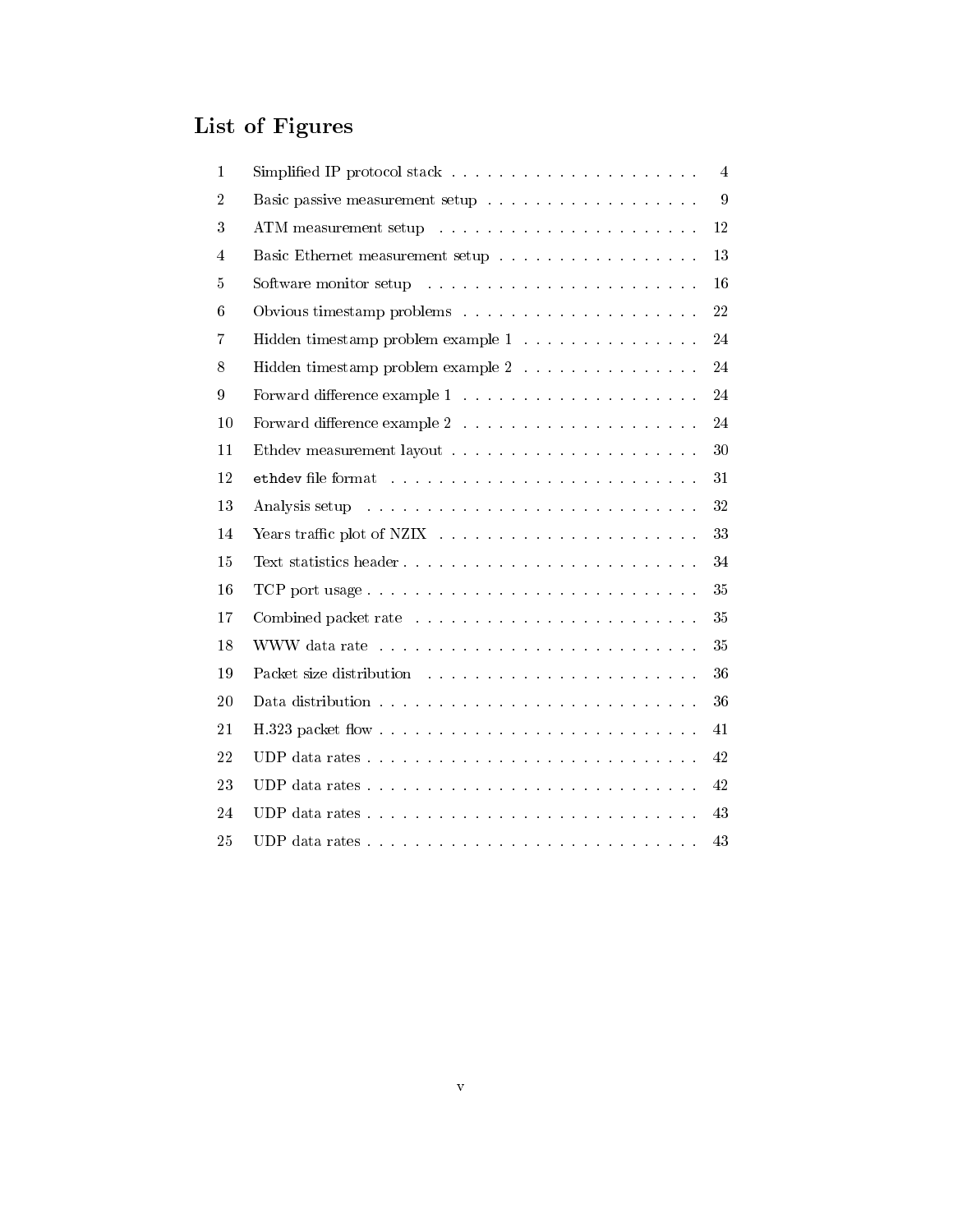## 1 Introduction

Today the Internet is experiencing one of the fastest growth rates of any technology seen before. Its audience has quickly spread from academics and computer scientists to the general public, and is now seen by many as an indispensable research tool. For many users however, both connection and machine speeds have limited the potential uses of the Internet. This is now starting to change with the recent increases in machine performance and decreasing costs of broadband connections to the home. With these improvements it is becoming possible to provide a method of communication very similar to the standard telephone net work using an Internet connection. The increase in bandwidth, when combined with the advances of audio compression and machine speed has allowed these services to be capable of hight quality, often above the current telephone net work. Many users are also likely to accept a drop in quality for the benefit of free long distance calls that voice calls using the Internet often provide. This being the case, an even wider range of people are able and likely to use these systems. It is not surprising therefore that Voice Over IP (VoIP), is an increasing use of the Internet today.

In a communication system, the most important feature is the ability to carry out a conversation over it. The ease of this will decrease as delays between speakers hearing each other increases. Even more distracting to the human ear however is an irregularity in this delay. This variation is called jitter and can inserts pauses into speech, possibly breaking up words.

These properties of voice make VoIP a real-time service. A real-time service refers to a process where data must be dealt with as it is created, or arrives. Any delays or lags break this requirement. Few Internet applications applications, such as WWW, FTP and e-mail are real-time, and so the design focus of Internet protocols is not oriented towards real-time trac. VoIP applications have to use a different protocol to the major current Internet applications. A significant increase in the this traffic such as could be caused by VoIP use, gives cause for concern. It is possible that the performance of todays applications could be seriously effected by this increase. An explanation of the reasons for this follow in section 2.1.

The motivation behind this project is to investigate these effects. This report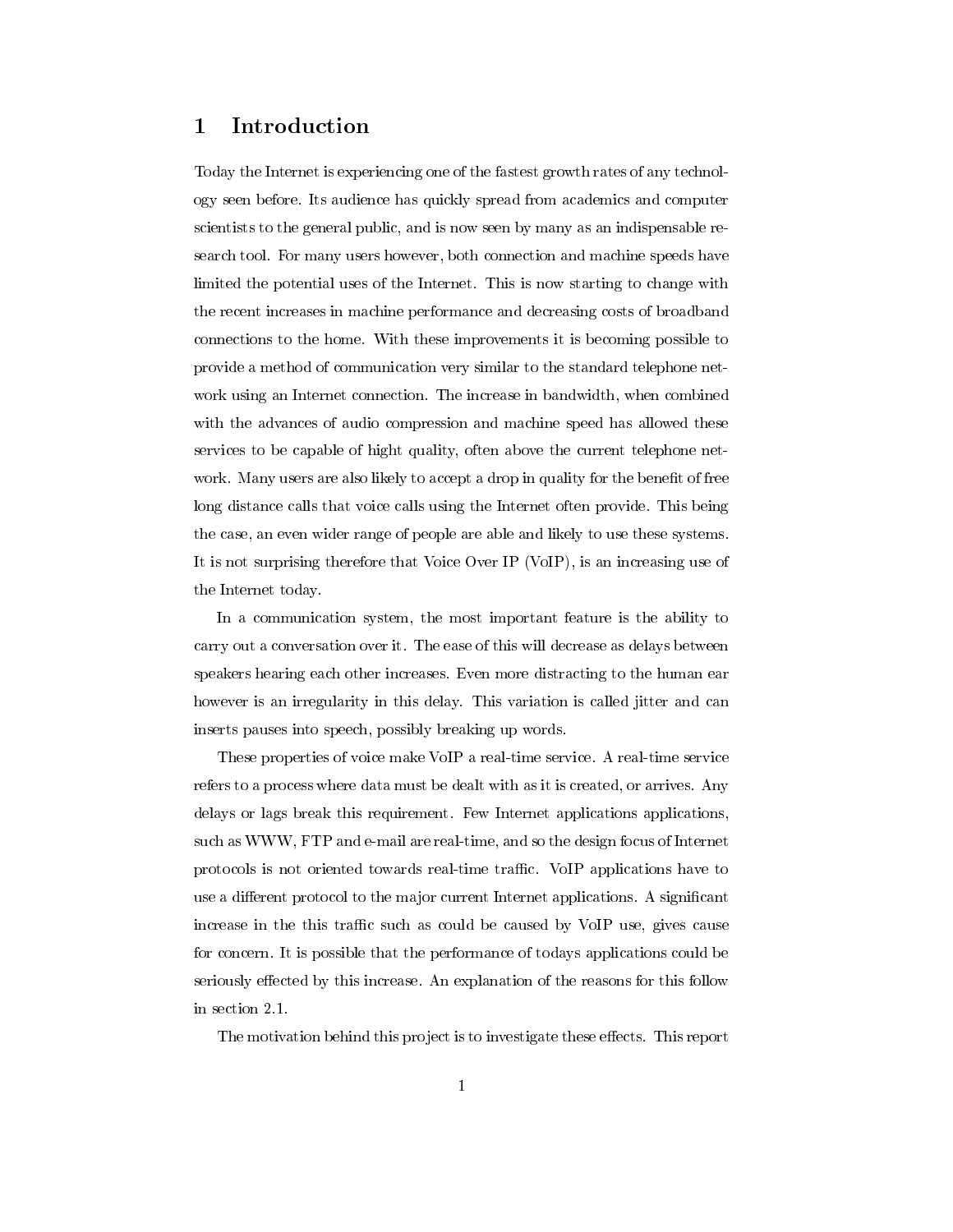details the progress that this project has made towards this goal.

### 1.1 How this report is organised

This report is divided into 7 major sections.

Section 2: This section provides a more detailed insight into the motivations and aims of this project. This section introduces the need for simulation, and the requirements for measurement systems to aid this.

Section 3: In this section the technique of passive measurement is introduced. This section then details how these systems can be created, and the problems and limitations associated with them.

**Section 4:** This section details the specific measurement system that has been used for this project. This system has created a large set of traces, and the initial analysis that was carried out on these traces is also detailed.

Section 5: Once suitable network trace files have been obtained it is necessary to find VoIP traffic within them. This section outlines the techniques this project has used to achieve this. Then this section provides the analysis that has been carried out on this data.

Section 6: This section outlines the many areas of this project that future work can build on.

Section 7: In this section the conclusions that have come from this project are detailed. This also provides an evaluation of the project.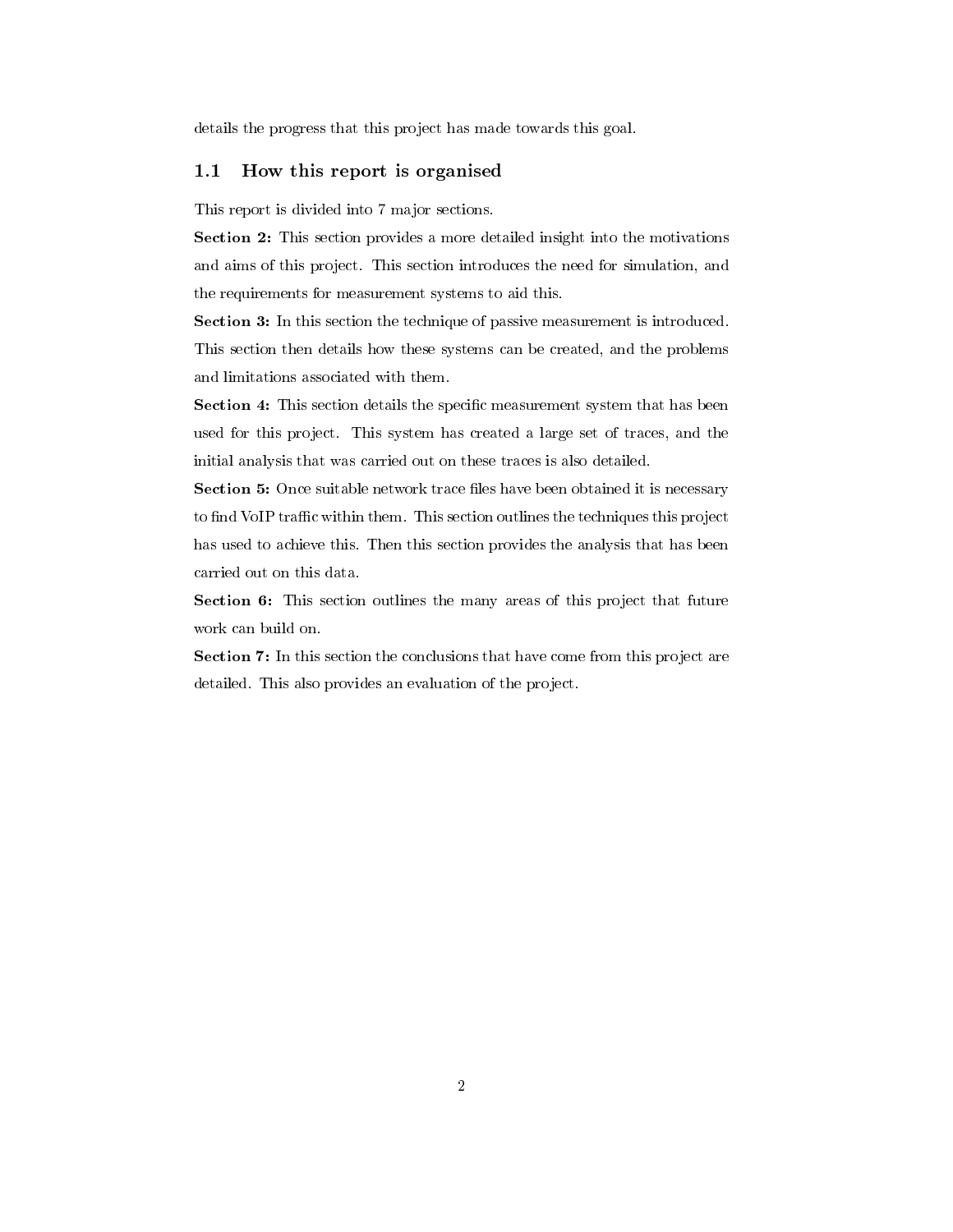#### $\overline{2}$ Project aims and motivations

#### **UDP** vs TCP 2.1

The Internet runs on a hierarchical protocol stack. A simplified version of this is shown in ligure 11. The layer common to all internet applications is the IP (Internet Protocol) layer. This layer provides a connectionless, unreliable packet based delivery service. It can be described as connectionless because packets are treated independently of all others. The service is unreliable because there is no guarantee of delivery. Packets may be silently dropped, duplicated or delayed and may arrive out of order. The service is also called a best effort service, all attempts to deliver a packet will be made, with unreliability only caused by hardware faults or exhausted resources.

As there is no sense of a connection at the IP level there are no simple methods to provide a quality of service  $(QoS)$ . QoS is a request from an application to the network to provide a guarantee on the quality of a connection. This allows an application to request a fixed amount of bandwidth from the network, and assume it will be provided, once the QoS request has been accepted. Also a fixed delay, i.e. no jitter and in order delivery can be assumed. A network that supports QoS will be protected from congestion problems, as the network will refuse connections that request larger resources than can be supplied. An example of a network that supports QoS is the current telephone network, where every call is guaranteed the bandwidth for the call. Most users at some point have heard the overloaded signal where the network cannot provide the requested resource required to make a call.

The application decides which transport protocol is used. The two protocols shown here, TCP and UDP are the most commonly used ones. TCP provides a reliable connection and is used by the majority of current Internet applications. TCP, besides being responsible for error checking and correcting, is also responsible for controlling the speed at which this data is sent. TCP is capable of detecting congestion in the network and will back off transmission speed when congestion occurs. These features protect the network from congestion collapse. As discussed in the introduction, VoIP is a real-time service. For real-time

<sup>1</sup> It should be noted that AAL-5 is shown in the physical layer of this diagram. AAL-5 is an encapsulating layer for use with ATM. This report often refers directly to ATM as the physical layer, assuming AAL-5 data encapsulation.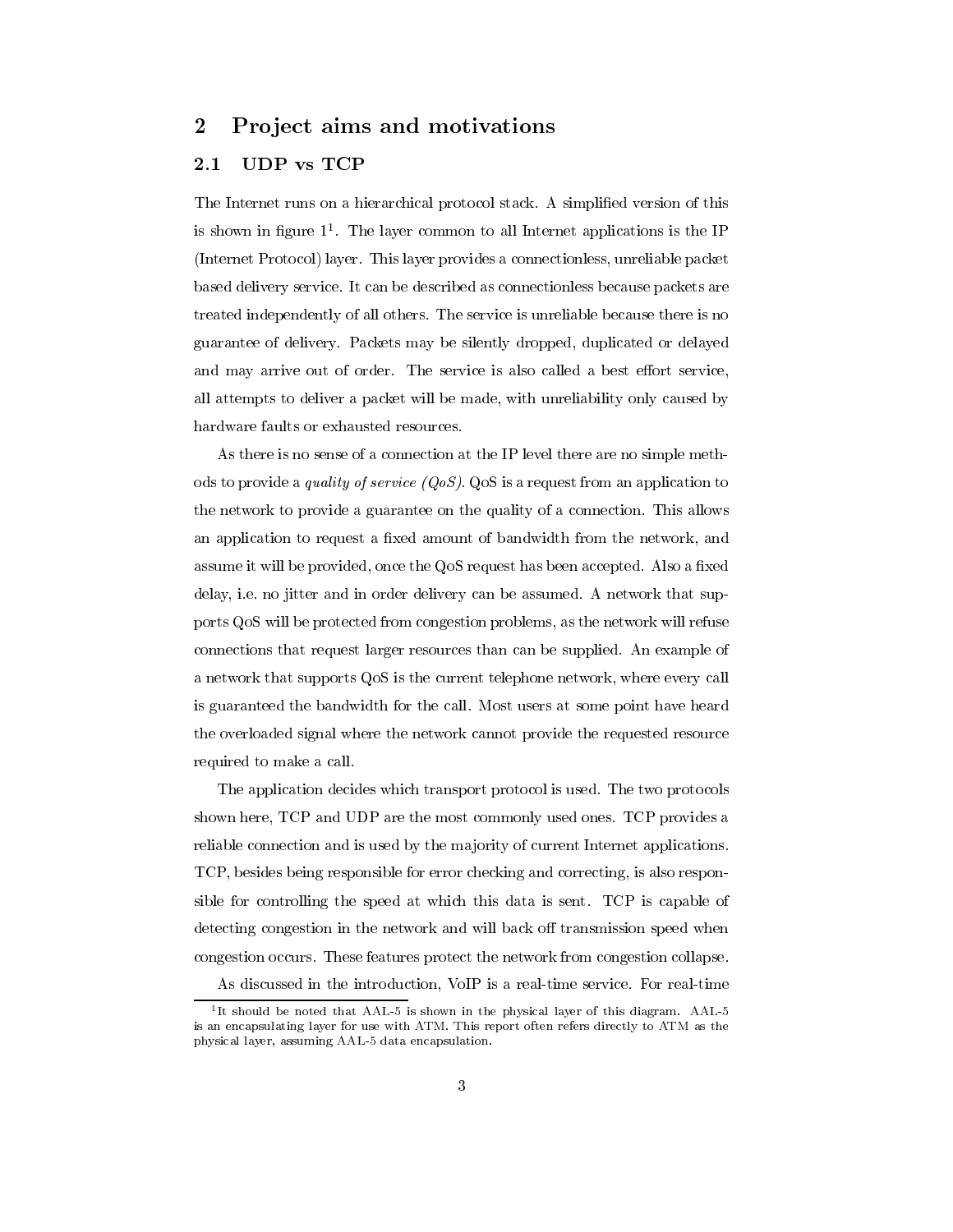| Application      | <b>WWW</b>               | <b>FTP</b> | E-mail  | <b>NFS</b> | VoIP        | <b>DNS</b> |
|------------------|--------------------------|------------|---------|------------|-------------|------------|
| <b>Transport</b> | <b>TCP</b><br><b>UDP</b> |            |         |            |             |            |
| <b>Network</b>   | IP                       |            |         |            |             |            |
| Physical         | Ethernet                 |            | $AAL-5$ |            | <b>HDLC</b> |            |

Figure 1: Simplied IP protocol stack

properties to be guaranteed to be met, a network with QoS must be used to provide fixed delay and bandwidth. It has already been said that IP cannot provide this. This then presents a choice. If IP is a requirement, which transport layer should be used to provide a system that is most likely to meet real-time constraints.

As TCP provides features such as congestion control, it would be the preferred protocol to use. Unfortunately due to the fact that TCP is a reliable service, delays will be introduced whenever a bit error or packet loss occurs. This delay is caused by retransmission of the broken packet, along with any successive packets that may have already been sent. This can be a large source of jitter.

TCP uses a combination of four algorithms to provide congestion control, slow start, congestion avoidance, fast retransmit and fast recovery [Ste97]. These algorithms all use packet loss as an indication of congestion, and all alter the number of packets TCP will send before waiting for acknowledgments of those packets. These alterations affect the bandwidth available and also change delays seen on a link, providing another source of jitter.

Combined, TCP raises jitter to an unacceptable level rendering TCP unusable for real-time services. Voice communication has the advantage of not requiring a completely reliable transport level. The loss of a packet or bit error will often only introduce a click or a minor break into the output.

For these reasons most VoIP applications use UDP for the voice data transmission. UDP is a thin layer on top of IP that provides a way to distinguish among multiple programs running on a single machine. UDP also inherits all of the properties of IP that TCP attempts to hide. UDP is therefore also a packet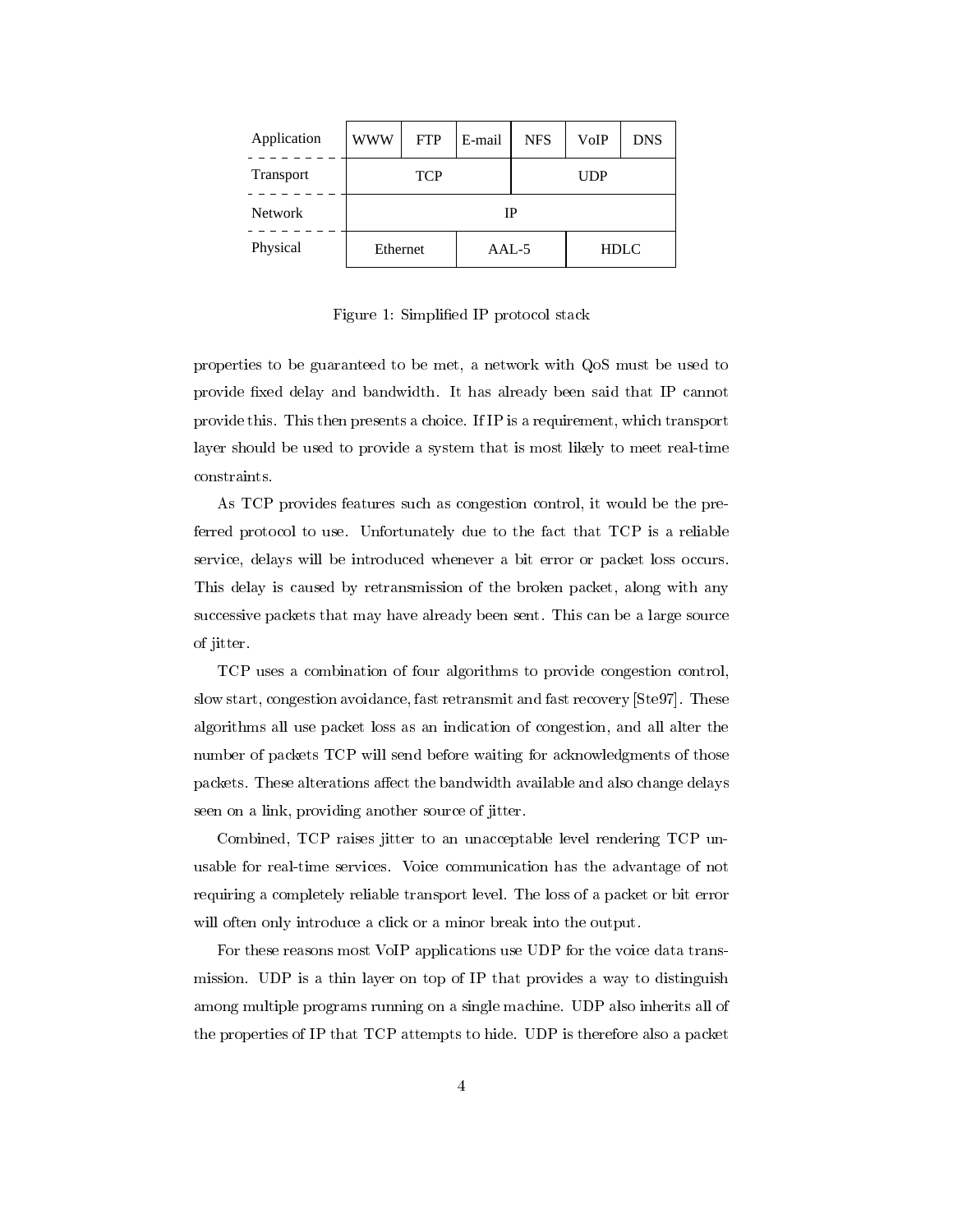based, connectionless, best-effort service. It is up to the application to split data into packets, and provide any necessary error checking that is required.

Because of this, UDP allows the fastest and most simple way of transmitting data to the receiver. There is no interference in the stream of data that can be possibly avoided. This provides the way for an application to get as close to meeting real-time constraints as possible.

UDP however provides no congestion control systems. A congested link that is only running TCP will be approximately fair to all users. When UDP data is introduced into this link, there is no requirement for the UDP data rates to back off, forcing the remaining TCP connections to back off even further. This can be though of as UDP data not being a "good citizen". The aim of this project is to characterise the quantity of this drop off in TCP performance.

### 2.2 Simulation systems

The simplest way of measuring the effect UDP data has on TCP is via simulation. Simulation provides both a way of controlling such parameters as connection bandwidth, router queue lengths and traffic levels, and ways to record such statistics as queue utilisation, packet loss and connection throughput. Attempting to obtain these sorts of results from an actual network would be both extremely costly and difficult.

Simulation however can only produce results as reliable and as accurate as the models employed. For simulation results to have any meaning, the component models in the virtual network, (such as switches, routers and most importantly, traffic models) must be as close to the real-world as possible. A traffic model provides a method for a simulator to create the data to flow through the network. Without accurate models to do this, the results of simulations would have no reference to real networks, creating pointless results.

This project luckily has access to a simulator of this quality. This is a discrete event simulator and isbased on the ATM-TN simulator [ACGW95], with a range of modifications. The main change provides a more generic serial interface compared to the full ATM infrastructure present in ATM-TN. ATM-TN provides an actual TCP stack, derived from 4.4 BSD Lite, and a powerful simulation engine. More details including investigations completed using this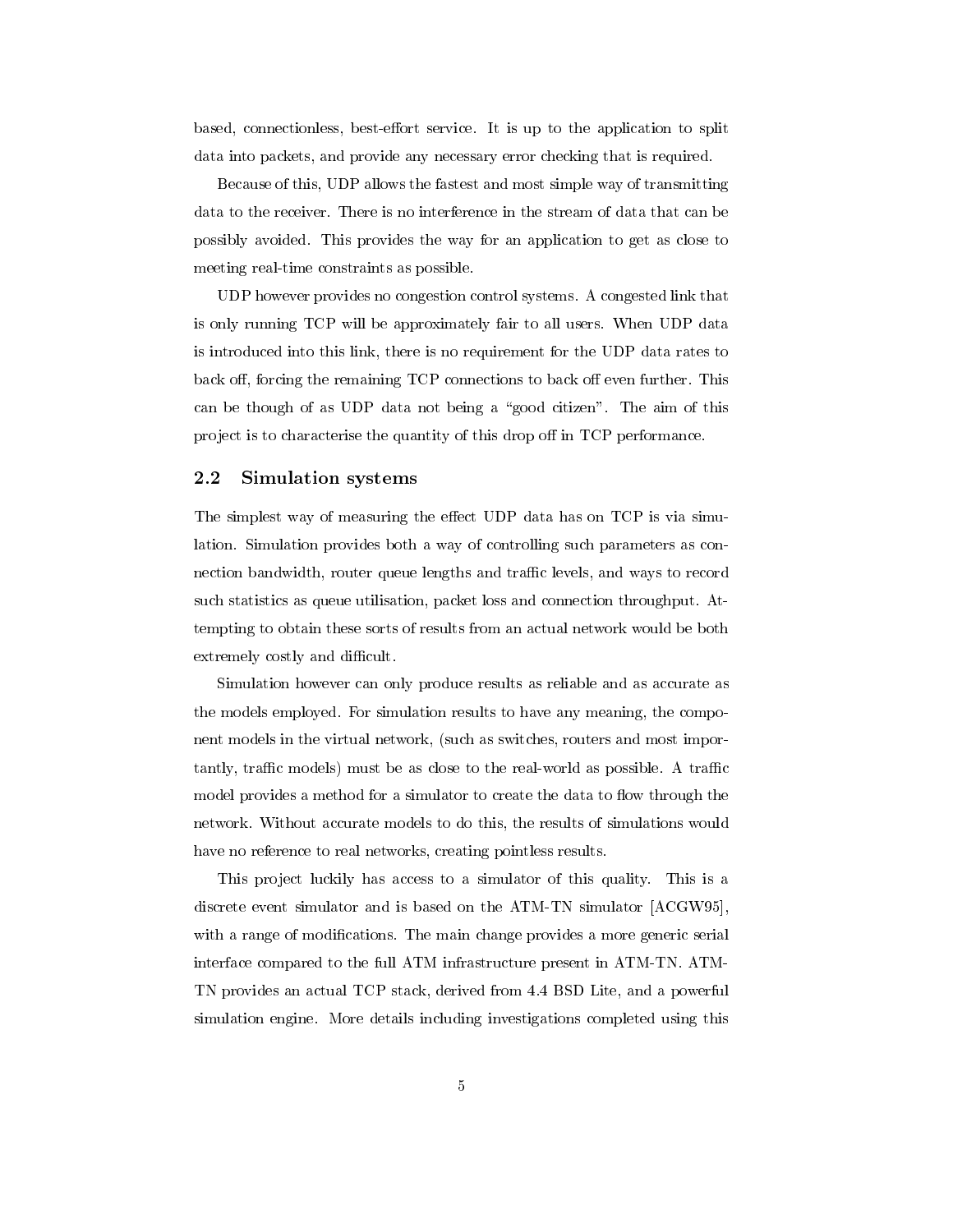can be found in [MPC98]

A traffic model for this simulator exists for HTTP traffic which makes use of TCP for transmission. These models will provide the reference traffic, the performance of which will be tested as UDP data rates are increased into the network.

Traffic models are based around network traces. The simulator takes data recorded from these network traces replicates data during simulation to provide loads for the network. If there is insufficient data to create the required loads the simulator offsets and overlays multiple copies of the recorded data.

For this project a set of traces is required to form a model for UDP traffic. The levels of the UDP traffic would then be increased over simulation runs, and the throughput achieved on the existing TCP traffic models can be measured.

### 2.3 Data source

Two options are available to create the traces required by the simulator. The first option is to accurately measure VoIP data, created in a lab environment using sample conversations. The advantages of this approach is complete control of the systems and protocols used. This means that there is no question what the traffic represents, what programs and compression techniques were used, or the speed and load of the machines and Internet connections involved.

The second option is to use network trace files that contain IP and transport layer headers (either TCP or UDP), for every packet seen at a specific point in the network. The more traffic that passes this point, the greater likelihood of VoIP data being present in the trace. This process of 'snooping' on traffic is known as passive measurement, and is further discussed in section 3. Once collected the trace files can be checked for data that has the signatures of VoIP traffic. This filtered data then forms the basis for simulation.

The second option may seem at first more complex and less accurate than the first, but also has advantages. First there are many providers of VoIP applications and these can use different voice compression systems. Secondly different users of VoIP applications may have varied Internet connection and machine speeds. Each user will therefore be able to handle different data rates and compression techniques. Lastly there is no way of knowing what a `normal'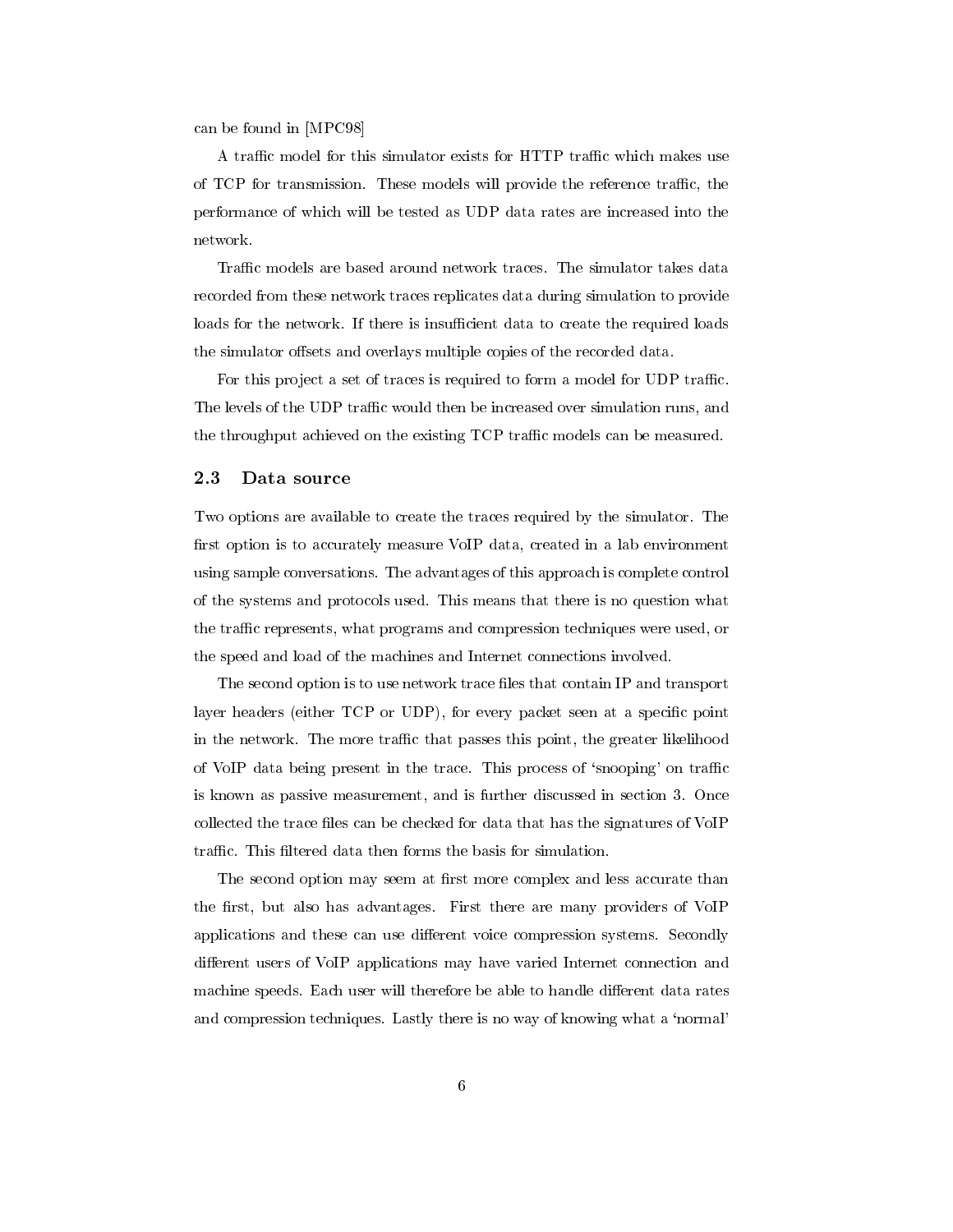conversation is like, a pair of research students may have completely different conversation patterns to a business meeting being carried out over the Internet. All of these issues will alter the traffic created, both in speed and size. Trying to cover all of these possibilities in a lab environment would be infeasible.

Identifying actual data in use on real networks however ensures that the data used in simulation is a close representation of the type of voice traffic seen at that point in the network. For these reasons it was decided to try and reliably detect VoIP traffic sessions using only IP header traces to provide sample data.

What follows in section 3 is a general discussion of passive measurement techniques and information on the specific systems used by this project. This discussion includes details on what is passive measurement, how it can be carried out, what problems can arise and what are the limitations of various systems.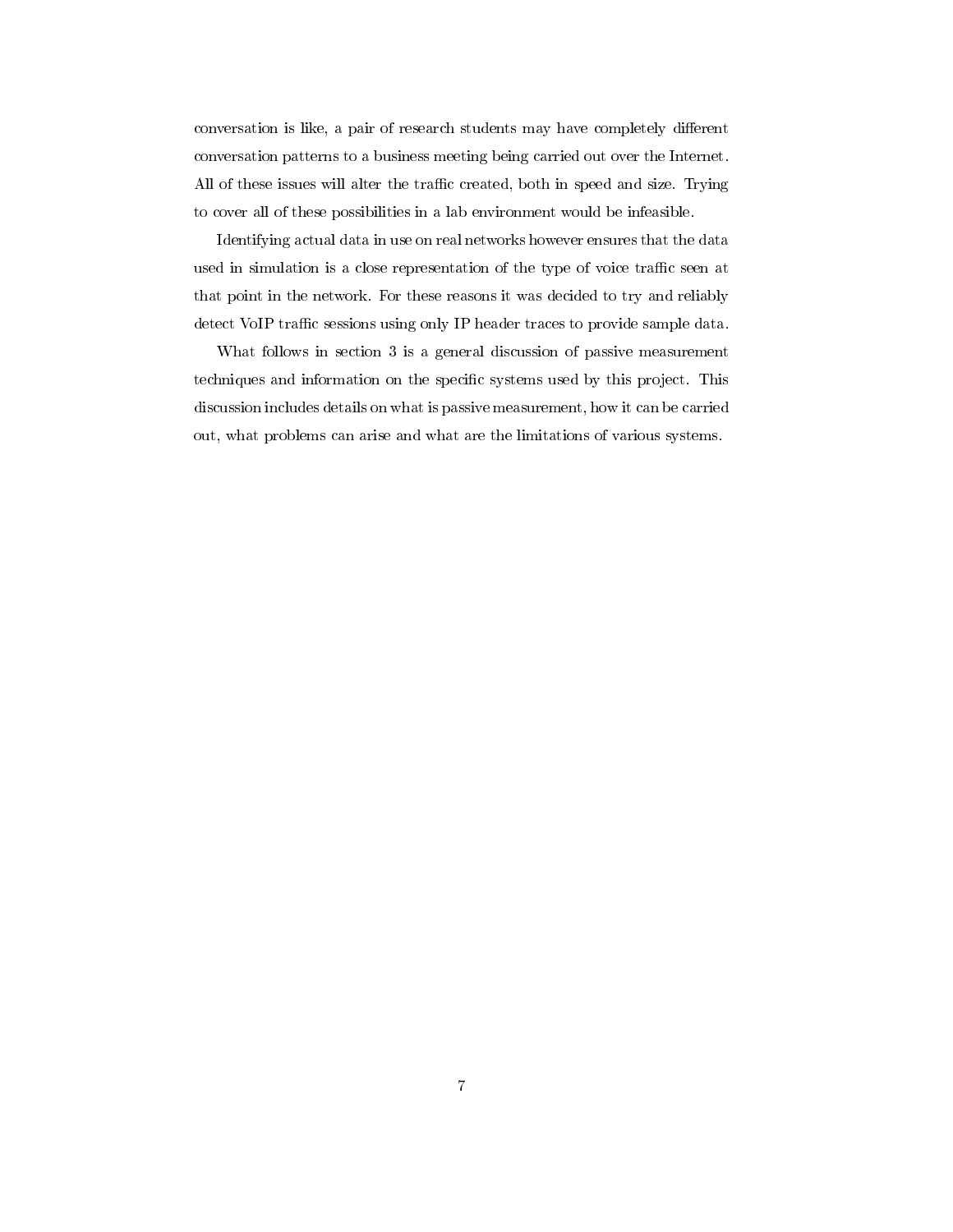#### 3 Passive measurement

The term passive measurement refers to the process of measuring a network, without creating or modifying any traffic on the network. This is in contrast to active measurement, in which specic packets are introduced into the network, and these packets are timed as they travel through the network being measured.

Passive measurement can provide a detailed set of information about the one point in the network that is being measured. Examples of the information passive measurements can provide are:

- Traffic / protocol mixes
- Accurate bit or packet rates
- Packet timing / inter-arrival timing

Passive measurement can also provides a means of debugging a network application, by providing a user with the entire packet contents, as seen on the network.

Active systems provide very little information about a single point of a net work. They instead provide a representation of the characteristics of the entire network path between two hosts. Active systems can provide such indications of a networks performance as:

- Packet round trip time (RTT)
- Average packet loss
- Connection bandwidth

Some active systems can also give indications of the following:

- Asymmetric delay times
- Alterations in routing paths between hosts

As stated in section 2.3 this project relies on the use of network traces. My initial expectation when faced with this was that passive measurement systems would be well understood and simple to work with, and that most of my time would be in high level analysis of the traces. This was a large underestimation on my part.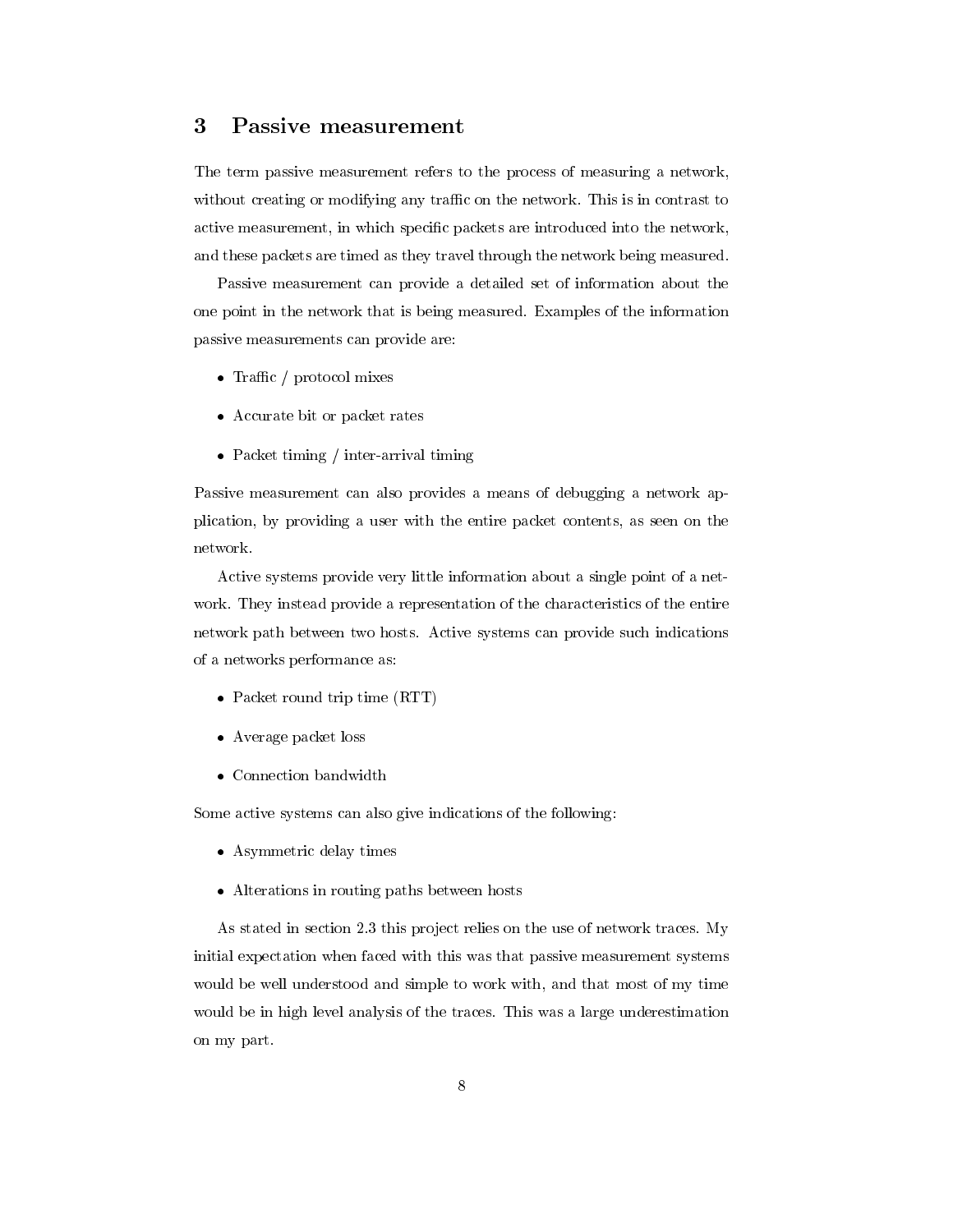

Figure 2: Basic passive measurement setup

Understanding the principals of passive measurement systems has consumed a large portion of my time, and is the area that I have learnt the most about during this project. This includes learning the problems with current implementations, ways of verifying the accuracy of traces and limitations of passive measurement systems. The rest of this section details this information and these experiences.

### 3.1 Principles of passive measurement

The basic principle of passive measurement is shown in figure 2. There are three main situations that define what the entities represent. In the first situation the first entity represents the entire Internet and the second a single machine. In the next situation the first entity is the outside world, as seen by an organisation. The second entity represents this organisations internal network. A good example of this is is a university's Internet connection and their internal LAN. The final situation is a backbone link where the two entities are just both sections of the Internet.

A monitor 'snoops' on all the traffic flowing between these two entities. What this monitor does with the traffic depends on what the aim of the system is, and also which of the specific situation listed above applies. There are two major categories that passive measurement systems can fall into. The first is to deal with the captured data in real-time. For example by looking at each packet, count the number of bytes passing the monitor every second, or minute etc. These statistics are very small, when compared to the amount of data that could pass the monitor. These values can be used, for example, to see if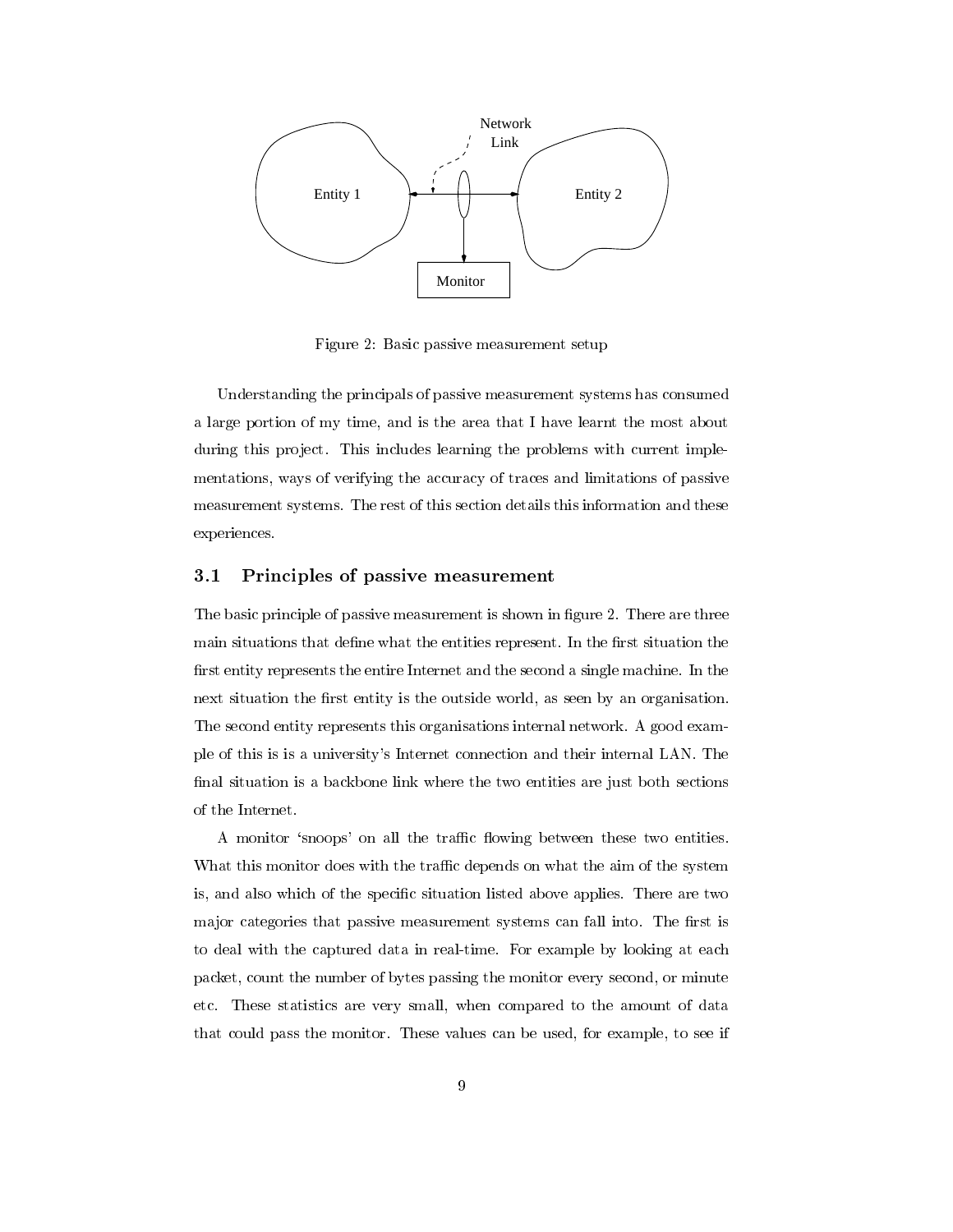available bandwidth is being fully utilised, if saturation is a problem or if there are peak times where more bandwidth could be required. The second type of passive measurement creates les containing copies of all or a proportion of the traffic seen on the link over a certain time period. These trace files can then be post processed. This can allow advanced computation to be carried out that would be impossible in real-time, and also preserves data for further analysis at a later point.

Trace based system have one signicant requirement. As the data will be post processed, additional information must be saved with the packet to indicate the time that this packet arrived. The accuracy of this timestamping process will directly relate to the accuracy of the results that can be drawn from a trace file. The issues related to this simple concept of timestamping form some of the hardest problems in passive measurement. A discussion of the problems that I have encountered follows in the next sections.

Real-time analysis suits high speed networks, where the volume of data on the link is too large to record copies of it to disk or even memory. This is likely to occur in the third configuration discussed, where the monitor is on a high capacity network backbone. Real-time analysis also suites pro jects that want to monitor links for long periods of time, for instance weeks or months. The trade off for long term, or high speed measurement, is detail. The detail provided by these systems is often of limited use for in-depth traffic analysis such as required by this project.

Traced based systems can cover a range of speed of networks. The faster the network the smaller proportion of data that can be saved. One very common subset of the data that is saved is the IP and transport layer headers. The IP header provides information on the source of the datagram, the destination of the datagram, the length of the datagram and which transport protocol is carried in the payload. The transport layer can give an indication of what type of traffic was contained within the packet, but the restrictions of this have to be understood, and care must be taken when claiming a packet contains a certain type of data. These problems will be discussed, with a focus on identifying VoIP data later in section 5.1.

Header traces are commonly used for both of the first two passive measure-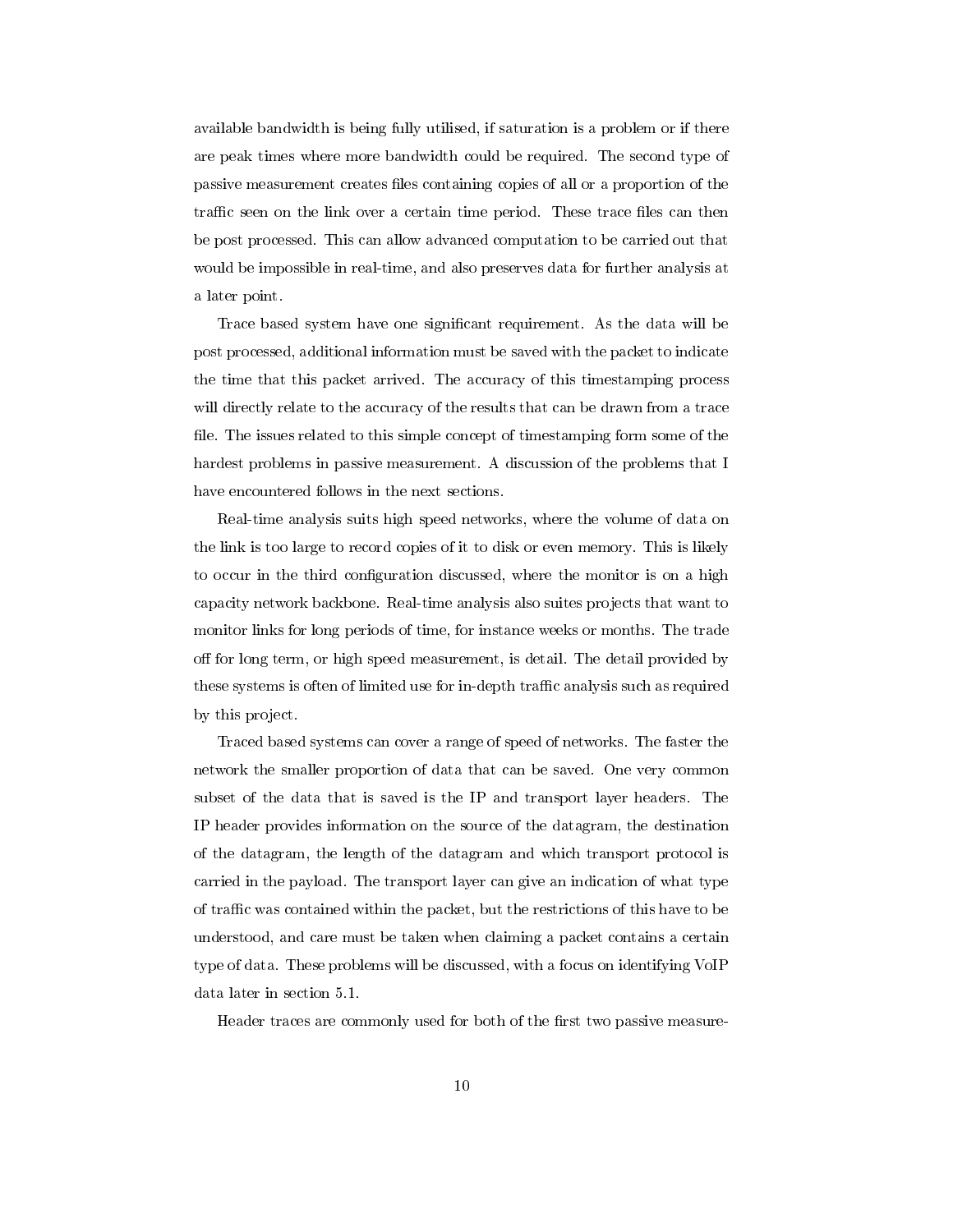ment configurations discussed, and where ever else network speeds allow traces to be taken. Full capture of all data on a link is normally restricted to the first situation. The data rates created by a single computer are low when compared to backbones and gateways. Full capture allows complete analysis of the actual data passing on the network, which could be used for debugging purposes and also allow later `playback' of the entire data stream.

One other common subsection of data captured is the physical layer headers. This is used primarily in ATM networks, but this type of capture has limited use for IP level analysis and has not featured as part of this project. As discussed in section 2.3 this project has made use of IP header traces exclusively. For this reason the rest of this section will refer only to trace based systems, although much of the discussion will relate to both trace and real-time analysis.

#### $3.2$ Physical layer differences

Passive measurement systems can be implemented in many ways. The physical layer technology has a large influence on the decisions made when designing these systems. Different physical layer technologies will often create different problems and create traces with require quite different interpretations. There have been two types of physical network technology that I have come in contact with through this project. These are ATM and Ethernet.

#### $3.2.1$ ATM measurements

Asynchronous Transfer Mode (ATM) is a high-speed cell switched network. An ATM cell is a small fixed sized packet, which an IP packet is broken up into. ATM has become a common choice for high speed (155 Mbit/s to 2.488 Gbit/s), networks. ATM uses a point to point, full duplex connection. This means that one ATM link can only be between two hosts, and each host has a separate path to communicate with the other. In a normal ATM network one host will be an ATM switch, connecting multiple ATM links together, and the other host could either be an end point machine or another switch.

This network design causes problems to a passive measurement system. An example of an ATM monitoring solution is shown in figure 3. As each host has a transmit (Tx) and receive (Rx) line, to monitor the full bi-directional link, a monitor must contain 2 receive interfaces. Data is sent to these interfaces using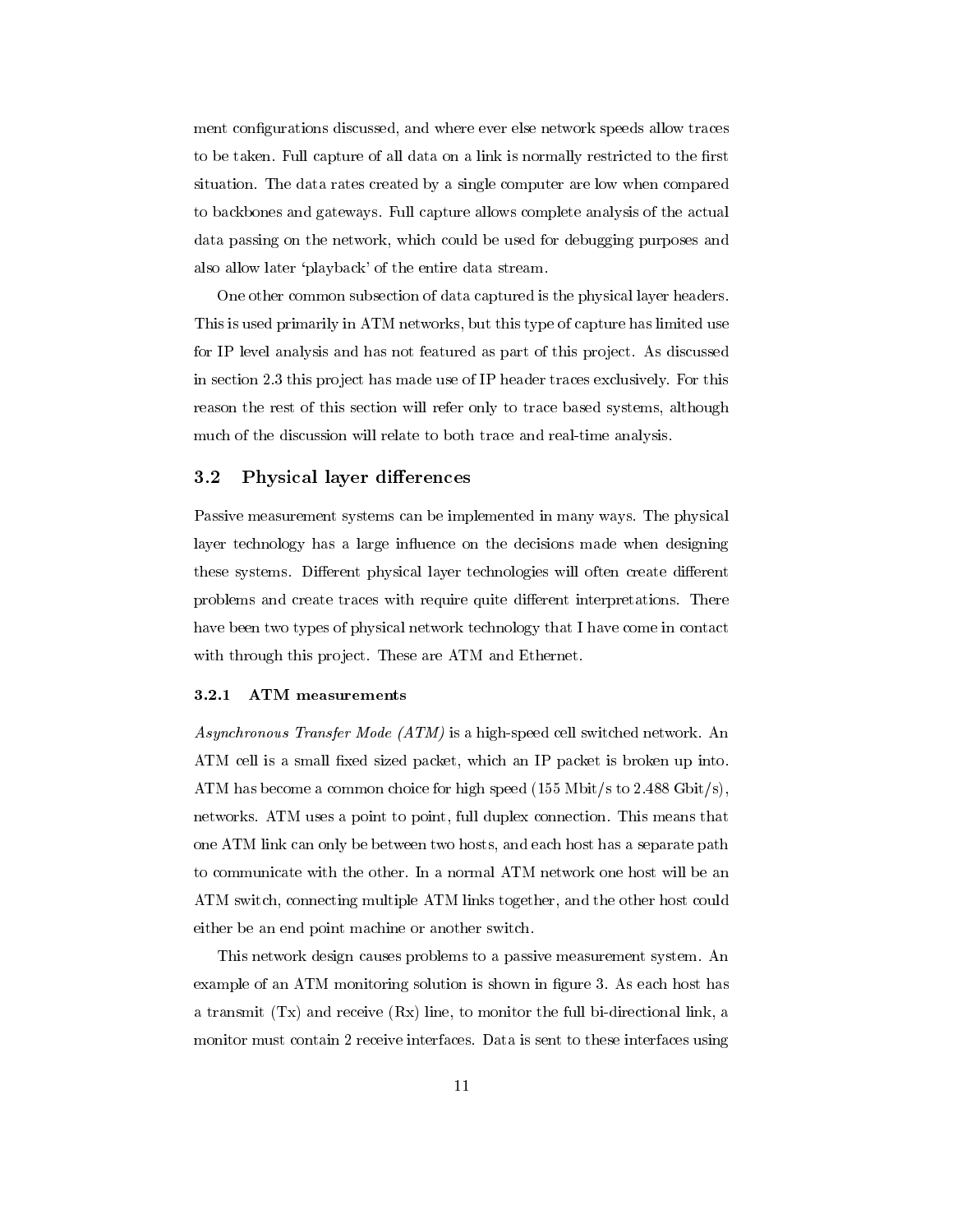

Figure 3: ATM measurement setup

passive devices, either an optical splitter for fiber-optic networks or resistor network for copper media.

A voice conversation is normally two way, both parties both speak to and hear from the other. For this reason VoIP traffic is bi-directional, the traffic in one direction is related to the traffic in the opposite direction. This type of 'flow' analysis requires that each interface has the same clock to timestamp the packets as they arrive. Without this there will be no relationship between interfaces, and so no way of deciding how the two should combine.

#### 3.2.2 Ethernet measurement

Ethernet is one of the most widely spread LAN networking technologies in use today. First introduced in the early 1970s, it now has a range of configurations available, in both media and speed.

In its most basic configuration Ethernet is relatively simple to measure. This base configuration is shown in figure 4. As shown here, Ethernet is a broadcast technology, where all but the sending machine can see all of the traffic on the network. The Ethernet backbone could either be a coax cable string, as in 10base2 and 10base5, or a passive hub as could be in use in 10 or 100baseT. In all of these situations every machine sees all of the traffic at the same time, excluding cable delays. This means that all the monitor needs to do is capture every packet from the network and timestamp it.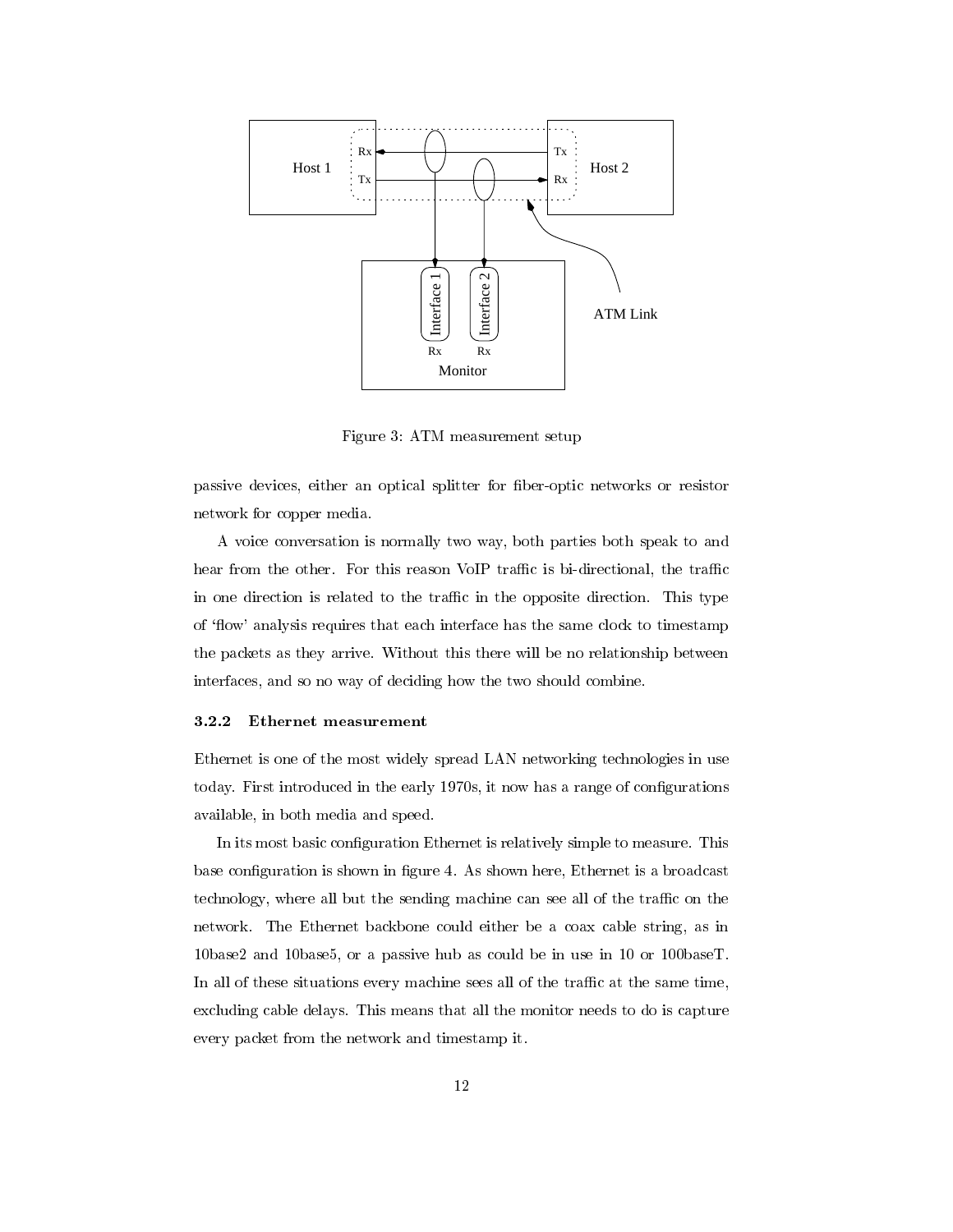

Figure 4: Basic Ethernet measurement setup

Unfortunately fewer and fewer networks are using such a simple broadcast system any more. In order to obtain higher levels of performance and security, most networks use some sort of active device for the backbone. A common example of this is a network switch, where packets are sent only to the destination machine. This has the advantage of being much more secure, only the destination machine can look at the traffic, and can have higher performance. This is because if two pairs of machines are using the network at once, in a broadcast system they all have to share the available bandwidth equally. In a switch however each pair have the full available bandwidth between them. The possible bandwidth between hosts only drops off when multiple hosts all want

Both of these properties make passive measurement difficult. If the network traffic is no longer broadcast, how can the monitor watch the traffic? There are two methods that can allow this. First, it is often the case that a Ethernet switch will contain one port that is provided a copy of all of the data. The problem with this port is that the switch must interfere with the data. Normally two packets could flow through the switch at exactly the same time, if the source and destinations are all different. If this occurs then the switch must delay and queue one of the packets before it is sent to this port, introducing inaccuracies to the timestamps on these packets. One other problem is that the data rates inside a switch can exceed the data rates of a single line. In this case the switch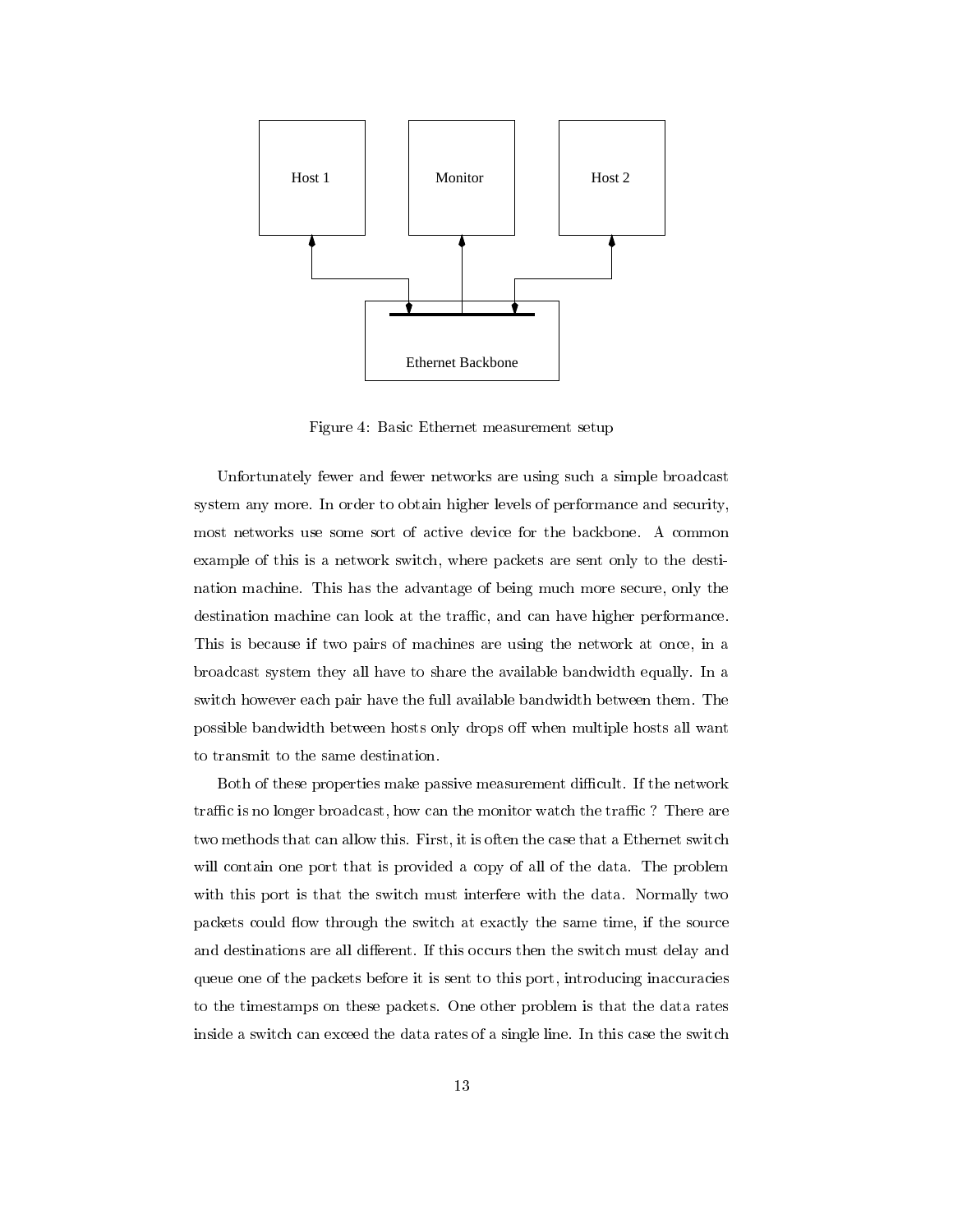must `clip' the data that is sent to the accumulated port, dropping packets from the trace.

The second alternative is to insert a passive electronic tap into the wire between a host and switch. This situation ends up looking very similar to the ATM situation already discussed due to the full duplex host to hub connection present on modern 100baseT systems, requiring 2 receive interfaces on the monitor.

### 3.3 Implementations

A passive measurement system will often be designed with one type of analysis in mind. Different types of analysis require different levels of accuracy and the design will focus on the area most important to the project.

Take for example a research project interested in the protocol mixes present on the Internet today. This type of project requires limited accuracy to obtain results. The systems need not have accurate timestamps, or require 100% packet capture. A random packet loss is unlikely to effect bulk statistics such as protocol mixes. However to obtain a complete picture of the Internet, this project would need to install monitoring positions at as many points of the network as possible. This means that spending large amounts of money to obtain accurate results would provide limited benefit, while buying more machines, providing more monitoring points across the network is likely to improve the project.

As the ultimate aim of this project is simulation, the accuracy of the trace files is extremely important. A poor set of trace files could end in a poor simulation with dubious results. For these reasons each possible solution must be evaluated, and the solutions used must be well understood so the accuracy of any results drawn from simulations can be stated.

### 3.3.1 Software based measurement

Quite possibly the simplest and quickest passive measurement system is to run the Unix program tcpdump. This program is supported under most Unix systems. It will listen on a specified network interface, and capture all traffic seen on that link. Contrary to the packages name, it will dump all data sourced from and destined for that interface, as well as any other traffic seen on that section of the network, and is not restricted to TCP. tcpdump can run in two modes,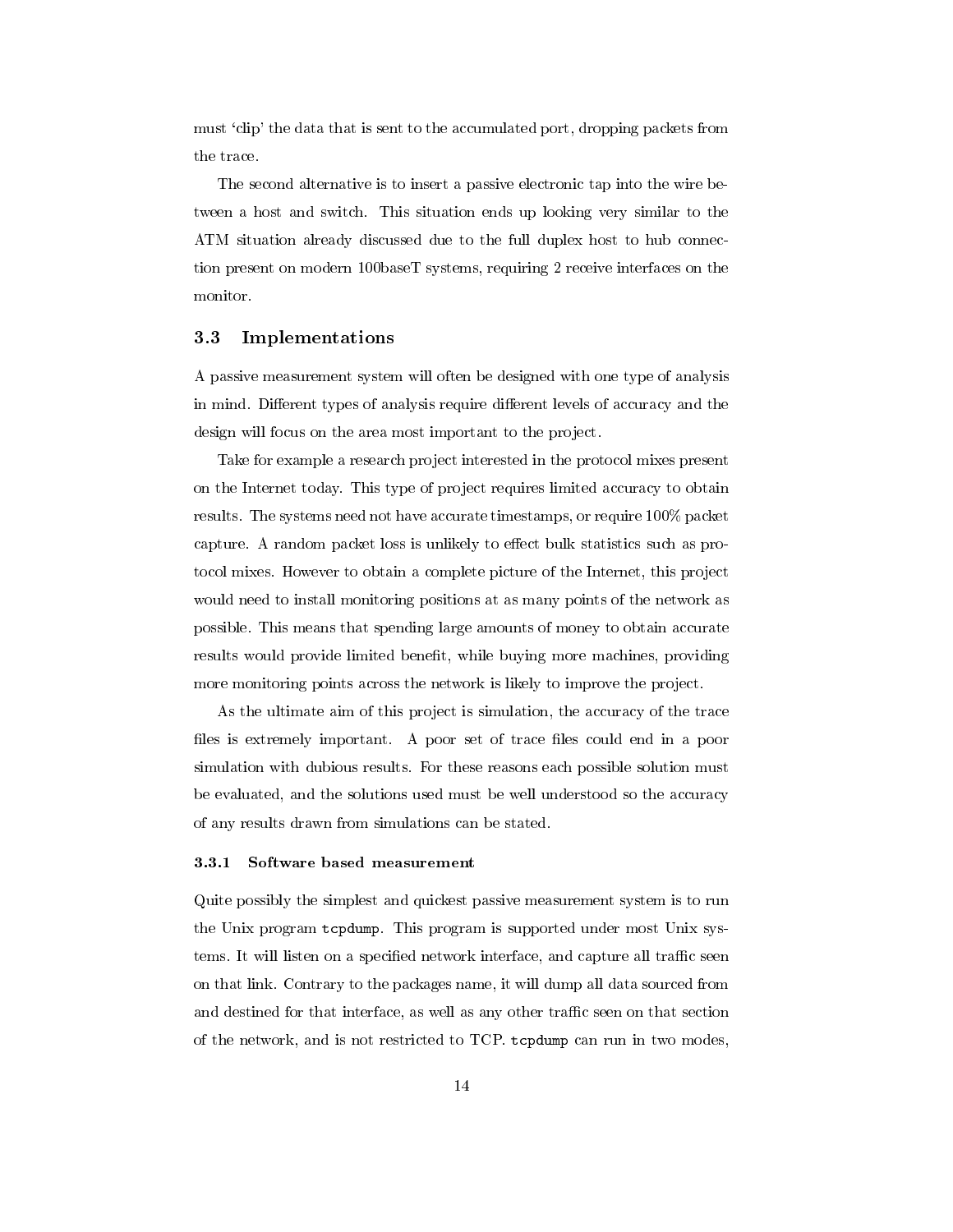either capture traffic to a file, or display text information on every packet on the screen. Also built in are filtering rules that allow capture of a specified subset of data, for instance  $TCP$  traffic, on port 80, between host x and y.

tcpdump is a not only a very common application, but provides a good example of techniques used in software based solutions. A software based system does not all systems that contains software components. All measurement systems will require some software components, the important distinction is that the in a software system, the software is provided no special assistance for measurement by any hardware.

A software based monitor required assistance from the operating system kernel. In most operating systems the kernel contains the network stack that provides an interface between the applications and the network card. In normal operation there are two levels of ltering occurring. First the network card will only transmit to the network stack any packets that have to be dealt with by this machine. For point to point network systems, this will be all packets, for broadcast systems such as Ethernet, this will be only a subset of packets. Next the kernel splits up packets, deals with some itself, and sends on the others to the appropriate application to deal with them.

A software monitor such as tcpdump will run as an application program. Without a special interface to the network stack, this program would be unable to capture any packets that were destined for other machines or other applications on the monitor. This would mean that passive measurement would be impossible.

Figure 5 shows a representation of the network layering present in many Unix kernels. The interface that allows programs such as tcpdump to work, is the packet capturing interface. This interface, referred to often as the pcap interface, is accessed through a C library called libpcap. This library also allows reading and writing to files, providing a uniform access to a program for trace files and live networks. tcpdump is a higher level interpretation and filtering program that sits on top of libpcap. For this reason it is common to refer to files created by libpcap as tcpdump files.

libpcap provides the method for a software program to capture packets that are destined for other applications. To allow capture of all packets seen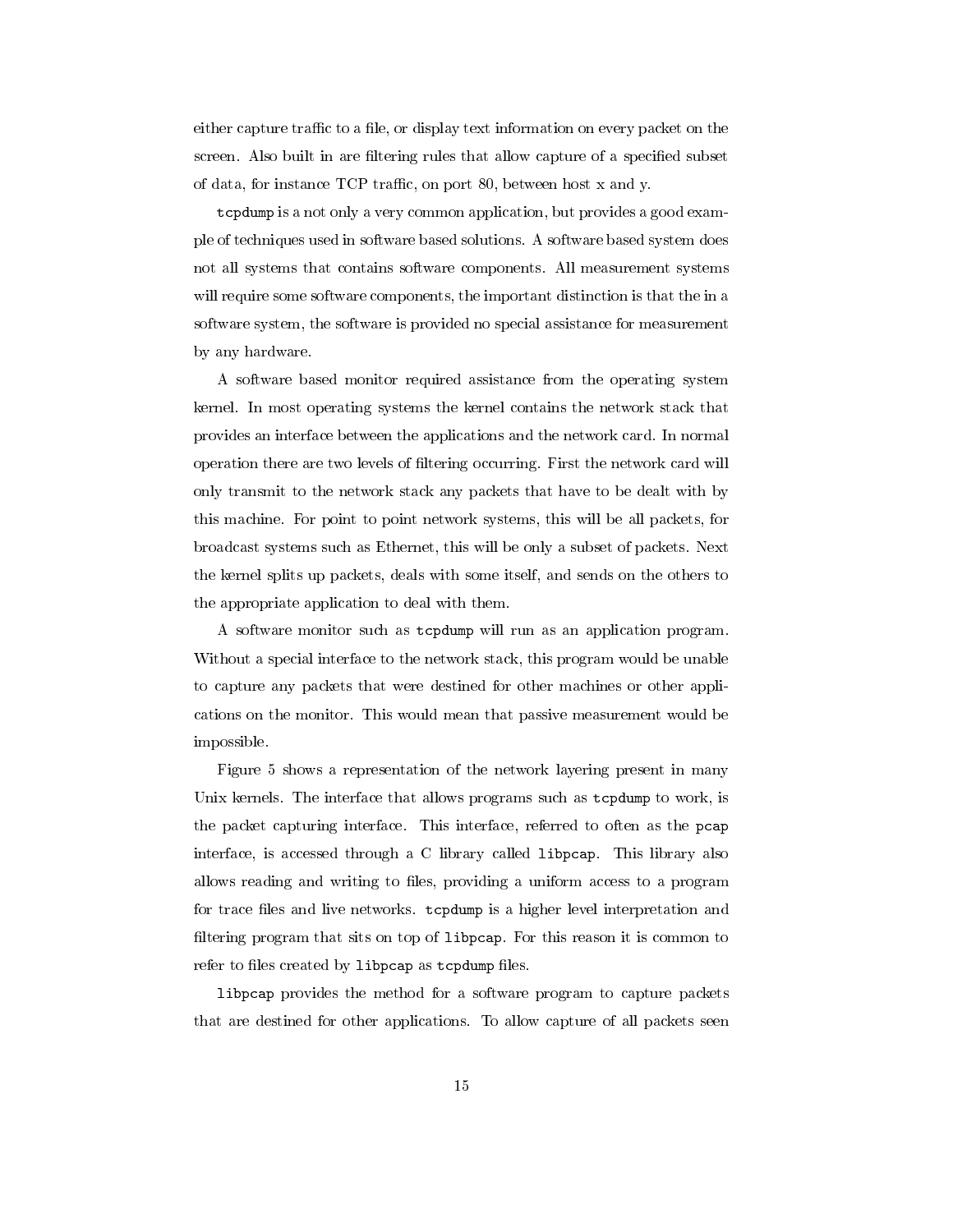

Figure 5: Software monitor setup

on a network, it is often required to put a network card in promiscuous mode. In this mode a network card will provide the network stack with all packets on the network, not only the ones to be dealt with locally. These packets will be normally discarded at the kernel level, but will be forwarded to the pcap interface if requested.

The problem with software monitoring solutions is the fact that none of the components were designed or optimised for this use. There are many delays, and buffers in a software solution that reduce the accuracy of timestamps and increase the possibility of packet loss.

The first place this occurs is at the hardware level. A network card may not be reliable enough to capture every packet on a network. In normal use these dropped packets would be corrected for by the TCP stack for a reliable connection. In a monitoring situation, undetected packet loss could cause problems with analysis, or just reduce the accuracy of results. Another common problem is in an attempt to increase performance, many network cards will buffer a stream of packets. The card will then only interrupt the host once and deliver a collection of packets, opposed to once per packet. This will increase host performance, but will mean that the timestamps on successive packets may not represent the actual inter-packet time.

The timestamping process on a libpcap system occur in the kernel. This timestamp can be delayed if the host system is under load, and the interrupt service for a packet is delayed. Also the buffers that store the packet before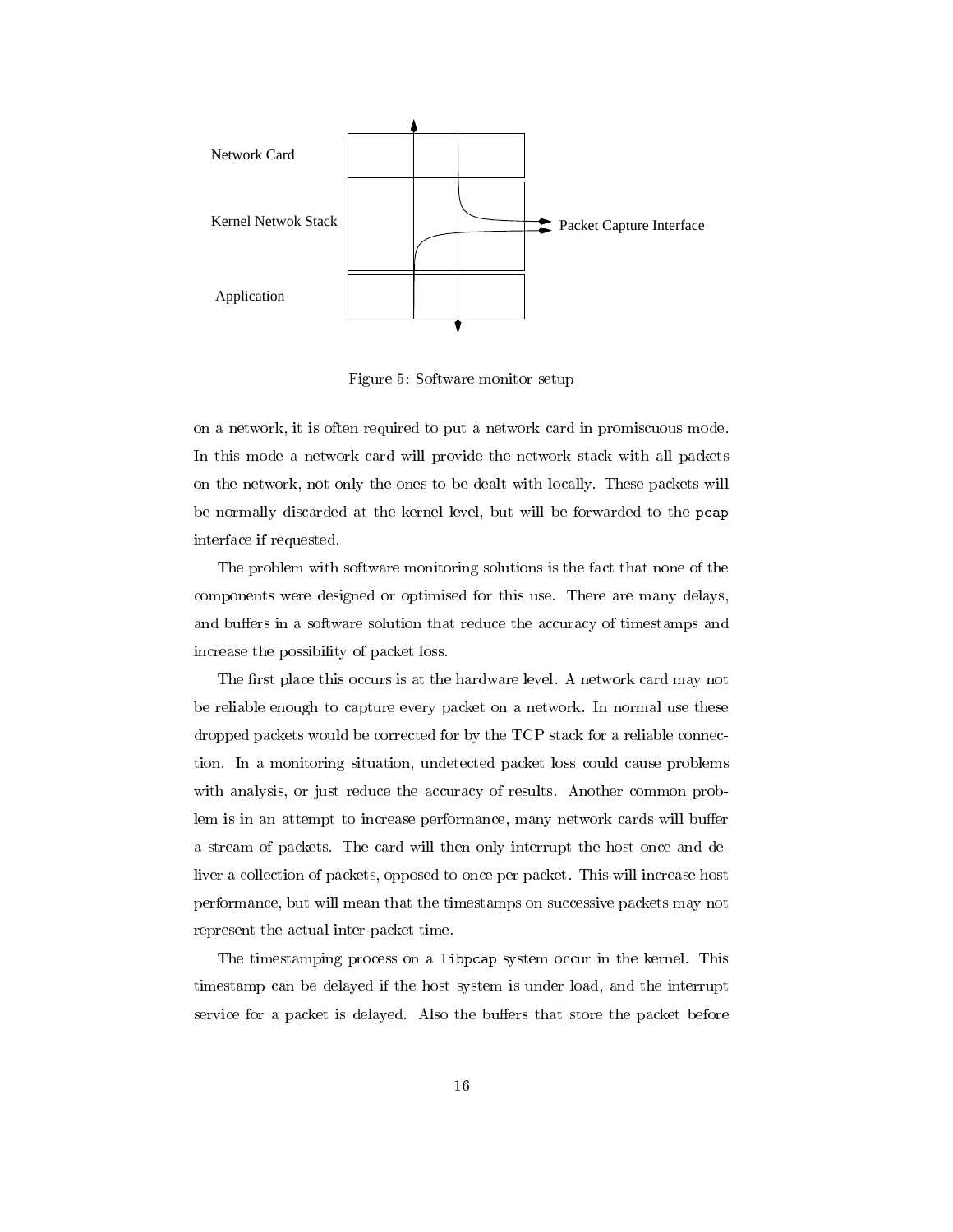delivery to the libpcap application are unchecked. If an application program does not clear the buffer quickly enough, then packets can be silently dropped.

Software based systems are not limited to using the pcap interface, but could write a custom network card driver to provide an interface to the network card for use with passive measurement only. This solution removes the ability to use the network card as a standard network interface, but can still suffer from many of the problems of a libpcap system.

Software solutions have one major advantage. They are likely to be much cheaper and quicker to setup than a specialist hardware solution. Software solutions work well for a project that needs a prototype implementation or has only limited demands on the accuracy of the data measured.

#### 3.3.2 Hardware based measurement

Hardware solutions try to correct many of these limitations of a software system. In a full hardware solution, as much of the monitoring system is carried out on the custom interface, and use the system for storage and formatting of the data.

The important features that can be carried out on the card are:

- Timestamping
- Clock synchronisation
- Dropped packet counters
- $\bullet$  Traffic filtering

Timestamping before delivery to the host ensures as close to the wire time as possible. Ideally the packet will be timestamped as soon as it has arrived on the card, before any buffering or queuing takes place.

Clock synchronisation is important if there are multiple interfaces in a machine. As discussed in section 3.2.1 if packets are being captured by two interfaces, the timestamps need to be consistent between interfaces.

In a hardware system, a check can be placed on any buffers to detect packet loss. A hardware solution will not necessarily be perfect, but a well designed system will be able to provide a definite counter of any drops that have occurred in the system. For this reliability to carry through to the final network trace,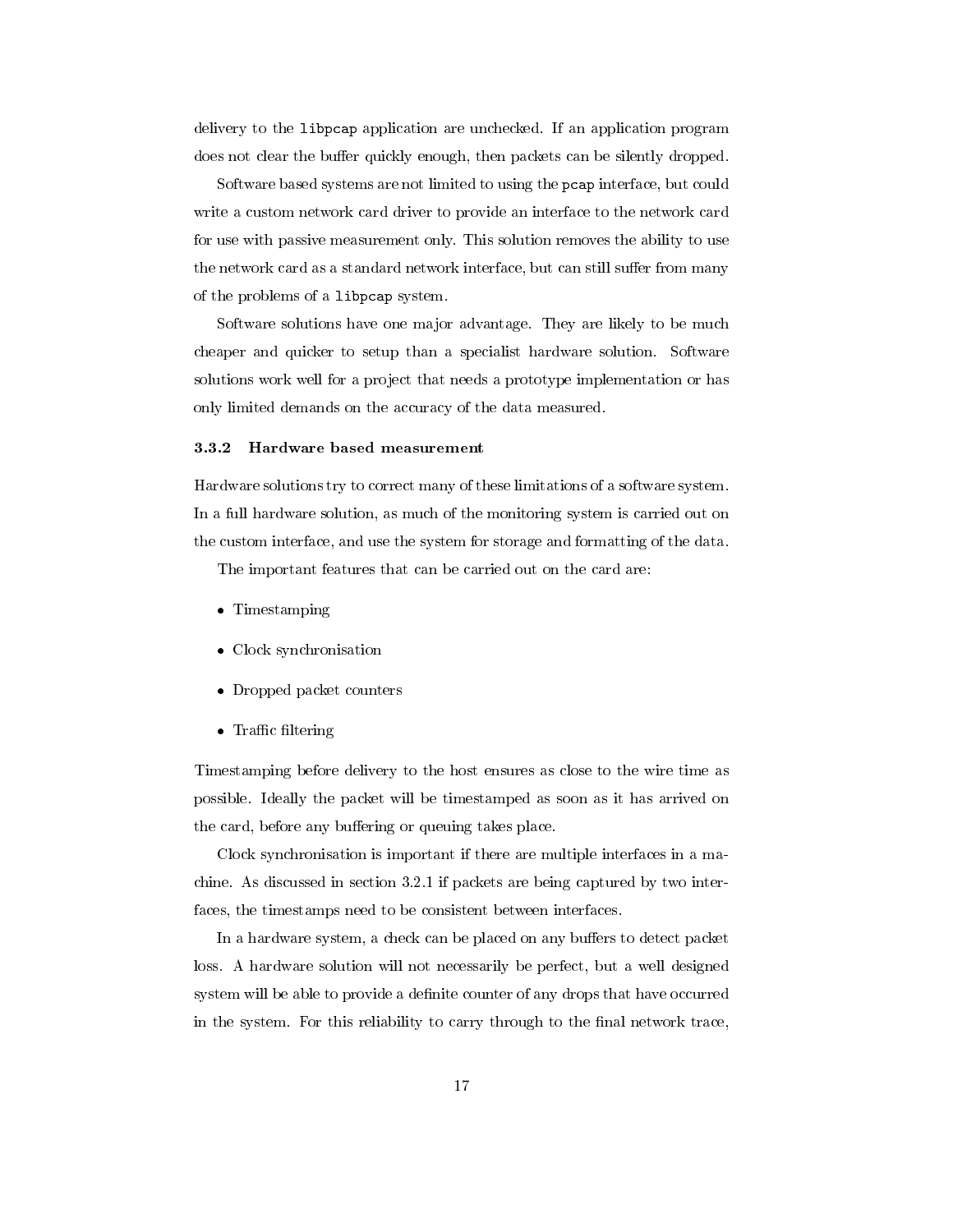checks must be placed at every point in the system that packet loss can occur. This includes any software components that run on the host PC to deal with the storage of the data as it is delivered by the monitor card.

Hardware solutions also allow a monitor to deal with larger data rates than software solutions could. It is quite often the case that a limited amount of data will be saved in a monitor, however in a software solution the operating system and possibly monitoring application have to see all of the traffic, then decide if it should be kept. If the hardware becomes intelligent, then it can carry out this function, discarding unwanted data at the earliest possible point.

The major disadvantage of hardware monitoring systems has always been cost. Until recently there have been limited amounts of hardware designed specically for network monitoring. This meant that any group wanting high accuracy network monitoring had to design from scratch such a system. Such a solution was decided on by the DAG group [DAG99], at the University of Waikato. The cards created by this group, are in constant development and currently support multiple network technologies, speeds and media. Different cards exist for Ethernet, OC3 and OC12 ATM, and DS3 ATM. It is the aim of the WAND group [WAN99], under which this project has been carried out, to take advantage of these custom solutions.

These solutions are often too costly for some measurement projects, with the cost restricting there use to projects requiring very high accuracy or high speed systems.

#### $3.4$ 3.4 Problems and limitations

Through this section many different problems have been introduced. These and several other fundamental issues fix limitations on passive measurement systems, and the results that can be drawn from them. This section attempts to collect all these together, and provide some general discussion related to these problems. This section forms a basic list of issues that must be checked and allowed for when creating or using passive measurement systems.

#### 3.4.1 3.4.1 Timestamps

The simple concept of attaching an arrival time to a packet causes some of the hardest problems faced by passive measurement systems. As seen so far in this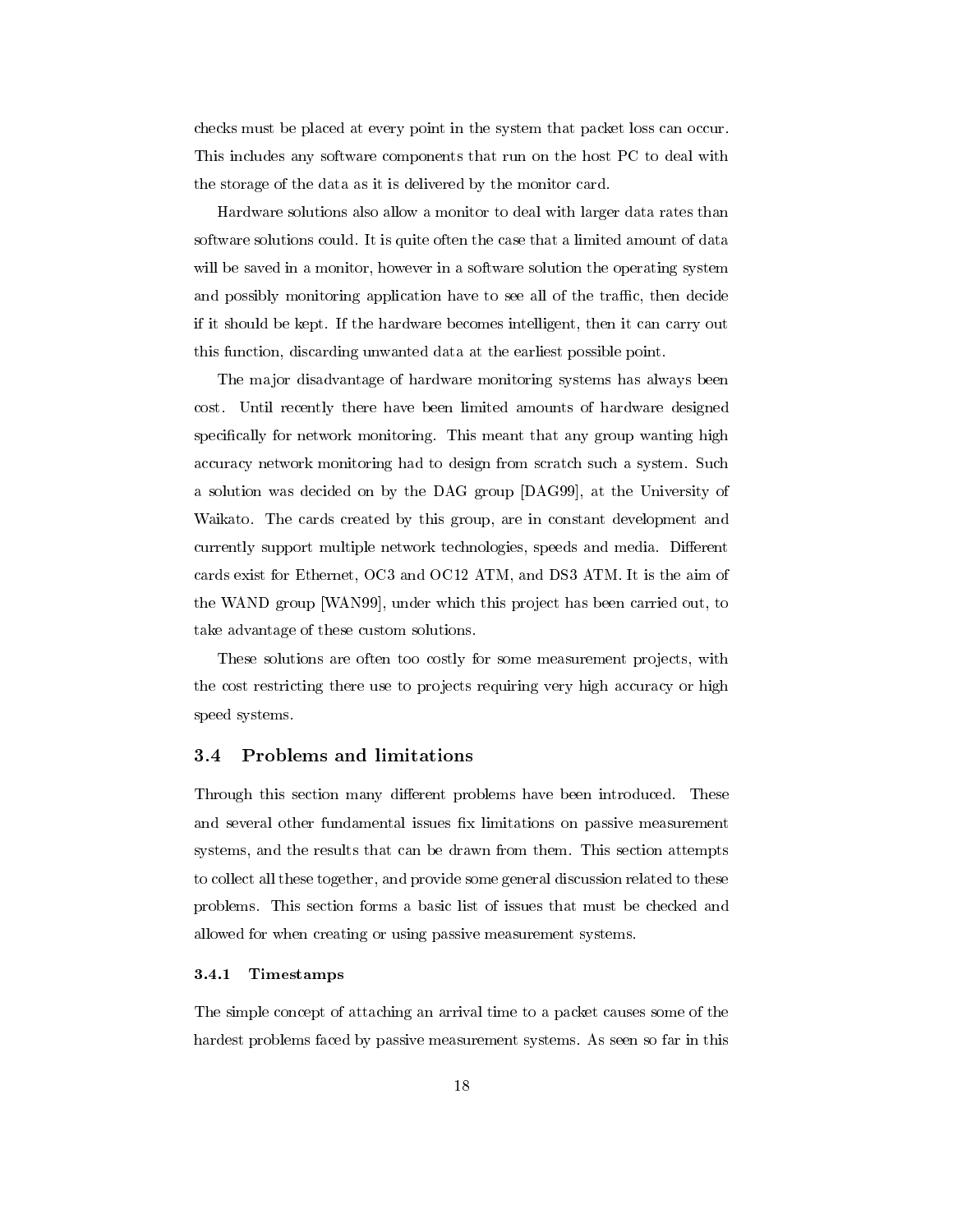section, the issue of timestamping comes up again and again. The problems discussed so far mainly condenses to two issues, multiple interfaces and delays in the timestamping process.

A delay is introduced whenever a packet is buffered between reception and timestamping. This is most likely to occur in a software based system, but can also occur outside of the monitor in such active devices as switches. It is unlikely that for a given system these delays can be altered, they just have to be known, and accounted for when interpreting results.

The difference in clocks between interfaces is a difficult problem to solve. The ideal solution is to combine the two interfaces to use a single clock. This could occur if the interfaces are combined to a single network card, or the packets get timestamped at the software level, using the system clock. Using a software timestamp can greatly reduce accuracy, and combining interface can often just not be a practical solution. So other systems must be designed. The DAG hardware discussed previously aims to provide methods for a master and slave clocking system. One card provides a clock which the other corrects to. Other advanced clocking methods implemented in DAG hardware are discussed briefly later in this section.

A less accurate, but simple system is for software to reset the clocks on both cards at the same time. Some times one reset could be delayed, causing the cards to start out of synchronisation, but more of an issue in this situation is clock drift.

Clock drift occurs in any simple timing system, where the actual rate of oscillation is slightly different to the stated time. This difference in time will not only be different from actual time, but also different between each card. This causes two effects. First the cards will drift apart from each other over time, loosing synchronisation. This can be corrected by the master-slave system described above. What this will not fix is the relationship between the timestamps recorded and actual time. Over the period of a long trace, the apparent length of the trace recorded will be different to the actual length.

This drift will often be a linear drift, but can also be effected by temperature. The amount of clock drift can be reduced by more accurate timing systems on the card, but will always be present to some degree. An external clock source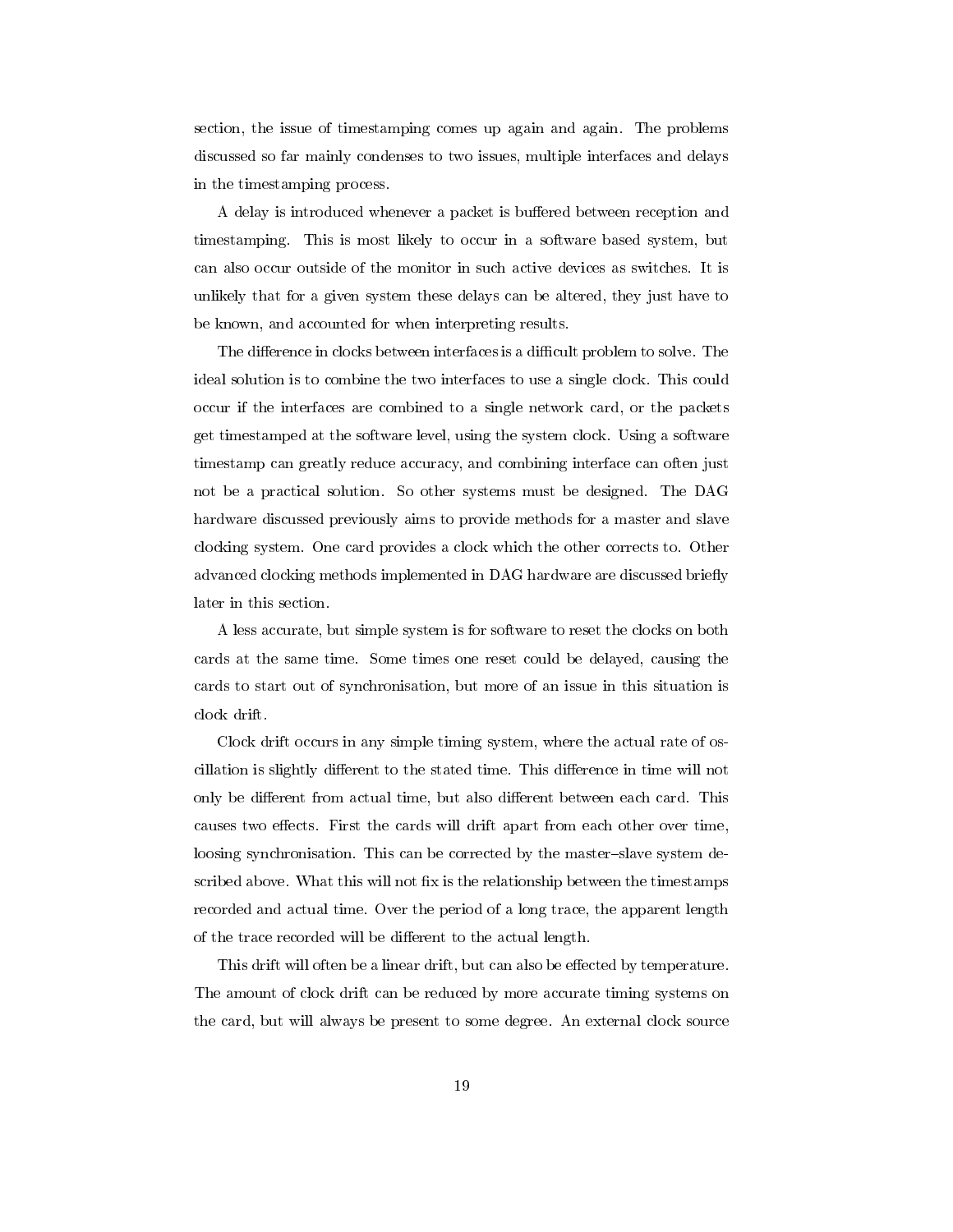provides the best method of correcting for this drift. Possible clock sources include the SONET clock present in ATM over optical fiber, cellphone clock systems, and most importantly the Global Positioning System (GPS).

GPS uses an accurate clock system which can be used by the monitor card to synchronise its clock. One other important advantage of the GPS system is it allows monitors in multiple positions around the globe to synchronise all of their clocks. This allows timing to be carried out on packets traveling between these two points, not just a packets round trip time.

The DAG card supports the use of GPS, providing a solution that eliminates, or greatly reduces the problems associated with timestamping.

### 3.4.2 Packet loss

Especially in a software based solution, but also in a hardware solution, packet loss is possible. Conditions such as machine load and network data rates will have large effects on the amount of packet loss seen in any system.

Any packet loss is obviously undesirable. As previously discussed, any point in a system where packet loss could occur, must be checked for this. The effect of packet loss on analysis will have varying effects. Some bulk statistics will be hardly effected while some types of detailed analysis, that pull out small numbers of specific packets, could be seriously effected.

If documentation of packet loss is not preserved, how can future analysis be confident of any archived trace files. A trace may be sufficient for initial analysis, but may not be for this later, more detailed analysis. This is again an example of why packet loss must be detected and also shows the importance of documentation of traces.

#### 3.4.3 Internet routing

This report has detailed the reasons why two interfaces are needed for a fullduplex connection, and why timestamps must be synchronised to allow recombination of the traffic seen on each of the interfaces.

One fundamental issue with this however is that the Internet routing algorithms provide no guarantee, and in fact is quite often not the case, that packets flowing between two hosts will travel along the same path.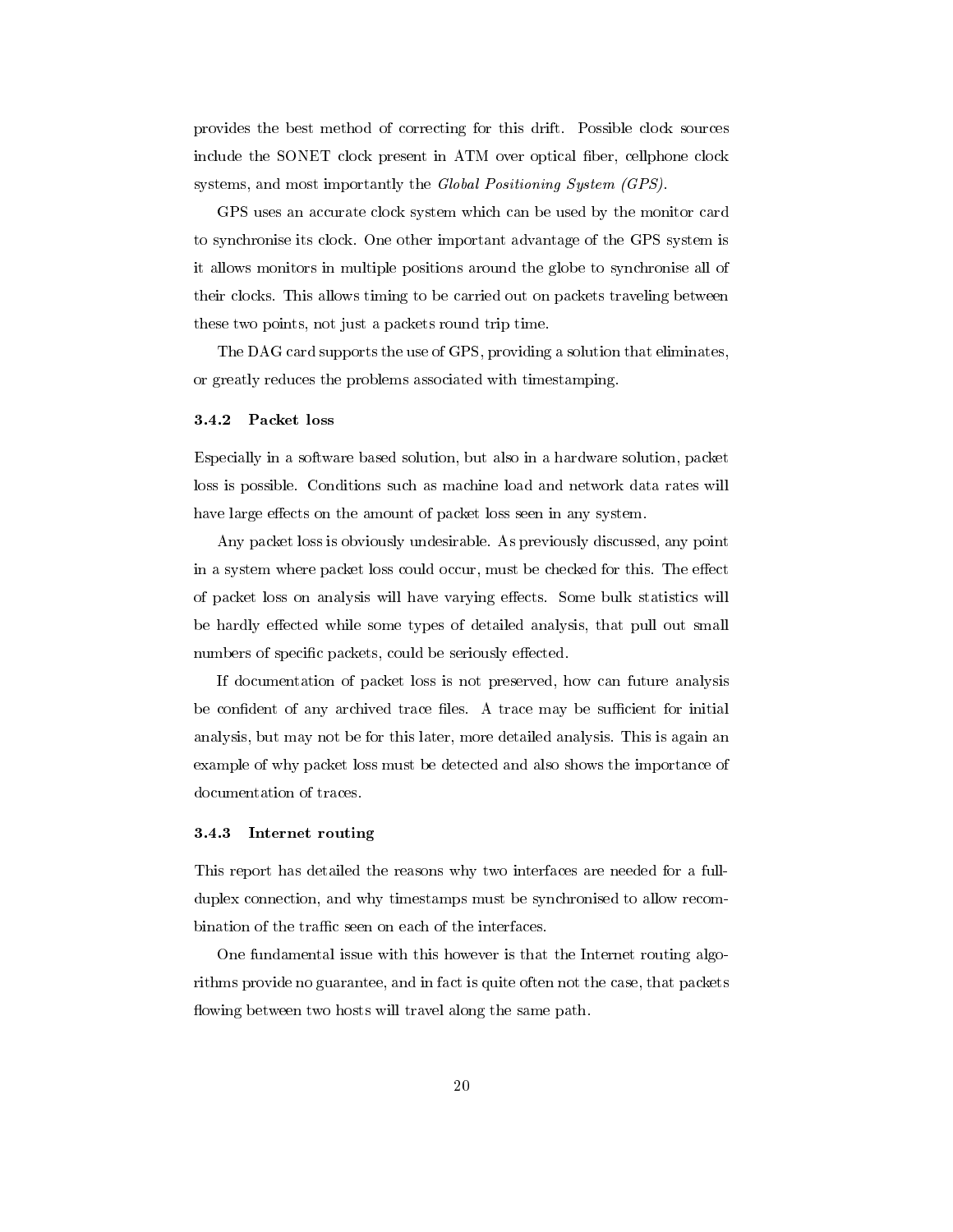This means that especially if the monitor is positioned on a backbone link, only half of the traffic flowing between two hosts may be seen. Also as routes can change dynamically, suddenly traffic may no longer flow through the link being monitored.

These problems are fundamental, and there is no way of correcting them. If a project requires that all traffic to and from a host are definitely monitored, then the measurement point itself must move to a position on the network where this is guaranteed, such as on one hosts LAN.

These issues must be kept in mind when using measurement traces taken from positions in the network where these sorts of events can happen.

### 3.4.4 Fixed sized capture

Both IP and TCP protocols provide methods for adding options to the header fields of the packets. This means that both the IP and TCP layer packet headers can be of variable length. To avoid having to inspect every packet, to decide the length of capture, it is regular practice to capture a fixed length of data per packet. To avoid wasted space, this often fits only minimum sized headers, as options are not often used, especially at the IP level.

The possible lack of the entire header is just another issue that must be allowed for when analysing network traces, and can provide a nasty source of segmentation faults to the unwary programmer.

#### $3.5$ **Verification**

With so many possible situations for errors to occur in a trace file, care must always be taken to verify the accuracy of trace files. This process can be very subjective, for example, without a definite count of dropped packets, how can packet loss be looked for. A full exploration of this sub ject is beyond the scope of this pro ject, but there are a number of simple techniques that have been used through this project that this section explains.

Through the course of this project I have mainly concentrated on testing the correctness of the timestamps in the trace files I have used. Most checks for dropped packets require extra monitoring equipment to run back to back trials of the monitors. These trials therefore require larger amounts of time to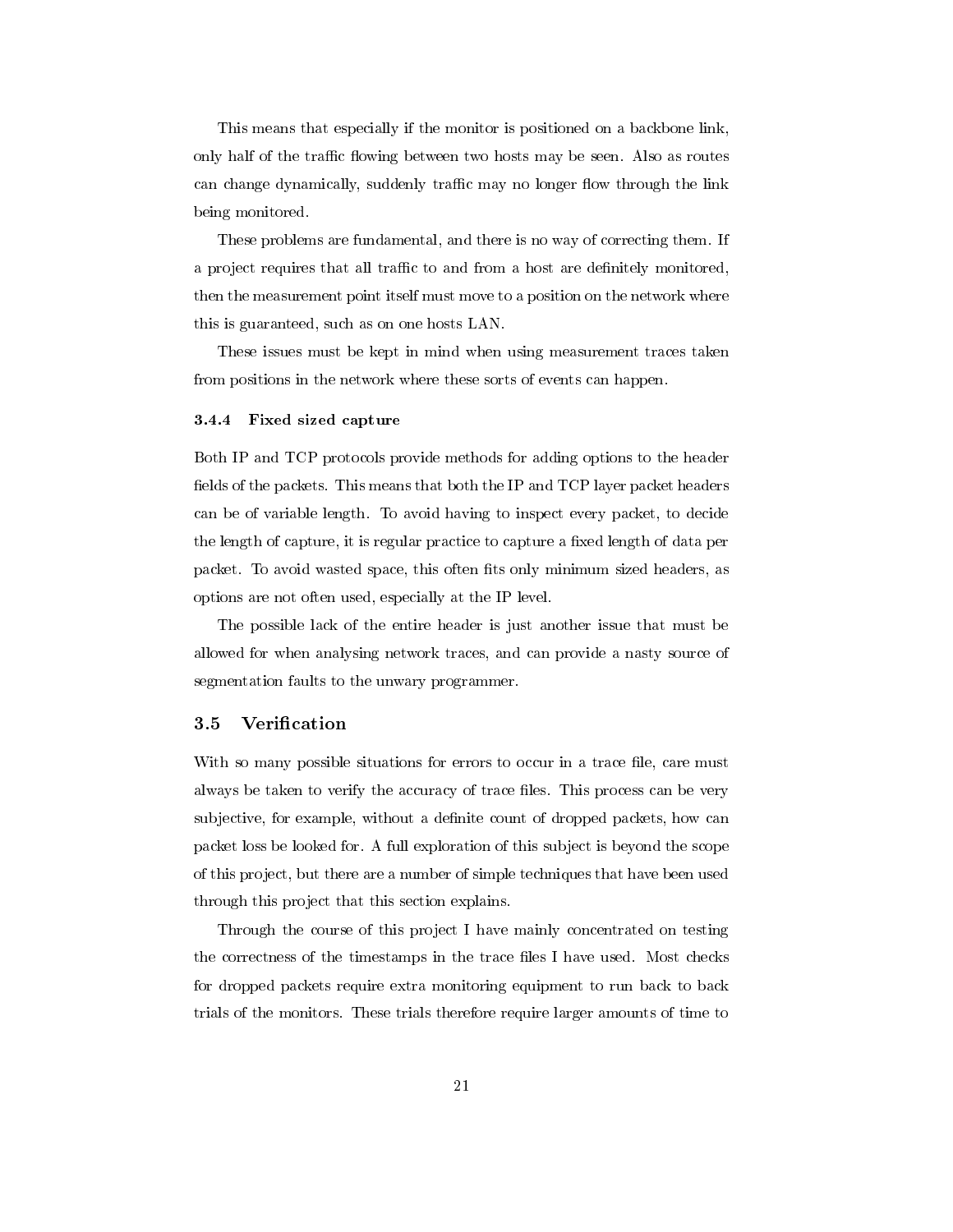# *Major Timestamp Problems*



Figure 6: Timestamp vs packet index

analyse, putting them outside of the time-frame of this project. Work has been carried out in this area by other members of the WAND group however.

The primary way of verifying trace files is to use graphical techniques. The first graph commonly plotted of a data set is the timestamp verses the packet number. The packet number is a number assigned to each packet, in order of arrival. For a monitor that is positioned on a backbone or high volume link, it is likely that traffic will be flowing consistently. This means that a graph of timestamp verses packet number should produce a relatively straight line. This line should be constantly increasing, as the time a packet arrives should never be before the previous packet.

An example of a trace where this is not the case is shown in figure 6. It is quickly obvious that there is something wrong with the timestamps in this case. The trace that created this graph came from a group in America. A summary of this group, and their pro ject follows in section 3.7.

When a problem such as this is found, it normally suggests some major misinterpretation or a fundamental problem with the monitoring software. These problems are not likely to be simple to fix, and often the data must be artificially fixed in software at a later point.

A much less obvious problem is shown in figures  $7 \& 8$ . At first inspection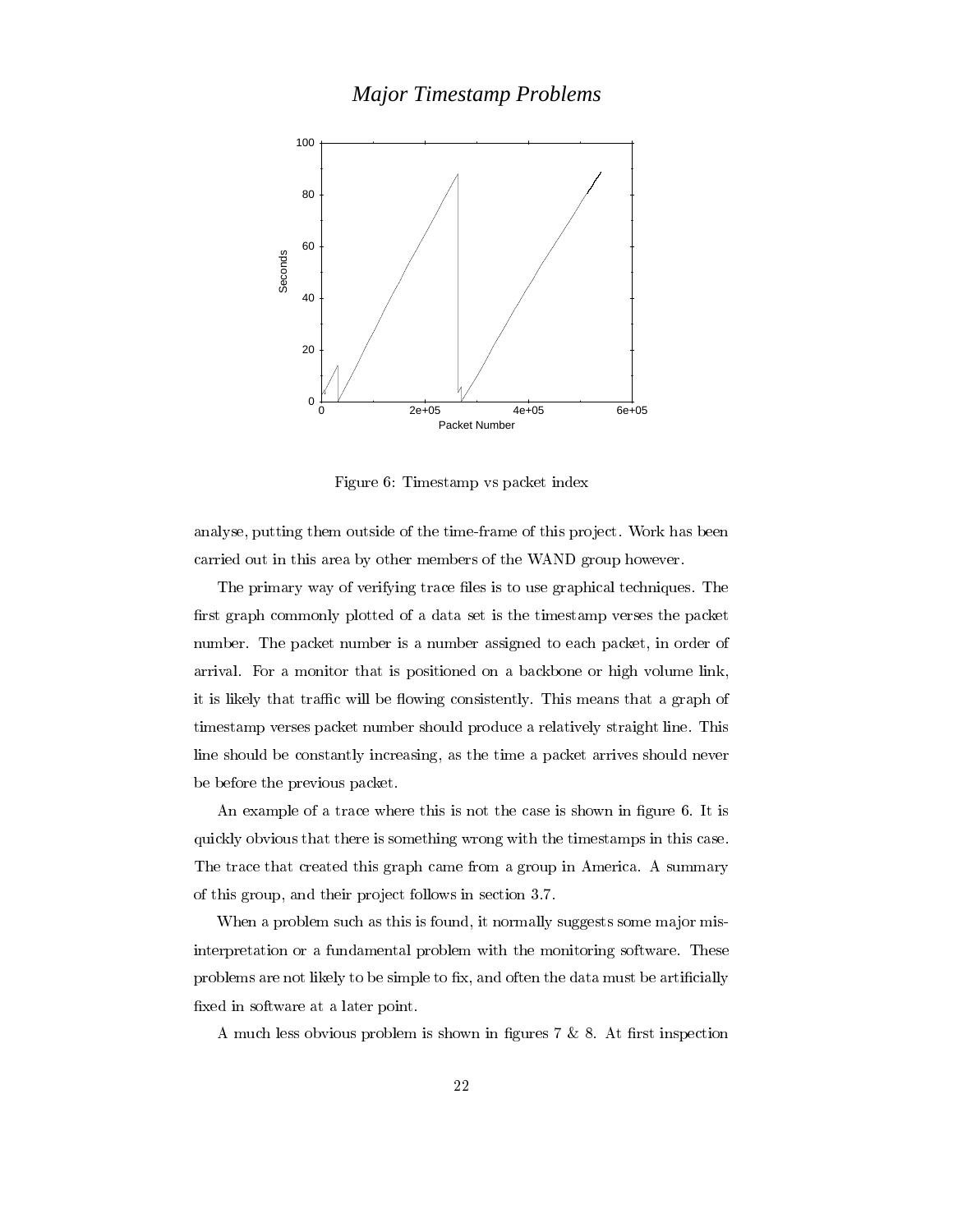of these graphs it would easily be assumed that both systems are correct, and the data used as such. This is not the case however. This becomes apparent if the forward difference of each set is taken. These results are shown in figures 9  $& 10.$  A forward difference is a operation that replaces a data point with the difference between the successive data point, and itself. For example, the value at point 1 will be replaced with the current value at point two minus the current value at point one. This provides the packet inter-arrival time, the length of time between successive packets arriving.

Transforming the data in this method provides much finer detail on the timestamping process. This is shown by the differences in scales on the timestamp axis, around 400 times. By inspecting figures  $9 \& 10$  it can be seen that in the first graph, there are often large inter-arrival times, in the order of 100 to 200 milliseconds. These sorts of inter packet times would be very unlikely to occur on a busy network. Compare this to the corrected version, where the inter-arrival times are all under 5 milliseconds.

Not only does this graph pick up the large inter-arrival times that occur but also picks up a number of packets with negative inter-arrival times. This is not obvious from the first set of graphs, and could be completely overlooked.

This set of graphs are taken from two different revisions of a software monitoring system that this project has made use of. The problem causing the large inter-arrival time was a factor of machine load and a buffer overflow. These problems are discussed, along with the setup of this system in section 4

These graphs provide a good example of the fact that one inspection of the data will not provide assurance of its reliability. It can also be seen that graphs provide a much more useful view of large data sets. The files used to create these graphs are often no more than a text le, containing hundreds of thousands of lines, with a data value per line. Identifying problems by only inspecting these files would be impossible.

The one other form of verification that has been used in this project is a constant sanity check on all data used. By this for example, I mean, never interpret data as being IP unless everything that IP has to conform to is checked.

A list of the current sections of an IP packet that all programs used for this pro ject check for are: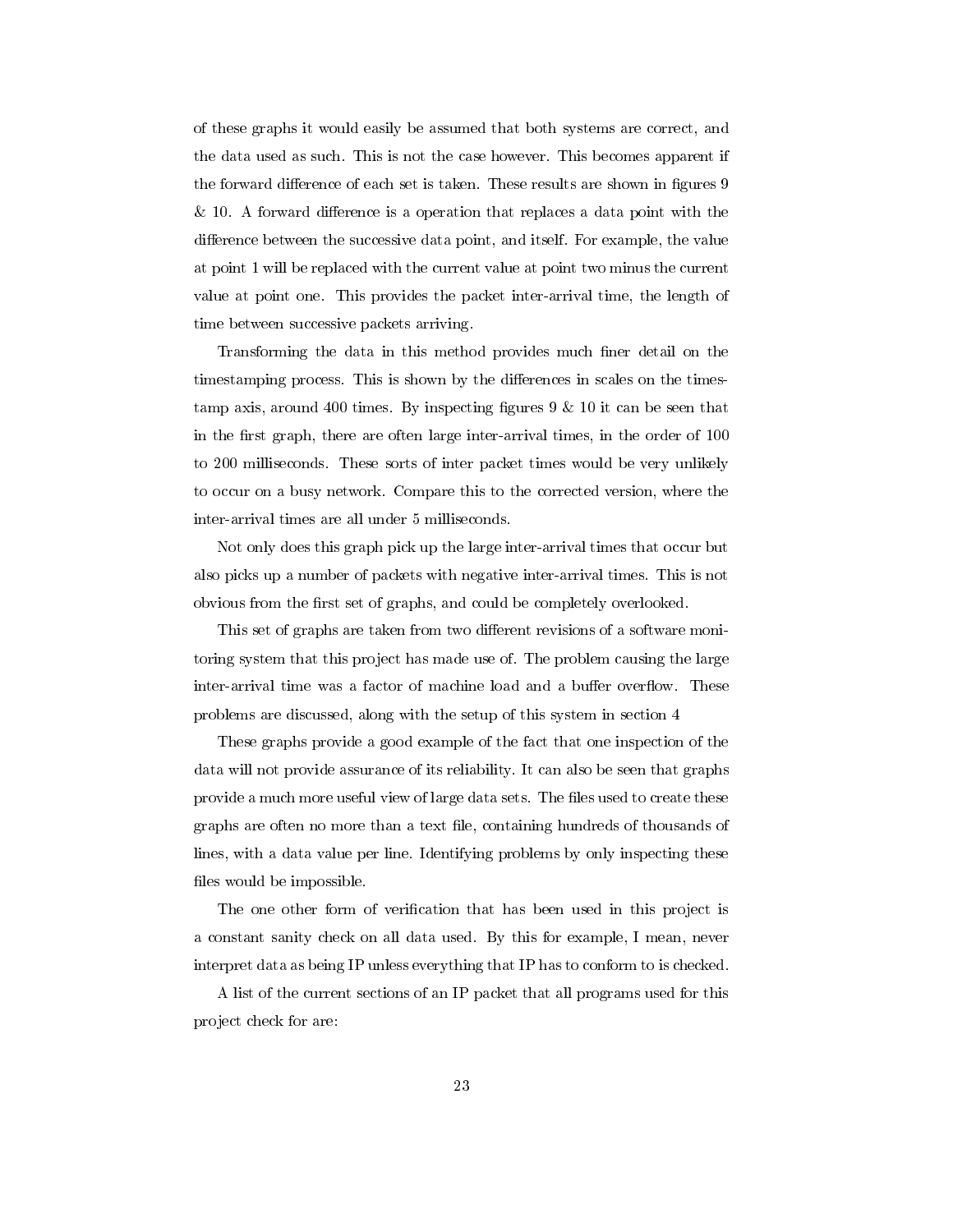

*Correct Data Set*



Figure 7: Timestamp vs packet index

Figure 8: Timestamp vs packet index



Figure 9: Timestamp forward difference



Figure 10: Timestamp forward difference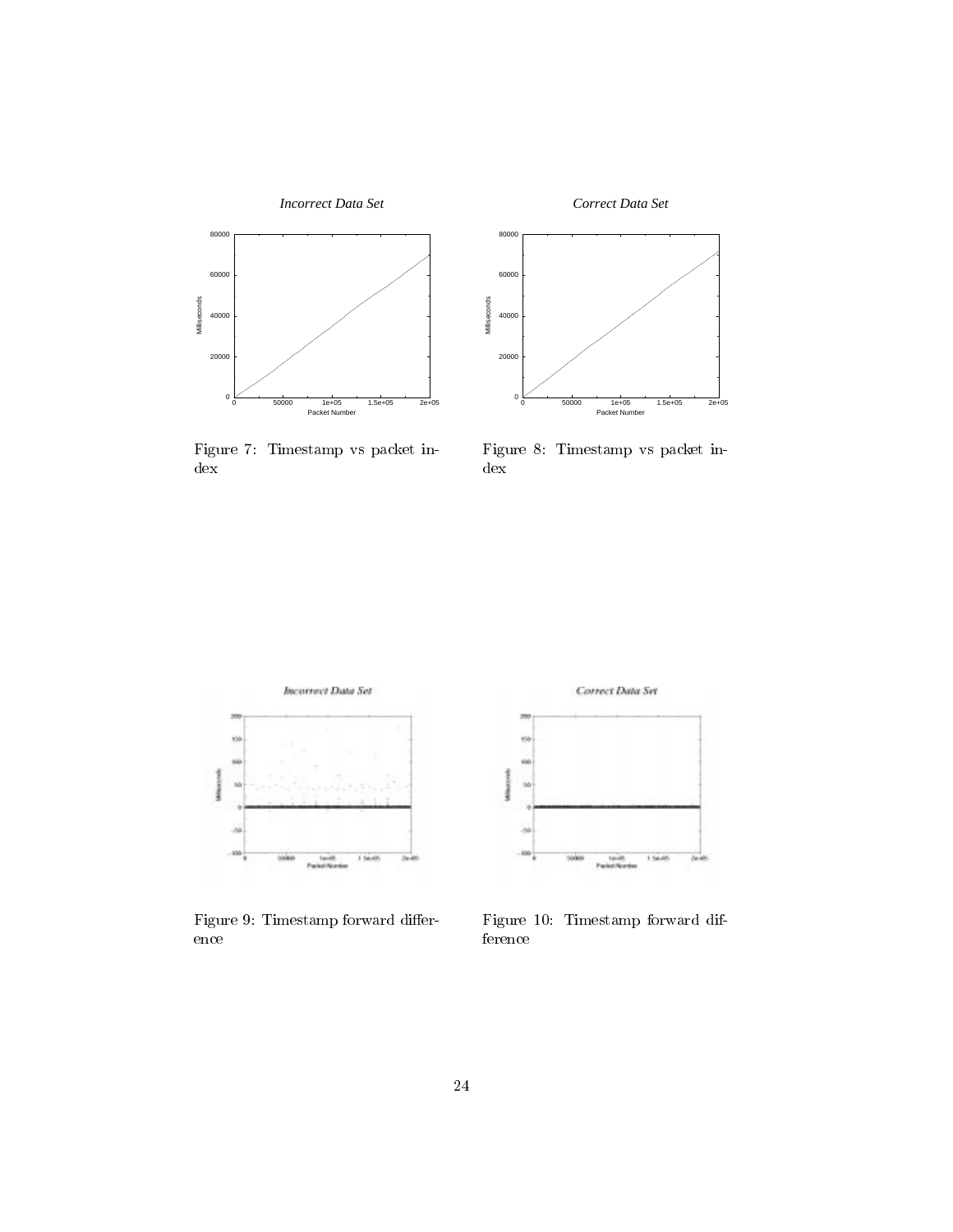- Link layer type. For example Ethernet type 0x800 for IP.
- IP version number. All programs test for IP version 4
- IP header length. Must be equal to 5 or greater than 5 if options are in use.

Any packet that breaks any of these rules is discarded. Unfortunately the only points who know exactly how the data should be interpreted are the hosts involved in sending the data. This means that it is still possible to misinterpret data, but the likelihood of this is low if a packet conrms to the above rules.

### 3.6 Trace analysis

Once the data has been collected, what format should it be stored in for analysis ? As this project focuses on the IP layer up, there should ideally be no concern to any programs about the physical layer technology that the trace was recorded from. Unfortunately this is often not the case. As this project wanted to make use of multiple sources of data, both collecting data from different physical technologies, and using different software, a common format to write tools for was needed. The format decided on was the previously discussed libpcap file format. This format was at the time the only common file format for these sorts of applications. The decision to use libpcap and discussions of the file format itself is covered more in section 4.2.1. Through the time this project has been running, another option has become available. This solution provides a very substantial base for writing network monitoring systems. It is my opinion that this system provides an extremely powerful solution for any passive monitoring pro jects.

### 3.6.1 CoralReef API

This system is called CoralReef [CR99]. It has been created by the CAIDA research team in San Diego, USA [CAI99]. The aim of this software is to provide an application program interface (API) that allows a common programming interface to different low level passive monitoring systems. Many network technologies are supported by CoralReef, which then presents a common interface to these interfaces to the application. CoralReef provides the same API for use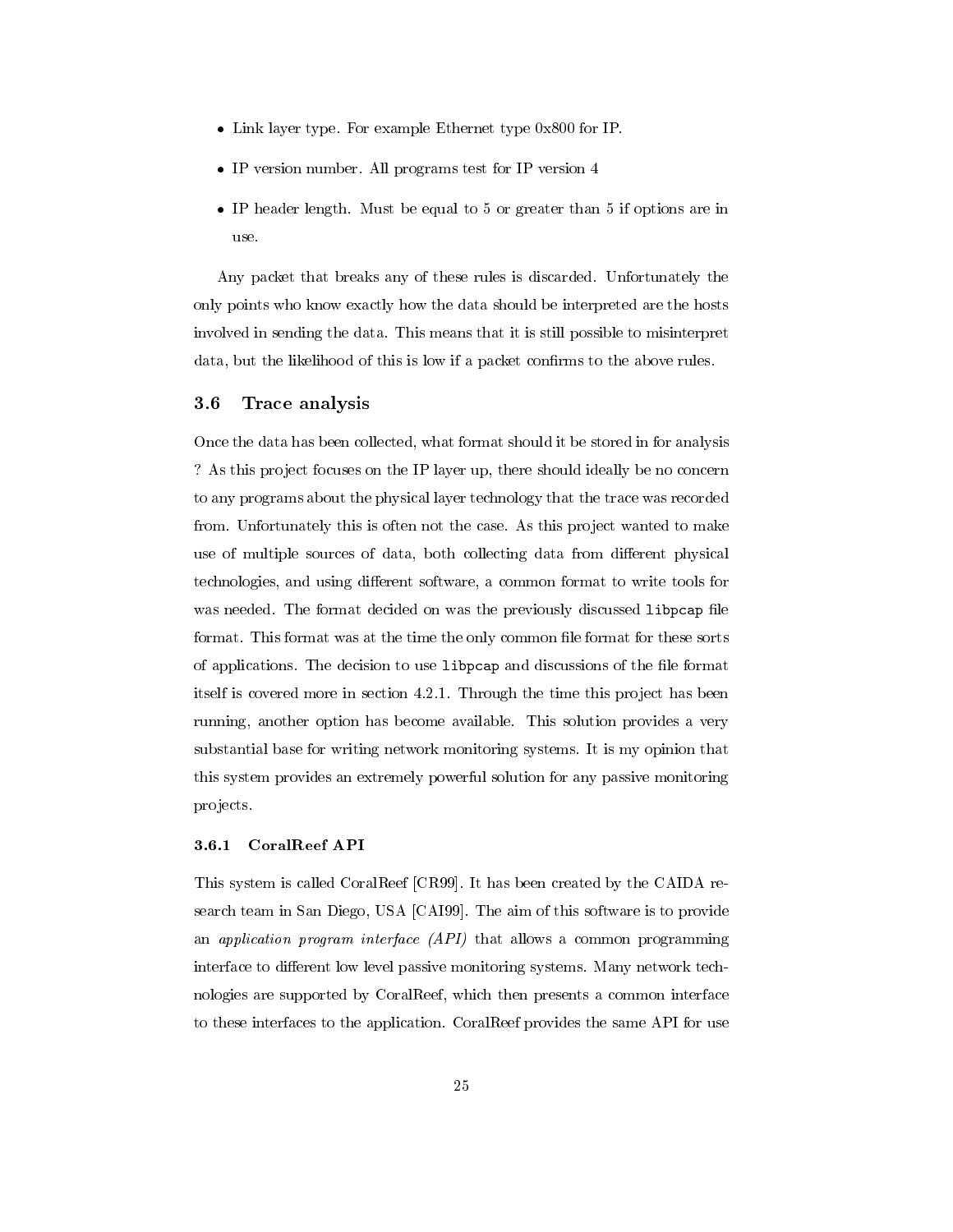on both live networks, and a range of trace files formats, including the libpcap file format.

The DAG group are aiming for support under CoralReef for their range of hardware solutions. This should provide CoralReef with the ability to use high accuracy hardware solutions. This makes CoralReef a comprehensive system to write monitoring applications for. The ability to write software once, that will run on a large range of monitoring systems is a large benefit to a research project. Once fully completed CoralReef, in my opinion, will provide a interface that allows extremely quick development of specialist monitoring software, with out requiring the need to redesign or re-implement the low level monitoring system.

### 3.7 Case study : MOAT, NLANR

The Measurement and Operations Analysis Team (MOAT) are a division of the NLANR research team, in San Diego, USA [MOA99]. The main aim of the MOAT team is to create a network analysis infrastructure, providing a platform to build a better understanding of the Internet. One ma jor part of this is a large scale passive monitoring system, that consists of multiple measurement points spread across the USA. These monitors are mostly connected to the vBNS, a high speed ATM American research network.

Unfortunately the majority of the traces produced by MOAT suffer from a number of the problems detailed within this section. The first major problem of these traces is a general lack of documentation. The exact file format that they are stored in has changed over time, seemingly with no obvious way of detecting this fact.

A lot of problems also stem from a lack of decent hardware to monitor with. The hardware consists of two standard ATM network cards, that happen to be able to provide some indication the arrival time of a packet. For this reason this system would probably fall under a hardware assisted software solution.

The clock on the network card can only contain a small value, and there is no simple way of detecting if in the time between packets this counter has actually wrapped around, missing an entire period of the clock. The software running on the host must provide the upper range of the clock, and this system is prone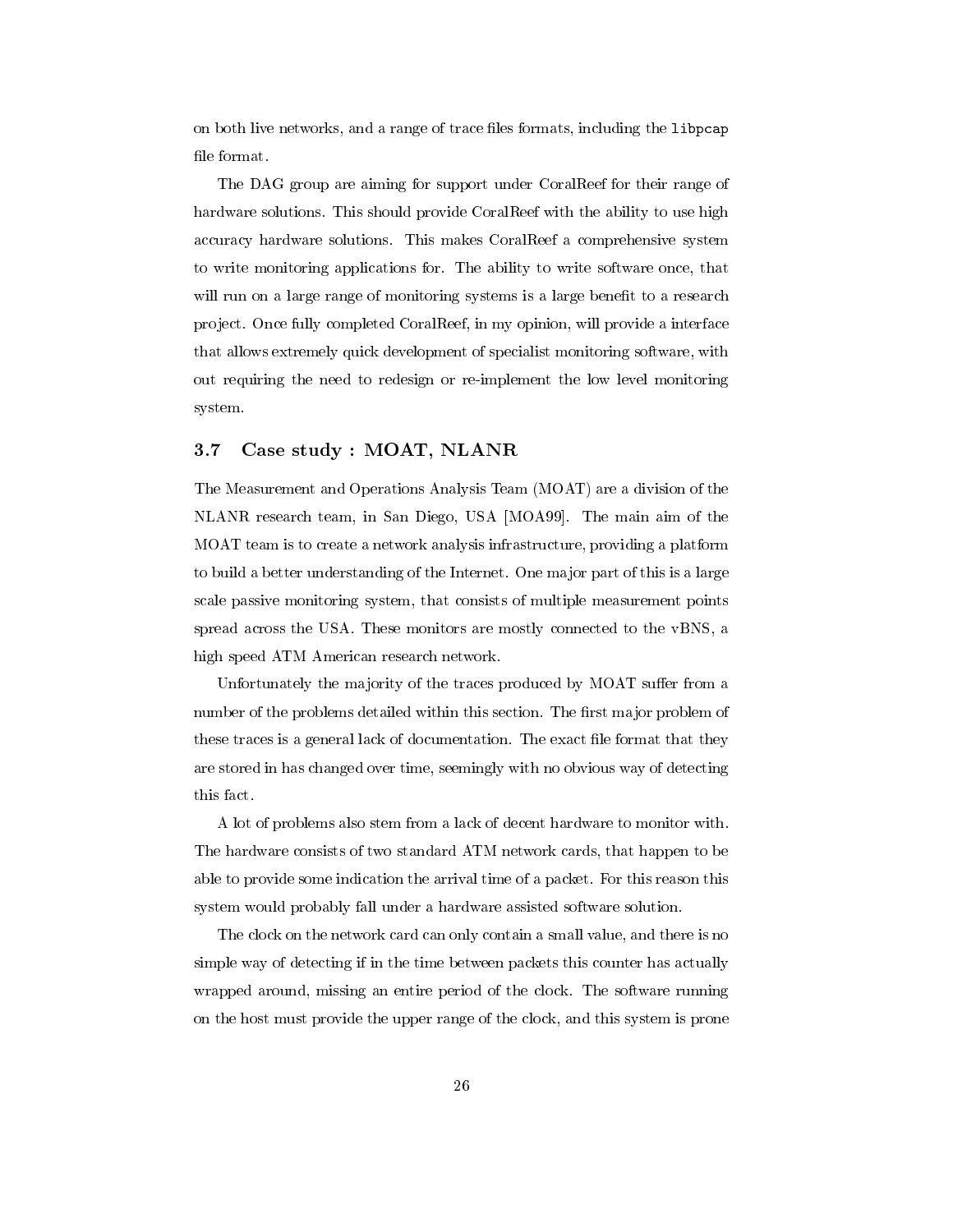to being confused by missing a hardware clock wrap. This, combined with the lack of a reliable system to reset the clocks on the cards, leads to timestamps of very limited accuracy.

For these reasons, attempts to use this data for this project were abandoned, after considerable time was spent investigating the problems seen in these traces.

It is hoped that a new passive monitoring system currently being designed and deployed by MOAT will correct many of these problems, leading to a much more reliable system. The new system is based around the latest version of the DAG ATM monitoring cards, providing a timestamping system that technology used for the current hardware simply could not provide.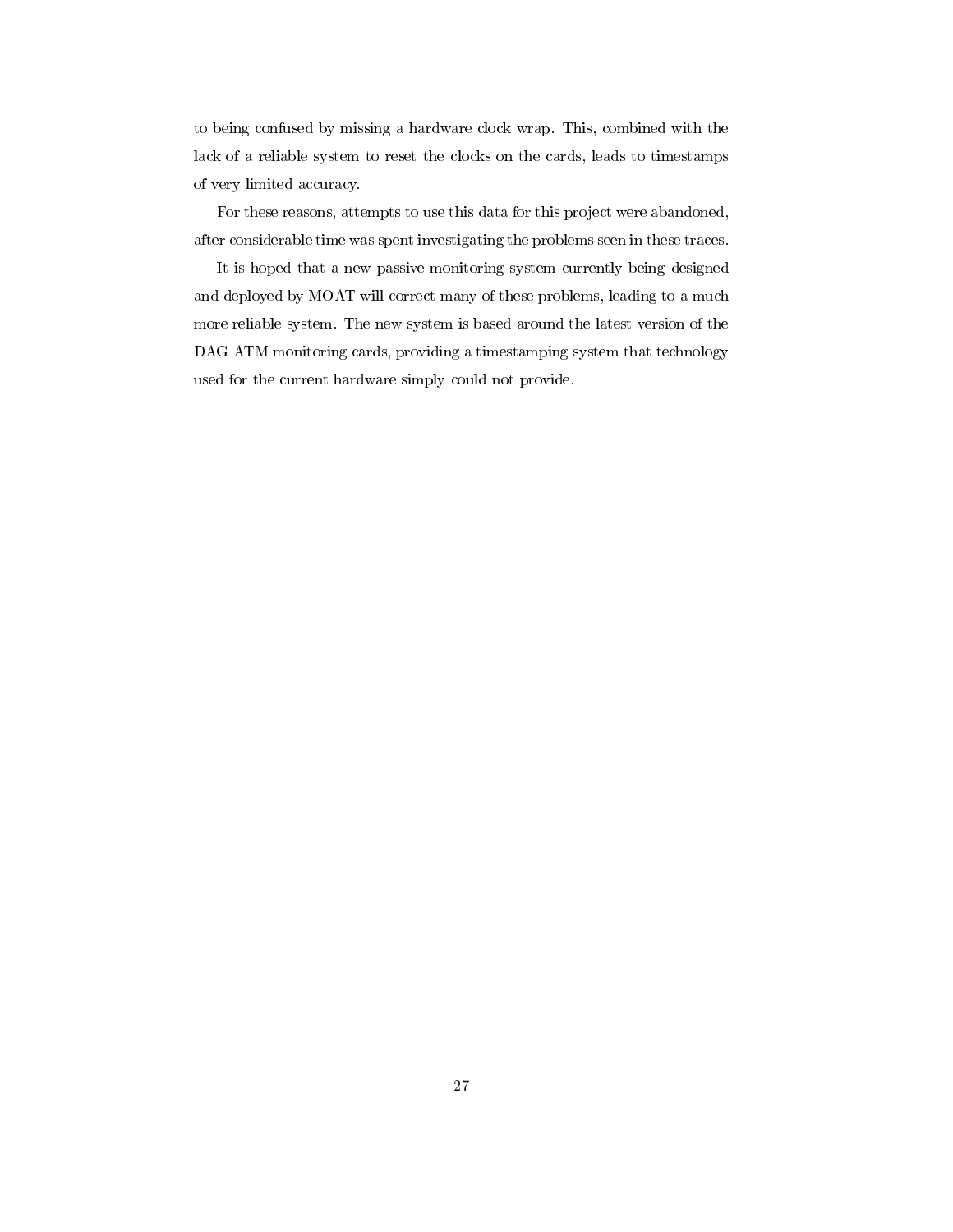#### The New Zealand Internet Exchange  $\overline{4}$

It was originally proposed that this project would use two sources of trace files, one taken on the vBNS by MOAT and the other from the New Zealand Internet Exchange  $(NZIX)$ , conducted by the WAND group. Due to the failure to find any reliable way to interpret the MOAT traces, this project has focused on the NZIX data set. At the start of this project an initial exploration of the data set was necessary, as this was the first time this data set had been used. This section aims to both give an overview of the measurement system, and details some of the results of this initial exploration.

The NZIX is a 10/100 Mbit Ethernet switch located at the University of Waikato, New Zealand. It forms an inter-connection point for multiple New Zealand bandwidth providers and also provides the University's Internet connection. The WAND group have been permitted to collect trace files of the traffic flowing through this switch.

#### 4.1 Measurement system

The measurement makes use of the Switch Port Analyser (SPAN) port present on the NZIX switch. This port can be configured to mirror traffic on some or all of the other ports of the switch. In its current conguration the switch is copying all traffic flowing through the switch to the SPAN port. As discussed in section 3.2.2 the process of copying data to this port can interfere with the timestamping process and can also drop packets if the switch has more traffic flowing through it than the SPAN port can accept. As the data rates seen flowing through this switch are significantly lower than the available bandwidth on the SPAN port it is not expected that packet loss should be a problem. It is unknown what timestamp inaccuracies may be introduced by the switch. It is currently accepted that these are present, and no special action is taken.

The SPAN port is attached to a standard network card in a PC running Linux. Custom software, written by Steven Donelley at Waikato University, is used to capture and timestamp the packets. This software runs using the pcap interface to the kernel network stack, discussed in section 3.3.1. This software based system unfortunately also inherits all of the problems discussed in this section.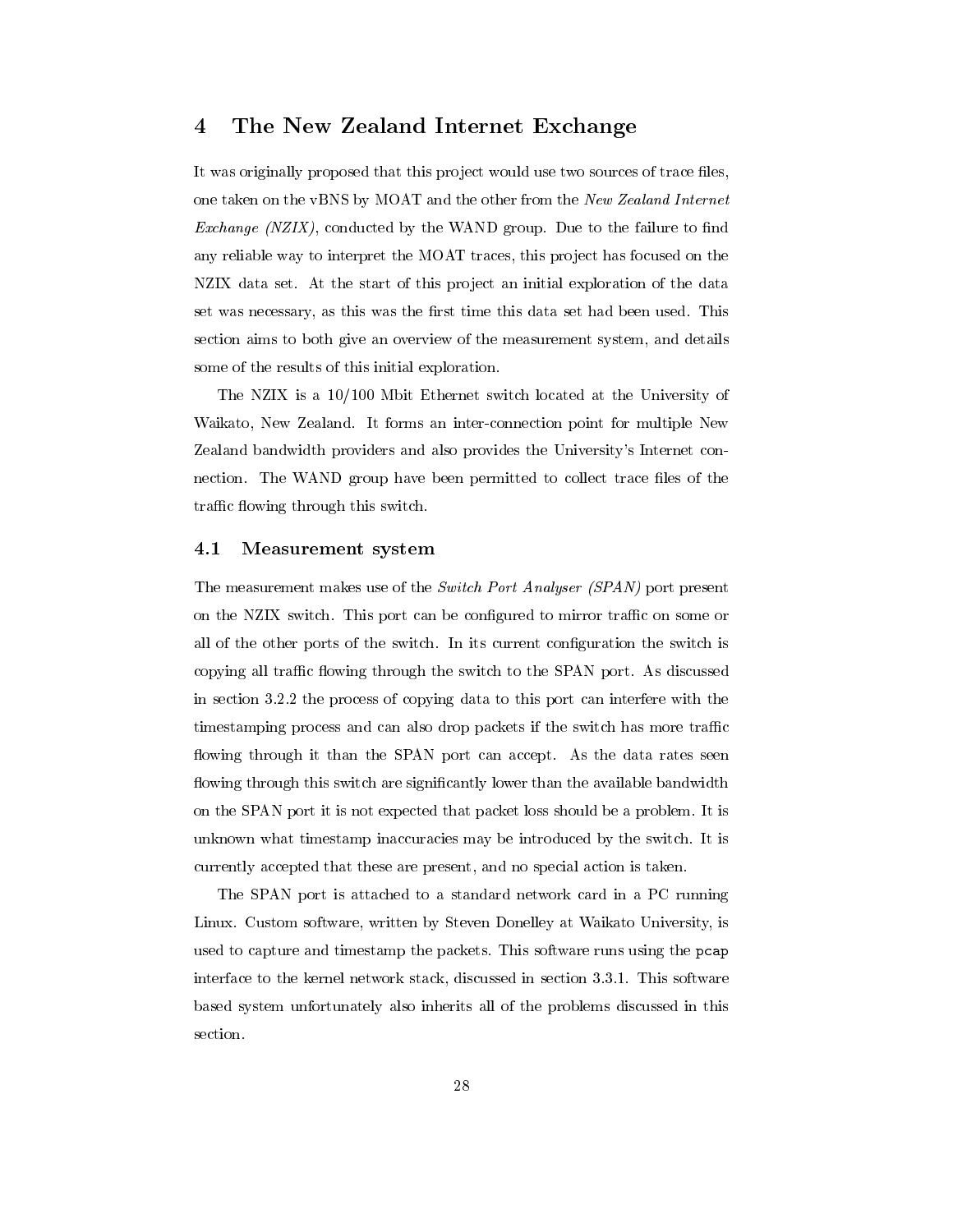The first trial of the software, called ethdev, produced less than ideal results. An example of this has already been seen in figure 9. The unexpectedly large inter-arrival times seen in this graph were due to packet loss. During testing it became obvious that this packet loss occurred during disk writes, which were normally caused by the writing of the captured data. It was believed that during disk writes the machine was simply not powerful enough to cope with capturing the data and managing the hard drive and so the easiest solution was attempted, use a more powerful computer. This provided limited improvements. The rate of packet loss dropped, but was still at an unacceptable level.

The last option was to work through each section of the software involved, including the Linux kernel network stack and the pcap libraries to find any place where packets could be dropped. This task was carried out by Steven who identified the buffer in question. The buffer formed the connection between the pcap libraries and the kernel network stack. During disk writes the machine was too busy to schedule the user process that was responsible for clearing the pcap buffer. Once filled this buffer silently discarded packets. Two fixes were applied to correct this problem. First the size of the buffer was increased. Second, a test was placed around the insertion to this buffer so if it ever became full, any loss would be recorded.

With these fixes in place, the system was placed under stress test, and no packet loss was detected. Even with this large amount of work, and testing, complete faith in this system would not be sensible. There are still many areas that are not checked for packet loss, and some of these, such as at the hardware level, are impossible in this system. These problems serve as a good example of the difficulty involved in accurate measurement using software solutions.

ethdev, while a libpcap application, does not use the standard libpcap file format. ethdev has been designed to be one part of a larger passive measurement, and one way delay system. Because of this, GPS support is included in the ethdev system. At precisely one second intervals a zero length packet is inserted, along with the software timestamp at this point. This allows post processing of the files to correct for clock drift. While this greatly reduces the inaccuracy of the clock on the system, it does not reduce the possible delays before a packet is timestamped. A general layout of the ethdev measurement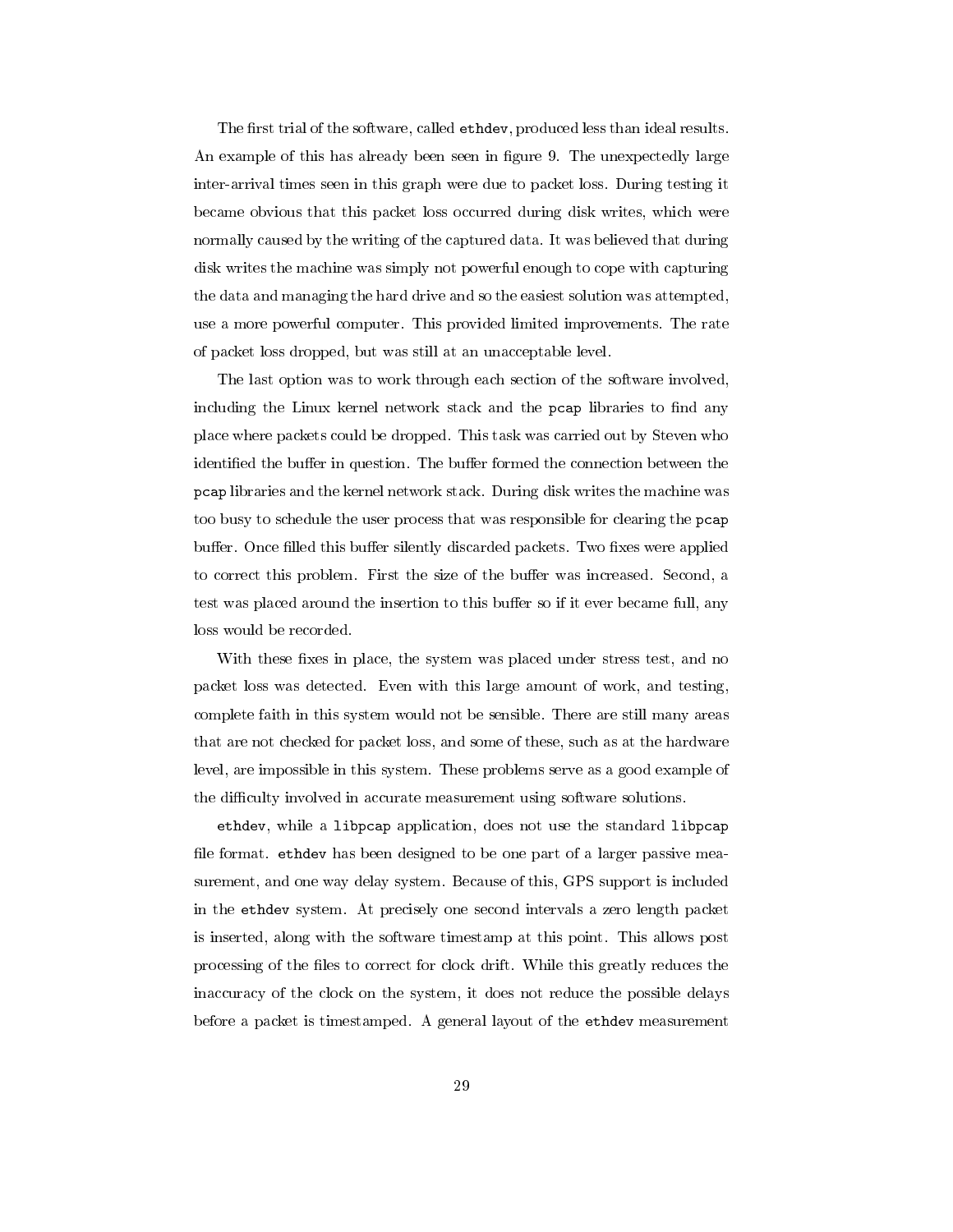

Operating System Kernel Monitoring Application

Figure 11: Ethdev measurement layout

system is shown in figure 11.

It should be noted at this point that while there is no complete faith in the measurement system, or the exactness of the timestamps, it does not mean that the produced traces are unusable. This is not the case, it only means that care must be taken when drawing results from these traces. The accuracy of the derived results must take into account the margin of error present in the original measurement system.

It is hoped that in the near future a trial will be run comparing the accuracy of the software measurement to a hardware system, based around the Ethernet version of the DAG. This aims to provide accurate values on the errors contained in the existing software based traces.

#### 4.2 File description

An ethdev file consists of multiple, fixed length entries of the C structure shown in figure 12. There is one entry of this structure for every packet received including GPS pulses. There are no headers or trailers so this format is not self identifying.

The timestamp variable (ts) is a 32 bit integer, that represents a 4 MHz clock. This means that the clock increments four times per microsecond. The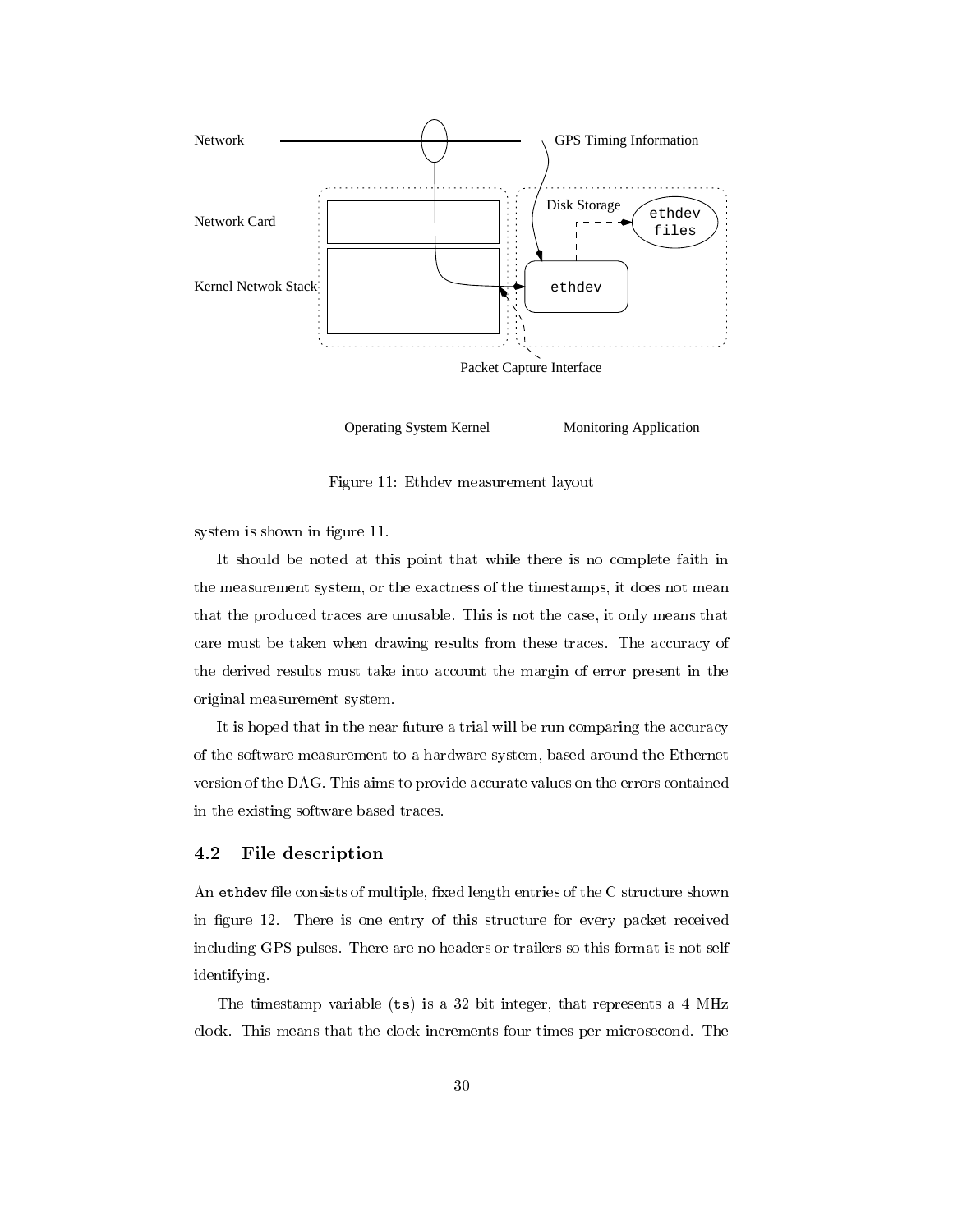```
struct queue entry {
        long ts;
        long crc;
        long length;
        u_char section1[14+12]; /* ethernet + IP */
        long srcip, dstip;
        u_char section2[20];
}
```
Figure 12: ethdev file format

maximum range of the ts variable is therefore approximately 17.9 minutes. All programs dealing with ethdev files must cope with this.

The CRC stores a 32bit CRC that is calculated over the entire IP packet. The length variable stores the length of the entire captured packet. As previously discussed, if this is set to zero, this is a GPS interrupt, to allow for clock correction.

The actual data captured is stored in the remaining variables. 48 bytes of data are captured, enough for the Ethernet header, and minimum IP and TCP headers. Any options in either of these will result in truncated headers.

For security and privacy reasons, the source and destination IP addresses in the recorded trace files are encoded. The encoding is a replacement system, where every IP address is replaced by a false substitute. These substitutions are consistent over all of the traces. A database of the translation between substitute and original is held by the maintainers of the NZIX switch. Translations are released on request, when the owner of that IP address has provided consent for this to occur.

### 4.2.1 libpcap file conversion

As it was expected that multiple trace sources would be used, a common file format was required programs for. Due to the traffic filtering abilities, and the popularity of tcpdump the libpcap file format was decided on as this common point. Due to this a file converter had to be written to convert ethdev files to libpcap format. The process of conversion and analysis is shown in figure 13, assuming ethdev files created as in figure 11.

A libpcap file consists of one file header, and repeated entries of a packet header followed by the captured data for that packet. The file header contains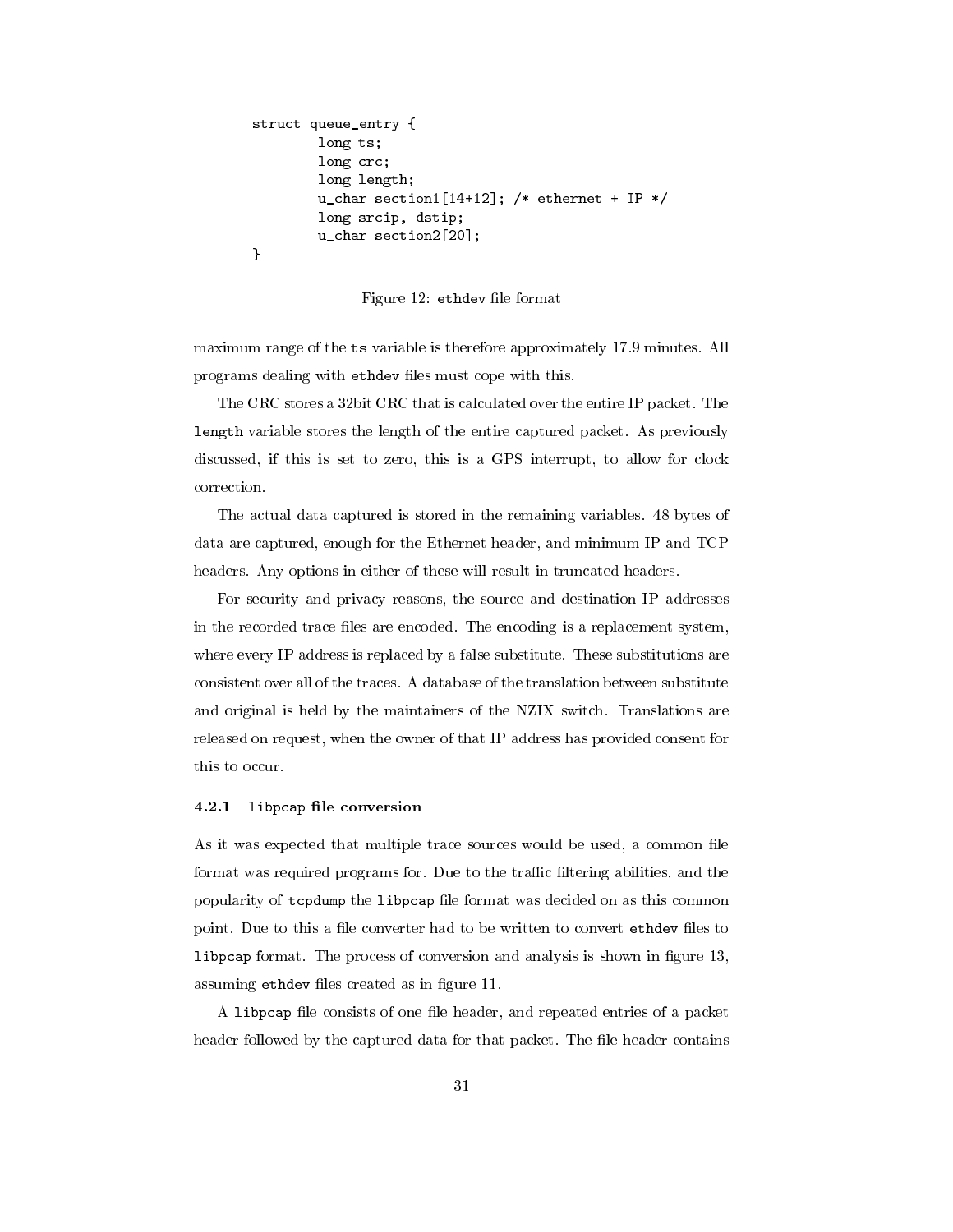

Figure 13: Analysis setup

sections to allow self identification of the file, identify the version of libpcap used, the maximum capture length for this trace and an identifier for the type of physical link this data was captured from. Each packet is then saved in the file, with an extra generic header prepended. This header contains the timestamp of the packet, the length captured of this packet, and the length of the packet on the wire. The length captured must be equal to or less than the maximum capture length from the file header. The exact format of these headers can be found in the pcap.h header file that is normally located in /usr/include on most systems.

To store the timestamp libpcap uses a Unix timeval. A timeval is the basic time structure for Unix and contains a 32 bit seconds variable and a 32 bit microseconds counter. This stores the time in seconds, from the first of January 1970, and wraps approximately once every 68 years.

ethdev timestamps give no indication of the actual time or date that the trace was taken. For this reason, all traces converted with the eth2tcpd program written, appear to have been taken on the first of January, 1970.

eth2tcpd supports conversion both to and from libpcap to ethdev. As libpcap has no concept of the GPS pulse, by default this program will omit these packets from the conversion. An option is provided to override this.

### 4.3 Trace characteristics

The NZIX measurement project was started on the first of December 1998 and ran until the end of March 1999. Each day, at 10am and 2pm NZST a 10 minute capture was taken. This has resulted in 211 trace files that, compressed, consume approximately 6.4GB of hard disk space.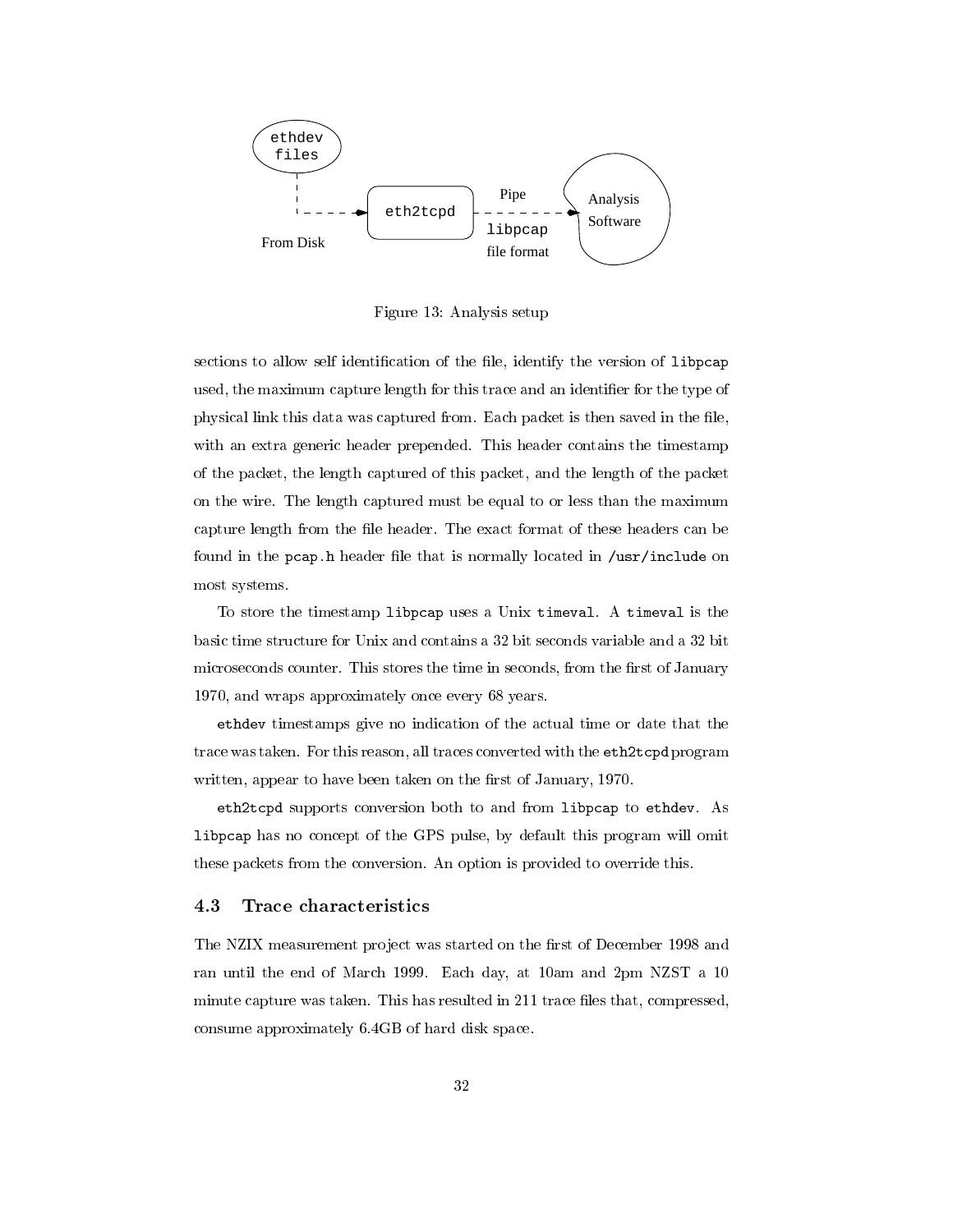

Figure 14: Years traffic plot of NZIX

Shown in figure 14 is a plot of the daily traffic average, for the year covering the period of the project. This plot was taken from the SNMP data provided by the switch, related to the traffic on the SPAN port. This, and graphs of other ports of the switch can be accessed publicly from the WWW [ITS99].

The black line of the plot represents the daily average of the data rates. The gray line represents the maximum 5 minute data rate per day. The spike seen around late March was possibly captured by a trace taken around that time. This trace shows different characteristics to all other NZIX traces, but the reasons for this are yet unexplained. It is also possible that it is coincidence that the spike and the unusual trace occur around the same time of March. This will be looked into further when time permits.

It can be seen from this plot, and also from the trace sizes, that the data rates on NZIX have changed over the time of the project. They initially dropped, due to a breakup of the Kawahiko organisation, an organisation created for bulk bandwidth purchase, and a large contributor to NZIX traffic. Data rates dropped to a low around the Christmas period, and have then stayed reasonably consistent for the rest of the project.

To collect statistics from NZIX traces, <sup>a</sup> program called tcpd stats was written. This program allows various bulk statistics to be extracted from any libpcap le.All statistics quoted for the rest of this section are from the 10am trace dated 31st March, 1999. The rest of this section details the modes this program can run in, and the information provided by each.

#### Text based statistics  $4.3.1$

This mode presents summary statistics of the types of traffic seen in the trace file. An example of the header of this file is shown in figure 15. This shows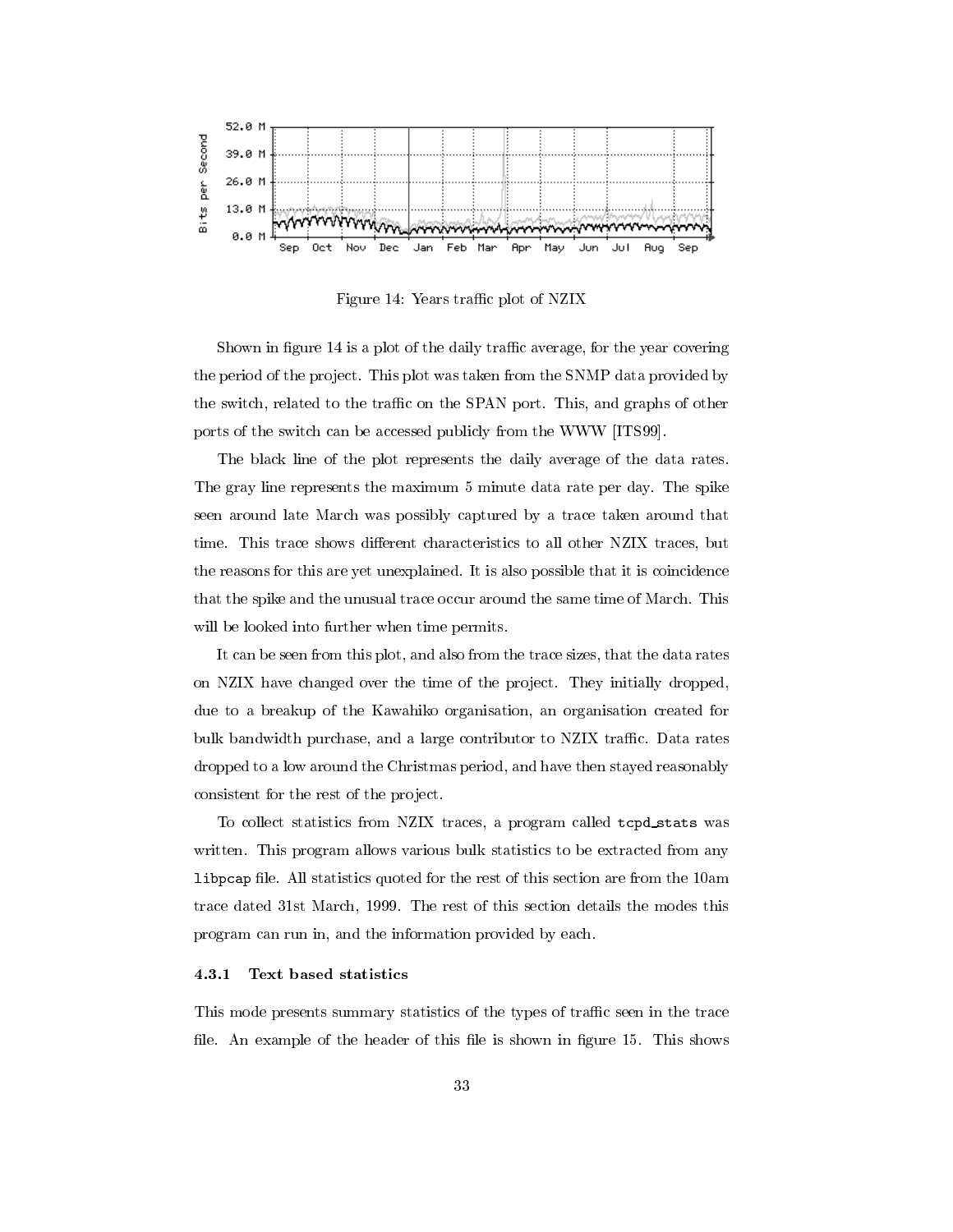```
=============================================================
                TRACE DURATION
00:09:57.662371=============================================================
                PACKET COUNTS
Total Packets 923770
TCP
             751537 Percentage of packets: 81.36
UDP
             108959
                          Percentage of packets: 11.80
ICMP
             43935
                          Percentage of packets: 4.76
TRAFFIC CREATED
Total Traffic 352161806
TCP
             331008282
                          Percentage of traffic: 93.99
UDP 14327199 Percentage of traffic: 4.07
ICMP 2483873 Percentage of traffic: 0.71
=============================================================
```
Figure 15: Text statistics header

a common result. The trace was running for approximately 10 minutes, as expected. TCP was responsible for a large percentage of the total packets, and an even larger percentage of total traffic. The combined data rate was approximately 4.5 Mbits per second. The traffic count is listed in bytes.

The rest of the output file details the traffic on each port number for both TCP and UDP. This allows for identification of the major types of traffic. A small section of this is shown in figure 16. First the port number is listed, then the number of packets seen on this port, the amount of data on this port, and the percentage of the total data see on this port. WWW traffic runs on port 80, and from this figure it can be seen that almost  $50\%$  of traffic in this trace was web traffic. A more detailed explanation of traffic identification methods follow in section 5.1.

A script has also been written to compact and present the output as a web page. This allows creation of a quick summary web page for each individual trace, without human intervention.

This mode will create data sets suitable for creating graphs of data or packet rates. Examples of these are shown in figures 17  $\&$  18. The packet rate has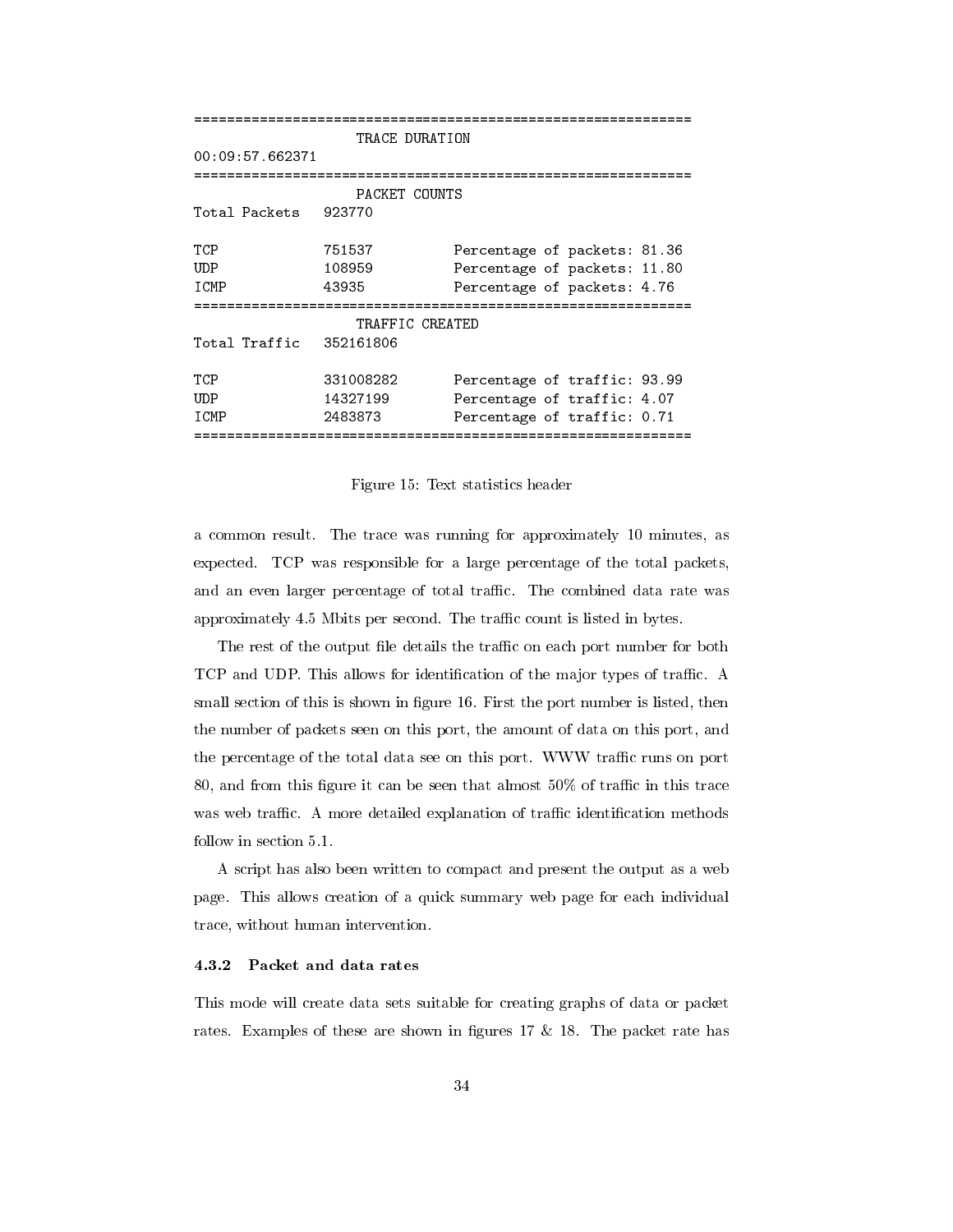| Port |      | 20: 11609 Data:  |             |          | 6091952 Percentage : 1.84                 |  |
|------|------|------------------|-------------|----------|-------------------------------------------|--|
| Port |      | 21: 1175 Data :  |             |          | 106918 Percentage : 0.03                  |  |
| Port | 22:  |                  | 3 Data :    |          | 120 Percentage : $0.00$                   |  |
| Port | 23:  |                  | 5210 Data : |          | 738330 Percentage : 0.22                  |  |
| Port |      | 25: 76578 Data : |             |          | 3711758 Percentage : 1.12                 |  |
| Port | 37 : |                  |             | 8 Data : | 336 Percentage : 0.00                     |  |
| Port | 42:  |                  |             |          | 5 Data: 373 Percentage: 0.00              |  |
| Port |      |                  |             |          | 53: 2141 Data : 2387734 Percentage : 0.72 |  |
| Port |      | 79: 47 Data :    |             |          | 3828 Percentage : 0.00                    |  |
| Port | 80:  |                  |             |          | 235292 Data: 156214139 Percentage: 47.19  |  |
| Port |      | 81: 120 Data :   |             |          | 26685 Percentage : 0.01                   |  |



Figure 17: Combined packet rate

Figure 18: WWW data rate

been calculated from all traffic in the trace, while the data rate graph has been filtered to only include web traffic. This filtering can be applied to any protocol, or service required. These graphs show the traffic to be very 'bursty', with a reasonably stable mean, but large variation around this.

### 4.3.3 Packet size distribution

This is the final mode of this program. This mode provides a list of every possible packet size, and the number of packets that were seen of that size. Examples of the graphs that can be created with this data are shown in figures 19  $\&$  20. The first graph shows the percentage of packets present for each packet size. From this it can be seen that over 50% of packets are very small, under 100 bytes. The second graph shows the proportion of data that each packet size was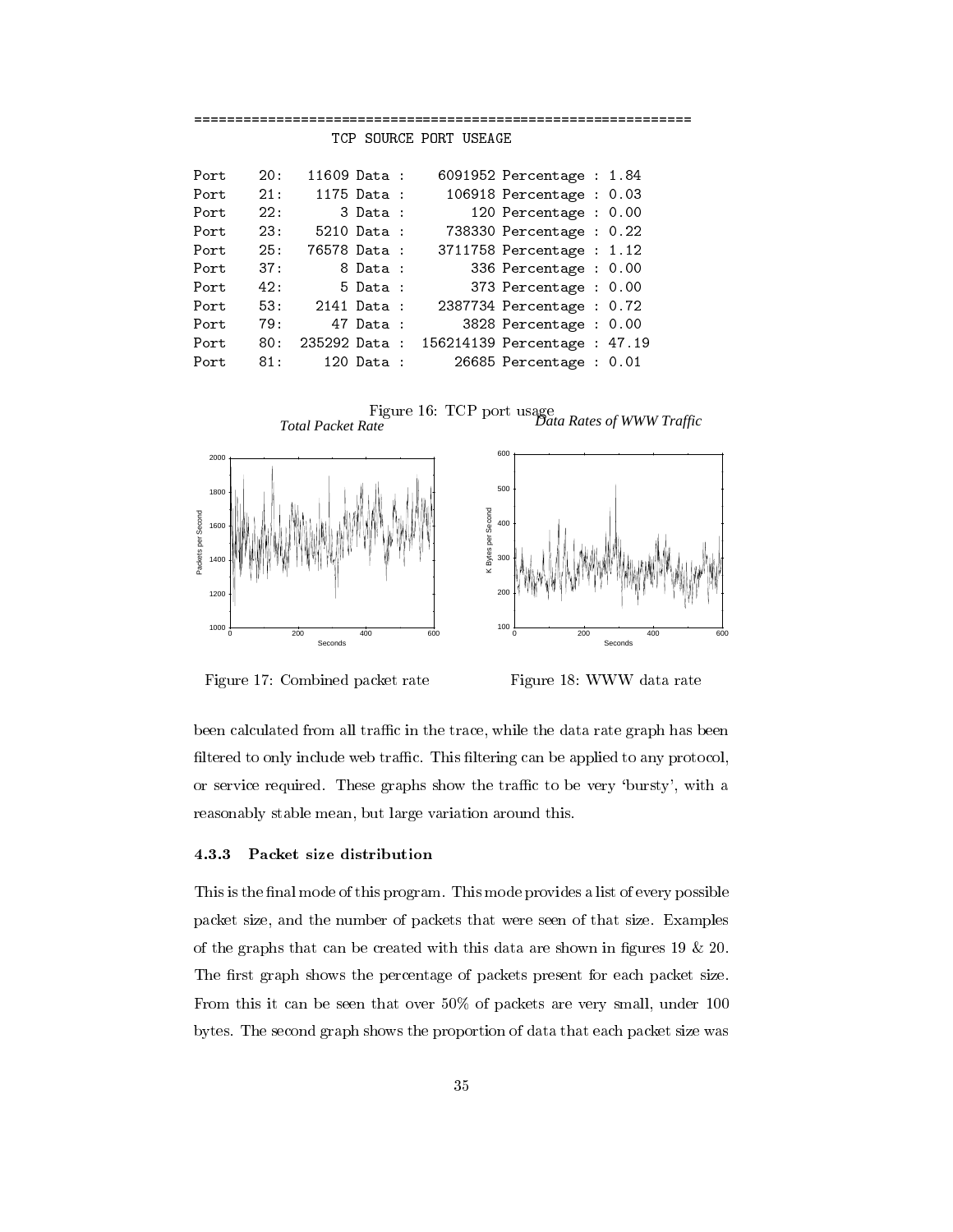*Cumulative Proportion of Packets*

*Cumulative Proportion of Data*



Figure 19: Packet size distribution

Figure 20: Data distribution

responsible for. From this it can be seen that while maximum sized, 1500 byte packets only make up approximately 10% of packets, they carry approximately  $40\%$  of all data.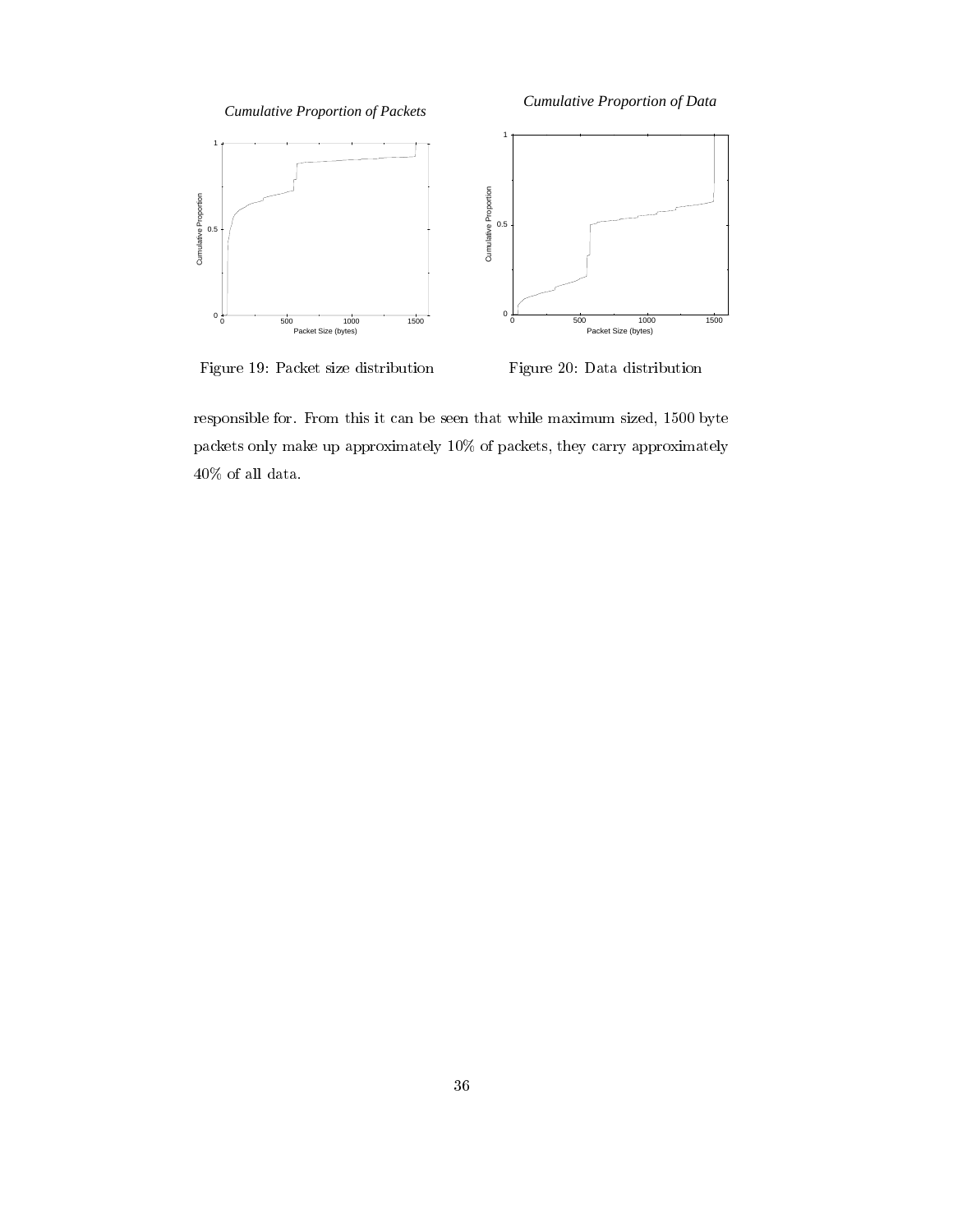## 5 Voice detection and analysis

In the proposal for this project, it was expected that the most work would focus on identifying all different types of UDP traffic, and pick out as much VoIP data as possible. This would require an understanding of as many different VoIP packages as possible, and attempt to identify any data they create in the available traces.

This unfortunately has not been the case. As represented by this report, a large amount of time has been spent understanding the use of passive measurement systems, and the issues that arise in this area. This in effect has resulted in a lower level study, of the systems that underlay any trace based analysis.

Because of the restriction in time, analysis of VoIP traffic has been restricted to one protocol. This protocol is called H.323 and is a standard created by the International Telecommunications Union (ITU) [ITU99]. The standard, titled "Packet-based Multimedia Communication Systems", describes a general method for real-time communication over a packet-based network such as IP. The standard allows an H.323 entity to provide real-time audio, visual and data services. Support for audio is mandatory however, while visual and data services are optional.

Identifying only one protocol for VoIP may not be as restrictive as could be thought. Since its introduction in 1996 H.323 has become widely supported, with both large software vendors such as Microsoft and hardware vendors such as Cisco, shipping products based around it. With such large support, many older proprietary systems are now either including support for, or converting to H.323. This means that while detecting H.323 only will not provide all possible VoIP data, it should provide sufficient amounts for simulations to use.

This section first details the methods for finding H.323 sessions that have been used in this project, then gives some information on the possible H.323 sessions that was found on the NZIX traces.

#### $5.1$ Traffic identification

TCP and UDP both use port numbers to identify the application that `owns' the traffic that arrives. Every time a TCP or UDP port is requested, a unique port number will be returned. TCP/IP uses a well known port system to provide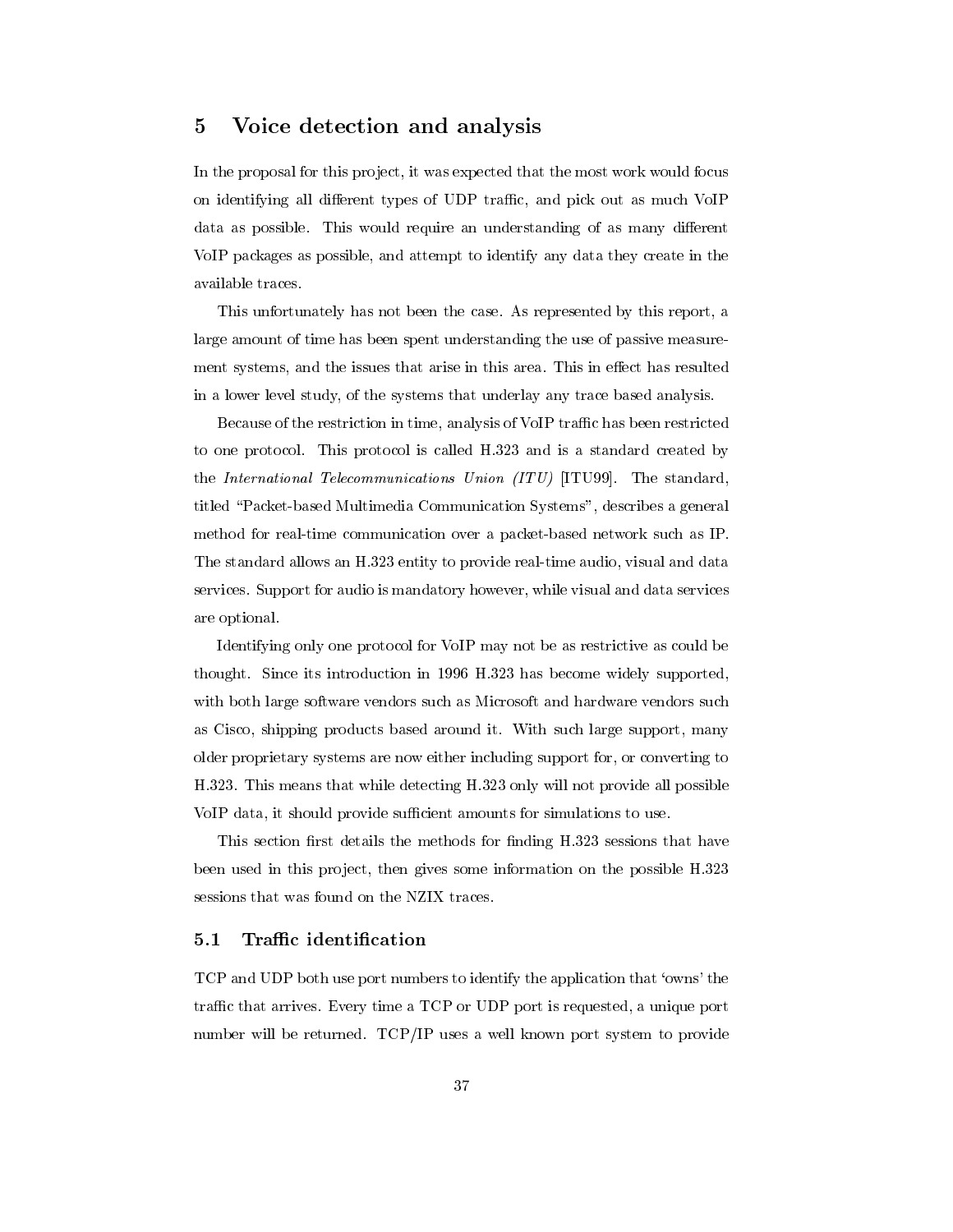most services. All of the well known, historic TCP/IP applications, such as WWW, FTP, SMTP and DNS, have an assigned port number that they will listen on. When one of these services is started, it will request the specic port it should run on, and open that port to listen from. When a client attempts to open a connection to that service, they will request a port to connect out on. This port will be a random unassigned number. Then knowing the address of the machine, and the default address for the service, they can open a connection.

It is unusual, but not impossible for two machines to violate this port system. If a machine knows the port a service is running on, it can connect that port, and not need to assume the default port number. All of the `well known' port numbers are below 1024, and are protected from being opened by any nonprivileged services. It is therefore unusual to find a service running in the restricted port range, but not on the specied port. It is not so uncommon to run a service on an unrestricted port number, that does have a specied restricted port. For example, a WWW server is specified to run on port 80. It would be extremely unusual to run a web server on port 25, the default port for e-mail services. It is possible however that a WWW server could run on any high number port (greater than 1024), if for instance a machine is running two servers, one for internal access and one for external access.

In header trace files, only the source and destination port number is available, no user data. If one of the ports is a restricted port number it is normal to assume that the data carried in the packet is for that service. If both port numbers are high however, only in restricted cases can any conclusion be drawn as to the type of data carried in the packet. As we will see, H.323 is an area in which this is the case. None of these methods are perfect however, and there is always an element of guess work in identifying traffic from trace files.

### 5.1.1 H.323 detection

H.323 is a generic standard that incorporates multiple other ITU standards to form a complete system. The specification also allows for implementations over multiple network technologies, each implementation is specified in a separate document. For this project we are only interested in the details for H.323 over IP. All ITU specications also have to be paid for to obtain them. For these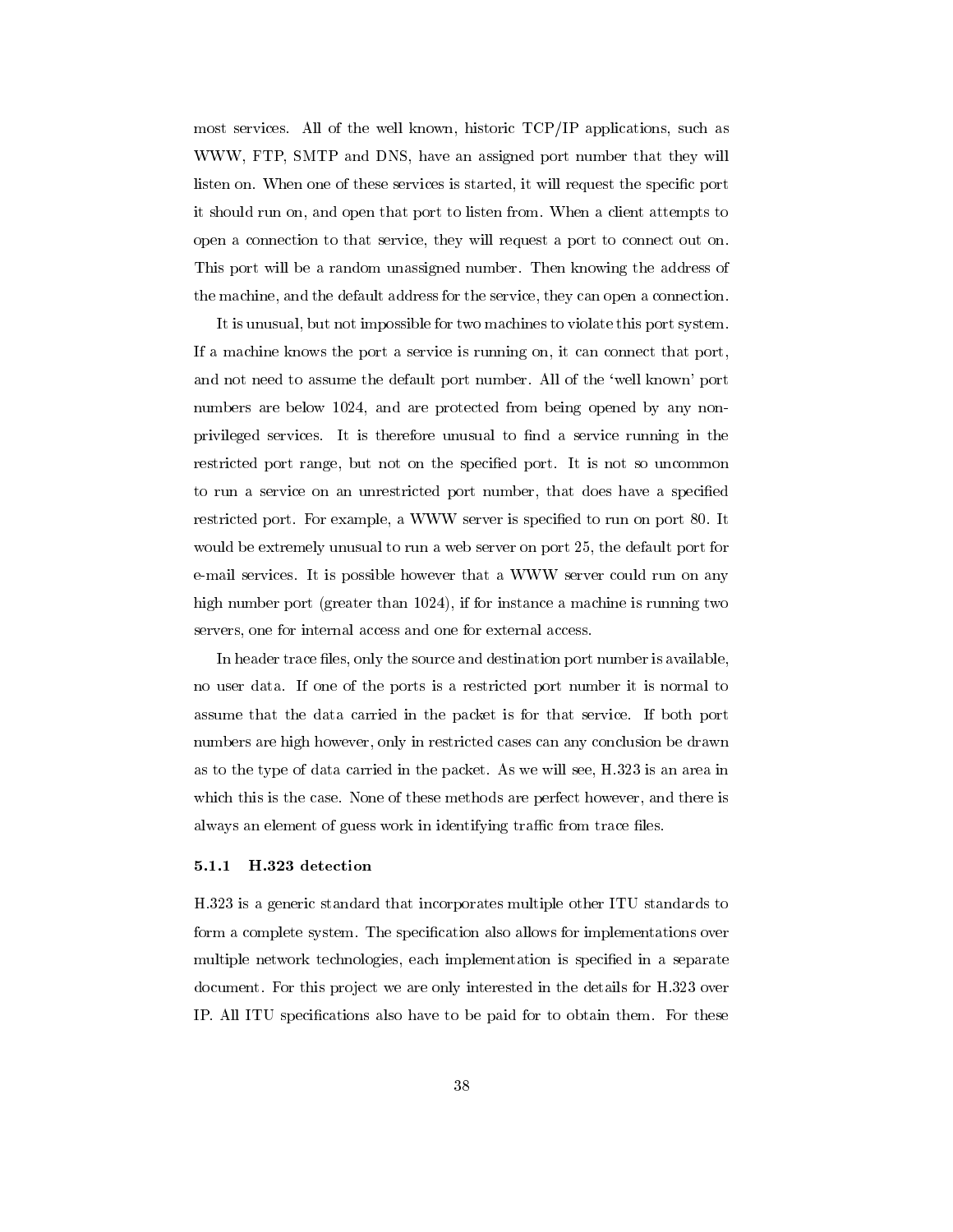reasons the detection systems that have been used for this project have come from a practical investigation, without in-depth research into the protocol itself. However all IP implementations of H.323 have to be able to interact with each other, and so correctly identifying the signature of one H.323 application should allow detection of all IP implementations of H.323.

As H.323 is a new protocol, it does not run using the privileged section of port numbers. It does however use the same well-known idea. When a H.323 application is started, it will request two specific TCP port numbers to listen on. These are ports 1503 and 1720. These ports are used for call setup and call control, one area of VoIP applications that do need reliable delivery. A H.323 application that wishes to connect to another H.323 user, will connect to that machine on both ports 1503 and 1720. Using these two connections the applications negotiate UDP ports to use for data transfer.

H.323 specifies the use of the Real Time Protocol (RTP) [SCFJ96] for data transfer. This is a general purpose protocol for real-time IP applications. RTP uses two UDP ports, one for data transfer, and one for RTP control information. The data transfer port is defined to be an even port number, and the control port number will be the successive port number. The data port will have large numbers of small, and often fixed sized packets flowing over it. The control port will have much lower data volumes, and will not necessarily have regular arrival times or sizes.

The actual port numbers that are negotiated by H.323 are indeterminable, but conforming to the RTP standard, data will be carried on an even port and control information on the next port. Using both this property and the well-known ports, 1503 and 1720, it is possible to attempt to detect H.323.

The process used in this project takes two steps. The first step uses a program written for this task. It takes a libpcap file, and looks for pairs of machines that both communicate on ports 1503 and 1720. It then prints the IP addresses of these machines.

The second step uses tcpdump to filter the traffic between these two machines. By human inspection it can be easily seen if there are the indications of RTP data between these two machines. Improvement of this second step of detection, to a system that can be carried out by a computer is one section of the future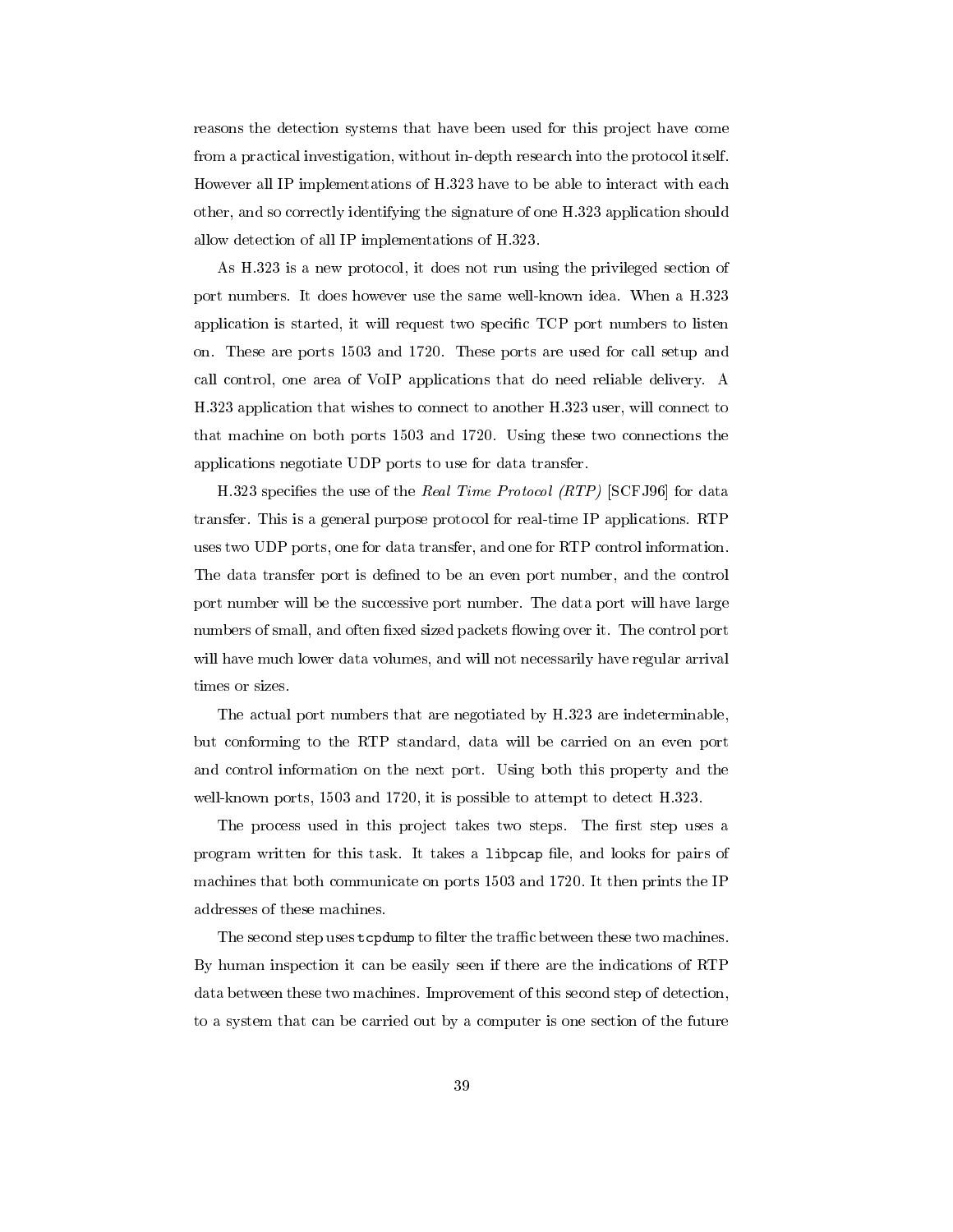work possible on this project.

#### 5.1.2 H.323 traces from NZIX

Using this system on NZIX resulted in 22 traces identified as possible H.323 connections. The first step identified 71 sessions from the 211 NZIX traces. Of these 71 there were multiple `port scans' where a host attempts a connection to every port on a destination machine. This will result in connections being attempted on both port 1503 and 1720, misleading the detection. The second stage easily picks up these as not H.323 connections.

One other circumstance occurred, where a connection was seen on both ports 1503 and 1720, but no more data passed between these hosts. It is possible, although not confirmed, that this could be caused by an attempted  $H.323$  connection that was refused by the destination machine. These were also discarded as not being H.323 connections, as it was the UDP data in particular that was wanted.

### 5.2 Voice trace characteristics

All of the 44 hosts involved in the 22 traces were unique. There were no duplicated IP addresses. This means that we have no definite indication that there any regular H.323 users on this link. This could mean two things, there are no regular H.323 users or we are not detecting them. As the traces are only run for 20 minutes out of 1440 minutes in a day, the likelihood of missing repeated H.323 conversations is large. Also as the IP addresses are encoded there is no way of telling if a user is on a dynamic IP, where their IP address changes ever connection. With unencoded IP addresses it would be possible to tell if multiple addresses all come from the same ISP, indicating that this could be a possibility.

Without knowledge of repeated H.323 use, all traces could be simply experimentation, and it is possible that the quality of the results are not sufficient for a user to persist.

Much longer trials need to be run, possibly over days to weeks to investigate properly the level of H.323 use on NZIX. Currently this is not possible due to storage constraints, and so a move must be made to real-time detection of H.323. This is discussed further in the future work section  $(\S 6)$ .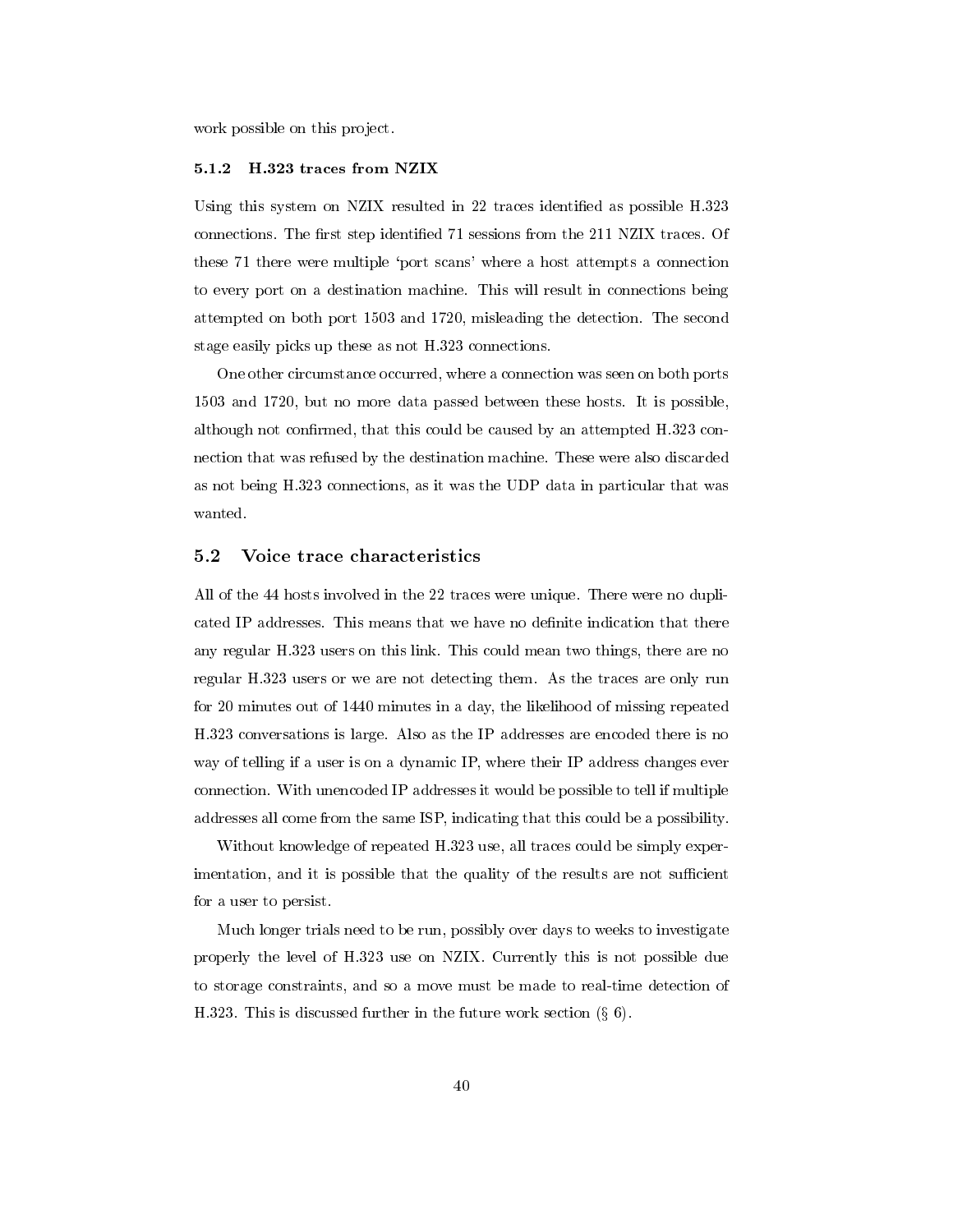| $0.5.211.254:49606$ <-<- 0.0.251.56:49608 UDP C= 4, HL= 5, TL= 88                   |  |  |  |  |  |
|-------------------------------------------------------------------------------------|--|--|--|--|--|
| $0.5.211.254:49607$ ->-> 0.0.251.56:49609 UDP C= 1, HL= 5, TL= 92                   |  |  |  |  |  |
| $0.5.211.254:49606$ <-<- 0.0.251.56:49608 UDP C= 6, HL= 5, TL= 88                   |  |  |  |  |  |
| $0.5.211.254:49607$ <-<- 0.0.251.56:49609 UDP C= 1, HL= 5, TL= 100                  |  |  |  |  |  |
| $0.5.211.254:49606$ <-<- 0.0.251.56:49608 UDP C= 10, HL= 5, TL= 88                  |  |  |  |  |  |
| $0.5.211.254$ ->-> 0.0.251.56 RSVP C= 1, HL= 6, TL= 160                             |  |  |  |  |  |
| $0.5.211.254$ $\leftarrow$ < - 0.0.251.56 ICMP C= 1, HL= 5, TL= 60                  |  |  |  |  |  |
| $0.5.211.254:49606$ <-<- 0.0.251.56:49608 UDP C= 28, HL= 5, TL= 88                  |  |  |  |  |  |
| $0.5.211.254:49607$ <-<- 0.0.251.56:49609 UDP C= 1, HL= 5, TL= 76                   |  |  |  |  |  |
| $0.5.211.254:49607$ ->-> $0.0.251.56:49609$ UDP C= 1, HL= 5, TL= 72                 |  |  |  |  |  |
| $0.5.211.254:1843$ $\lt$ $\lt$ $\lt$ $\lt$ 0.0.251.56:1503 TCP C= 1, HL= 5, TL= 136 |  |  |  |  |  |
| $0.5.211.254:49606$ <-<- 0.0.251.56:49608 UDP C= 10, HL= 5, TL= 88                  |  |  |  |  |  |
| $0.5.211.254:1843$ <-<- 0.0.251.56:1503 TCP C= 1, HL= 5, TL= 136                    |  |  |  |  |  |
| $0.5.211.254:49606$ <-<- 0.0.251.56:49608 UDP C= 1, HL= 5, TL= 88                   |  |  |  |  |  |
| $0.5.211.254:1843$ ->-> $0.0.251.56:1503$ TCP C= 1, HL= 5, TL= 40                   |  |  |  |  |  |
| $0.5.211.254:49607$ <-<- 0.0.251.56:49609 UDP C= 1, HL= 5, TL= 80                   |  |  |  |  |  |
| $0.5.211.254:1843$ ->-> $0.0.251.56:1503$ TCP C= 1, HL= 5, TL= 40                   |  |  |  |  |  |
| $0.5.211.254:49606$ ->-> 0.0.251.56:49608 UDP C= 2, HL= 5, TL= 88                   |  |  |  |  |  |
| $0.5.211.254:49607$ <-<- 0.0.251.56:49609 UDP C= 1, HL= 5, TL= 80                   |  |  |  |  |  |
| $0.5.211.254:49606$ ->-> $0.0.251.56:49608$ UDP C= 1, HL= 5, TL= 88                 |  |  |  |  |  |
| $0.5.211.254:49607$ ->-> 0.0.251.56:49609 UDP C= 1, HL= 5, TL= 104                  |  |  |  |  |  |
| $0.5.211.254:49606$ ->-> 0.0.251.56:49608 UDP C= 18, HL= 5, TL= 88                  |  |  |  |  |  |
| $0.5.211.254:49606$ <-<- 0.0.251.56:49608 UDP C= 11, HL= 5, TL= 88                  |  |  |  |  |  |

Figure 21: H.323 packet flow

The characteristics seen in each of the available traces are all reasonably similar. To understand the flow of traffic between the two machines, a program was written to print out a text representation of this flow. Sample output of this can be seen in figure 21. Printed in one column is one IP address followed by the port on that machine. Next is an indication of the direction of the packet and the other host's IP and port. Then the protocol is listed, count field, the header length and total length of the packet in bytes. The count field is the number of identical headers that were seen. This compacts long flows of identical packets to a single line. It can be seen that this occurs on a regular basis with the UDP data channels, seen on the even UDP port numbers. It can be seen in this case that both sides are using the same data packet size, 88 bytes. This section does not represent the 'normal' output of this program. This section has been chosen due to the large number of different packets and protocols seen in a short time. More often all that is seen is large flows of UDP data packets between the two hosts with some RTP control data also.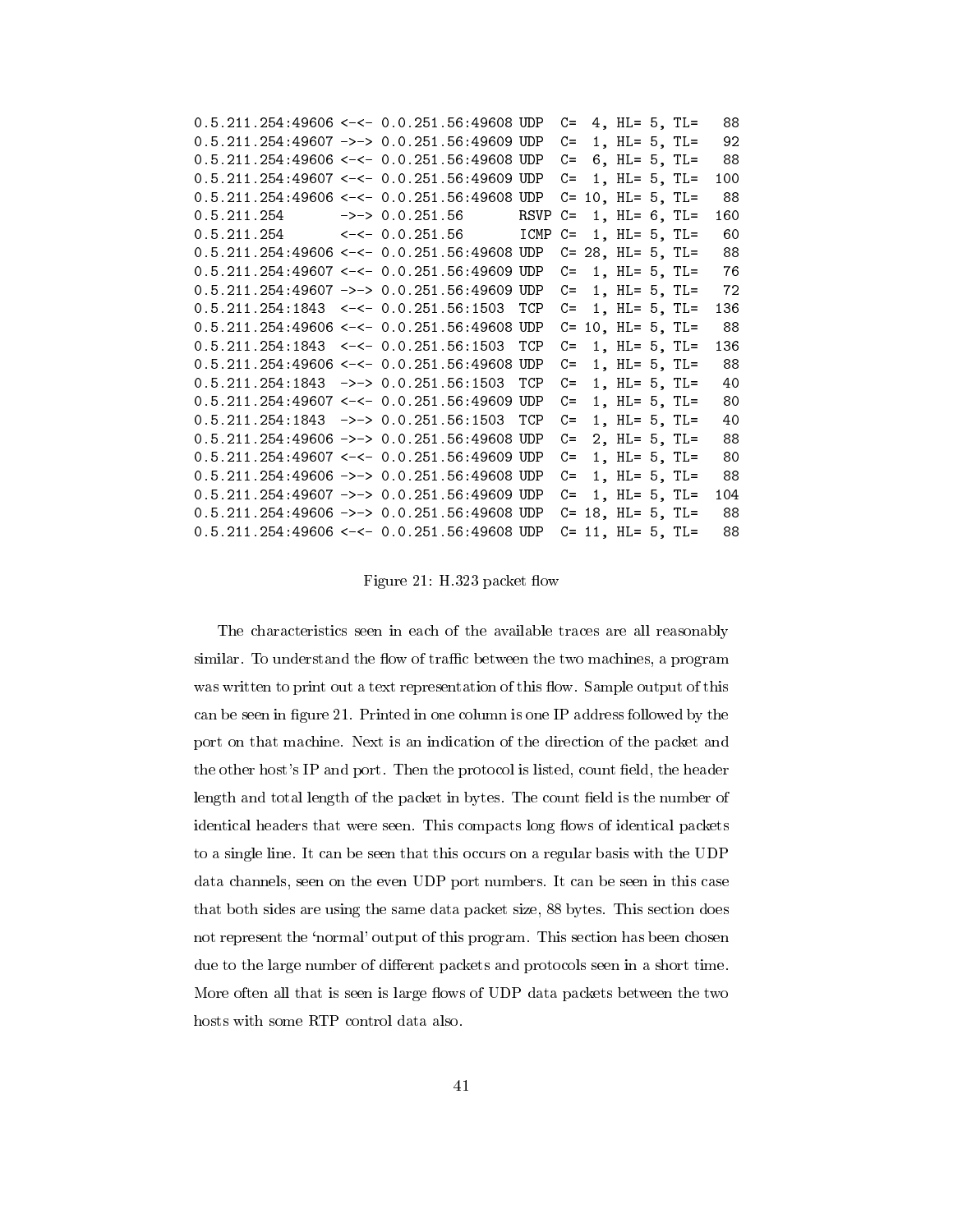

Figure 22: UDP data rates

Figure 23: UDP data rates

In figures 22  $& 23$  the data rates for each of the directions are plotted. These rates only include the UDP traffic seen between these two machines. The data rates and packet rates will both produce approximately the same graphs as all data is sent in fixed sized packets, and only the control information is slightly different.

The data rates shown on these graphs are achievable by a 33.6kbit per second modem link, the lowest common Internet connection speed in use today. It can be seen that one graph is more erratic that the other, a feature that is unlikely to be reliably explained without more knowledge of each of the users.

Two more graphs are included to provide another example. These, shown in figures 24  $\&$  25, show that it is not a requirement to have both directions of traffic aim for the same average bit rate. It is obvious that both of these directions have a fixed mean bit rate that they are aiming for but these are very different for each direction. Again the bit rates are both relatively low, with both just being within range of a standard modem connection.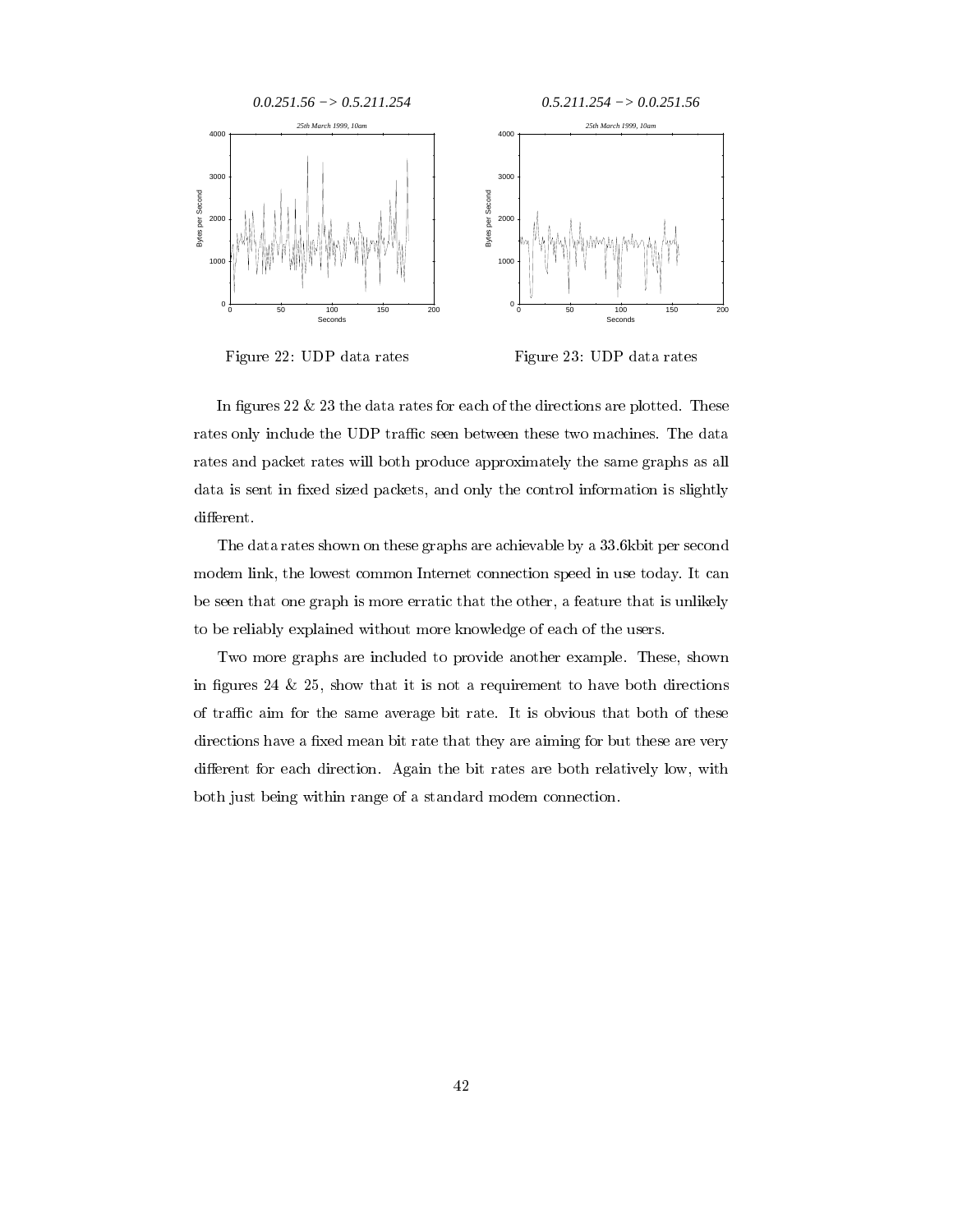

Figure 24: UDP data rates

Figure 25: UDP data rates

### 6 Future work

There are multiple areas that this project can be continued from. The most obvious area is to conduct simulations using the H.323 sessions found in the NZIX traces. This step does not require large amounts of work as both the simulator and the traces now exist. This will then be able to provide a preliminary answer to the questions this project has been aiming towards. However there are a number of other areas that can be developed on to assist in a more accurate and complete simulation run.

The first extension is a more in-depth study into the H.323 protocol. This will allow verification of the methods used here, and may also provide more reliable ways of detecting H.323 traffic. One other significant area should be looked at. It has been assumed in this project that the added overhead of congestion control for an application is not worth the possible benefits. This is not necessarily the case. More study should be done on investigating if H.323 supports applications responding to congestion, and if any actually do this. A study of this type would verify the accuracy of the current methods to create traffic models.

Other improvements could extend the traffic identification to allow machine identification of RTP traffic. This would first be in the context of H.323. If two machines communicate on the appropriate ports how can it be determined if RTP traffic was also seen between them. Then a more general purpose system for finding RTP traffic without any other indications could be attempted. This would be made difficult because of the fact that the RTP ports are adjacent.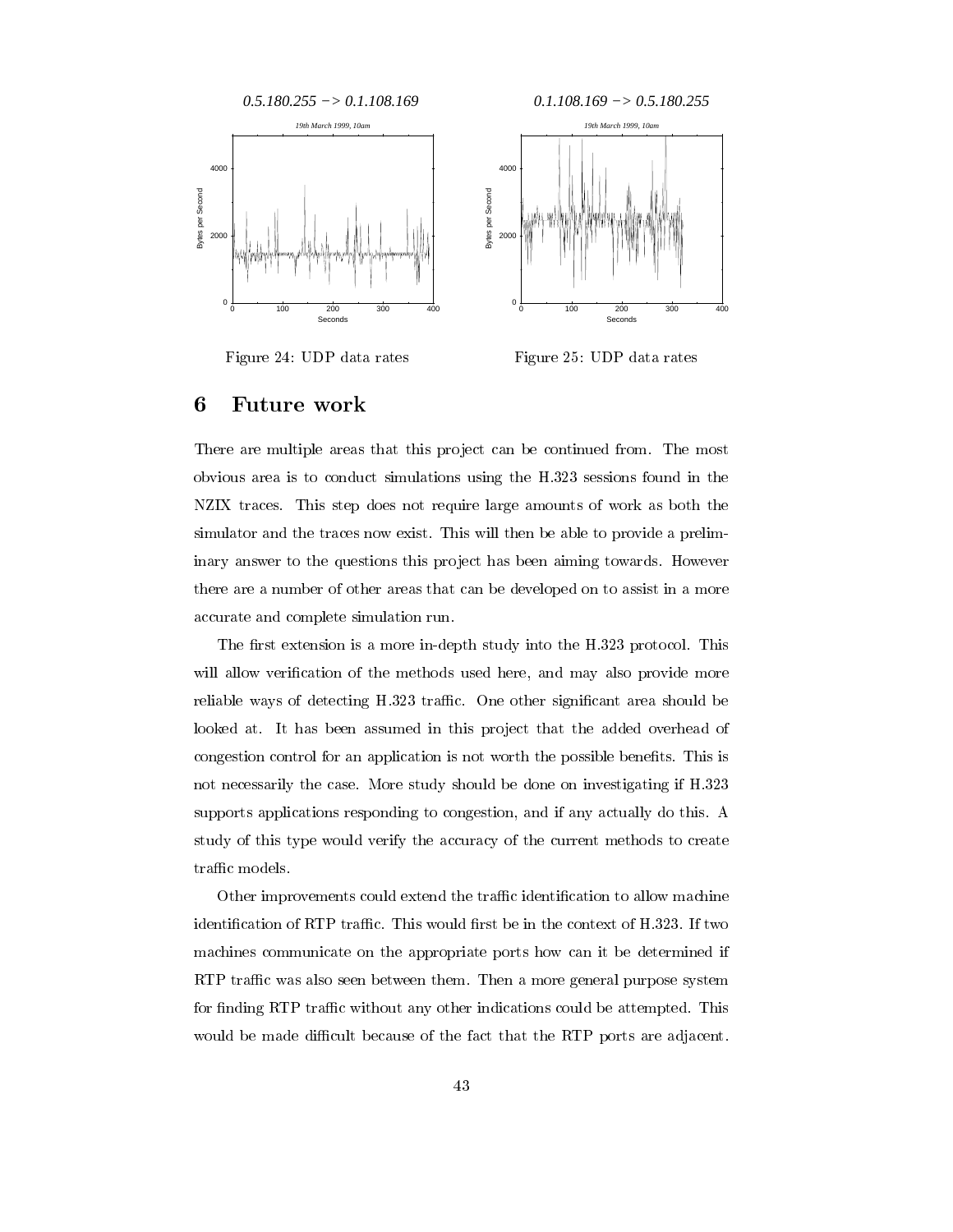As many UDP stacks allocate port numbers in sequence, it is quite likely that adjacent UDP ports would be seen between hosts. To achieve RTP detection it may require more articial intelligence to detect the properties of RTP such as regular fixed sized data packets and irregular control packets.

Once detection for H.323 has become more reliable, it may be worth investigating a real-time method for this detection. This could run on a DAG card consistently, looking at all traffic on a link, and save only traffic that appears to be H.323 sessions. Moving away from the requirement for trace files to real-time detection would allow much larger volumes of traffic to be inspected. As the storage requirements are for only the H.323 sessions, and not the entire trace file, many more sessions could be stored at one time.

Limiting all work done on VoIP detection to H.323 traffic obviously omits any other VoIP systems in use from simulations. Work could be carried out in investigation of the signatures of any other VoIP application that could be in use. One method for this has already been suggested. The use of RTP is not restricted to H.323 systems and a generic detection for this could enable larger volumes of data to be found. However, as already mentioned, H.323 has become a very popular protocol, and there seems to be no obvious reason currently why this may change. Extra work on detecting other protocols may provide limited gains as more and more applications start to use H.323.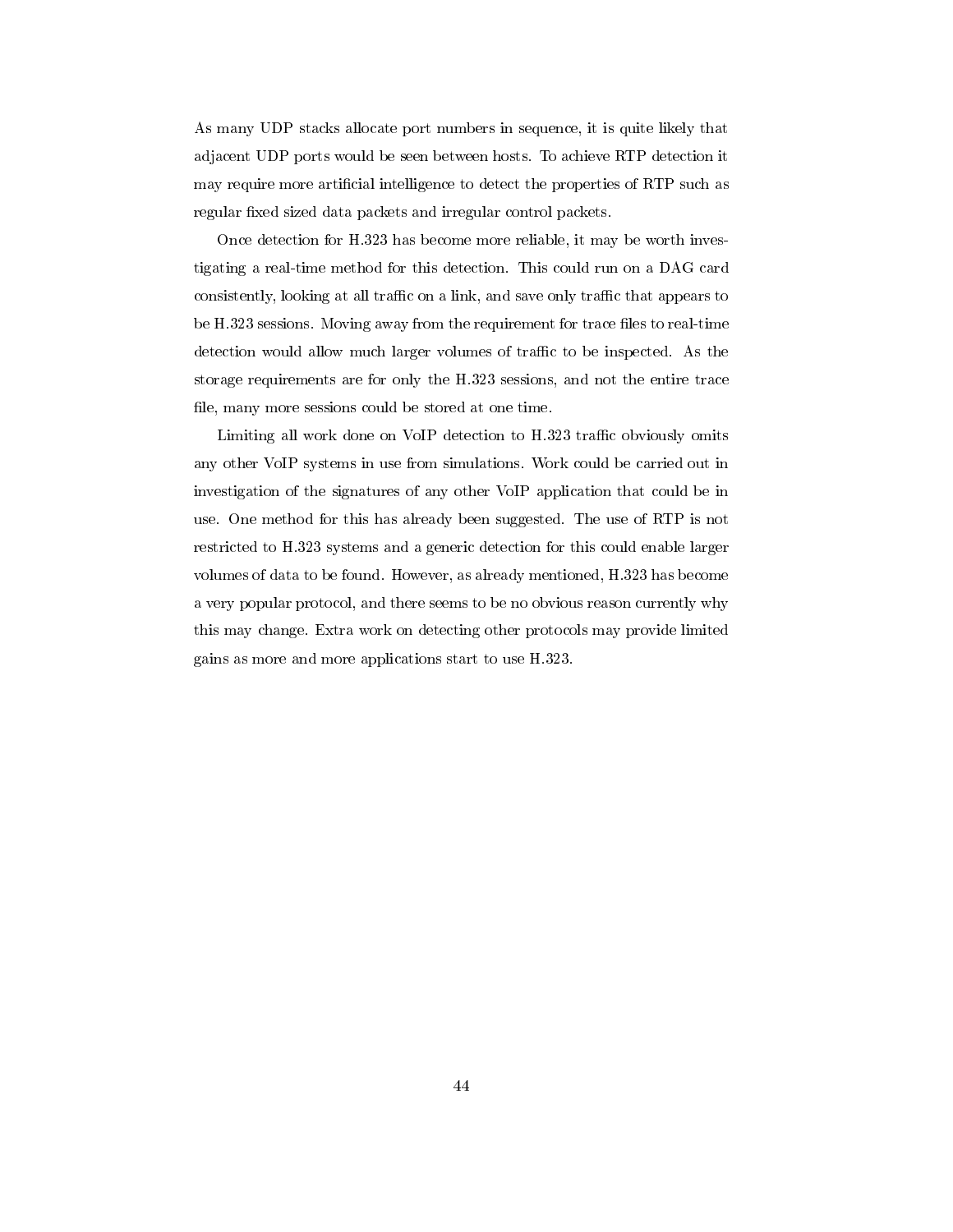#### $\overline{7}$ **Conclusion**

Due to an underestimation of the complexities involved in using passive measurement techniques, this study has focused at a much lower level than originally intended. Through the study of these systems a number of points have been raised.

The most obvious conclusion that can be drawn from this project is a feel for the difficulty involved in passive measurement. It has been stated multiple times that this simple concept presents some very large problems. It has been seen that different network technologies each create a set of new problems adding on to a core set of difficulties and limitations inherent to passive measurement.

Problems such as timestamps are slowly being corrected by new generations of custom hardware solutions, assisted by technologies such as GPS. In other areas, such as increasing data rates, the problems are continuing to get worse, and new ideas and methods for dealing with these are required.

This project has also encountered the lack of any standard platform on which analysis can be carried out on. This has been seen in the requirements for file converters and the multiple interpretations and various accuracies for such variables as timestamps. It is hoped that the hardware improvements, such as being created by the DAG group, will provide the necessary support software require for high accuracy measurement. When combined with CoralReef, it will be then possible to write analysis software that will portable over multiple network technologies without change.

Once available these systems can not only be used to create new, accurate data sets to work with but also verify the accuracy of the existing traces. This will provide a way to state any current results to an appropriate level of accuracy.

The analysis techniques that have been created and used in this project can still be applied once such systems as CoralReef, supported by DAG hardware, are in use. These analysis techniques, while not as comprehensive as would have been liked, achieve the goal of detecting VoIP traffic with no more information than traces of packet headers.

This project has therefore achieved the main aim of the proposal, to work towards simulation to investigate the effects of VoIP on existing traffic. As seen in section 6 there are many areas that can be worked on from this project to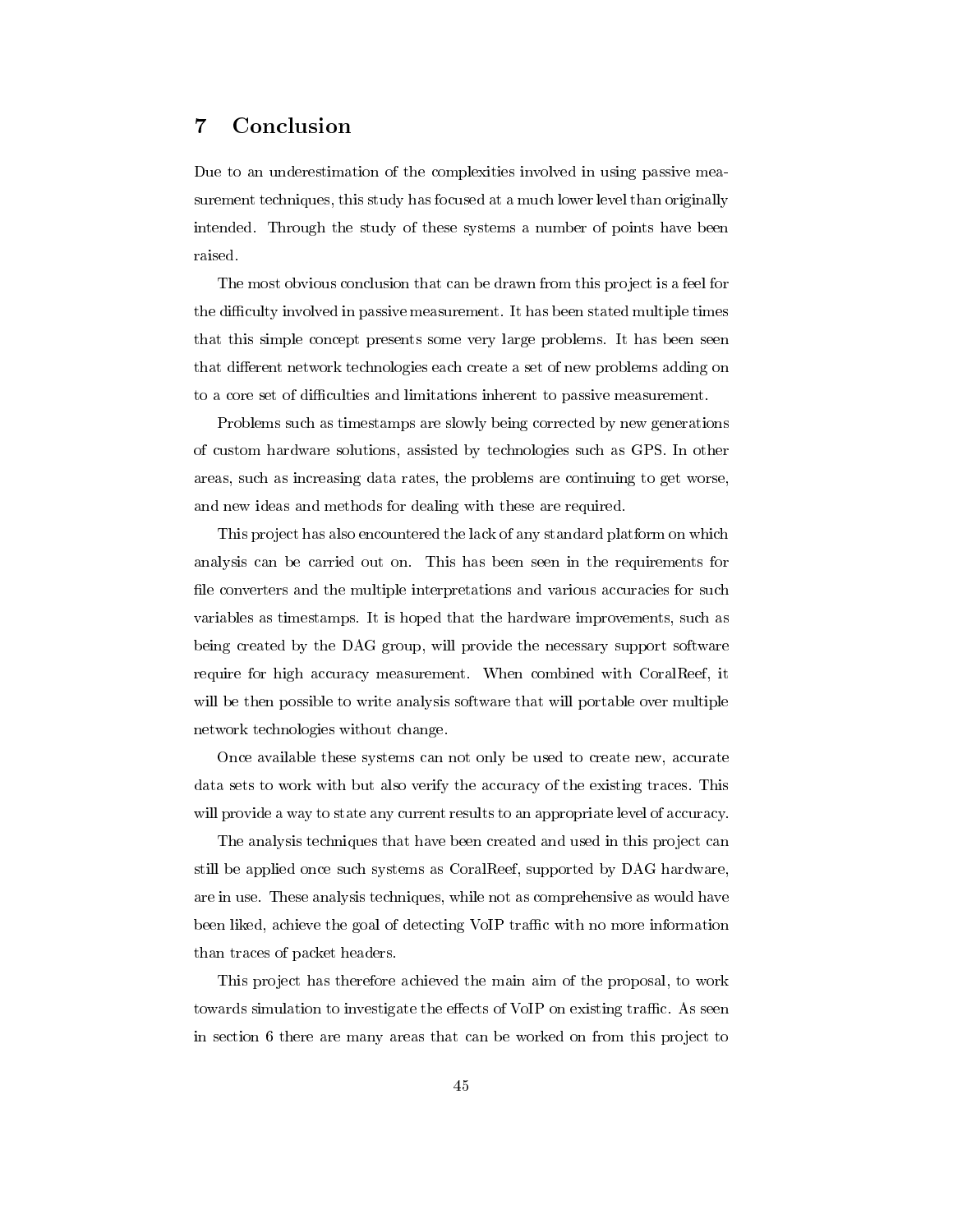further understand these effects. This report provides a base on which future projects can be built upon to finally provide reliable answers to the questions this project asked.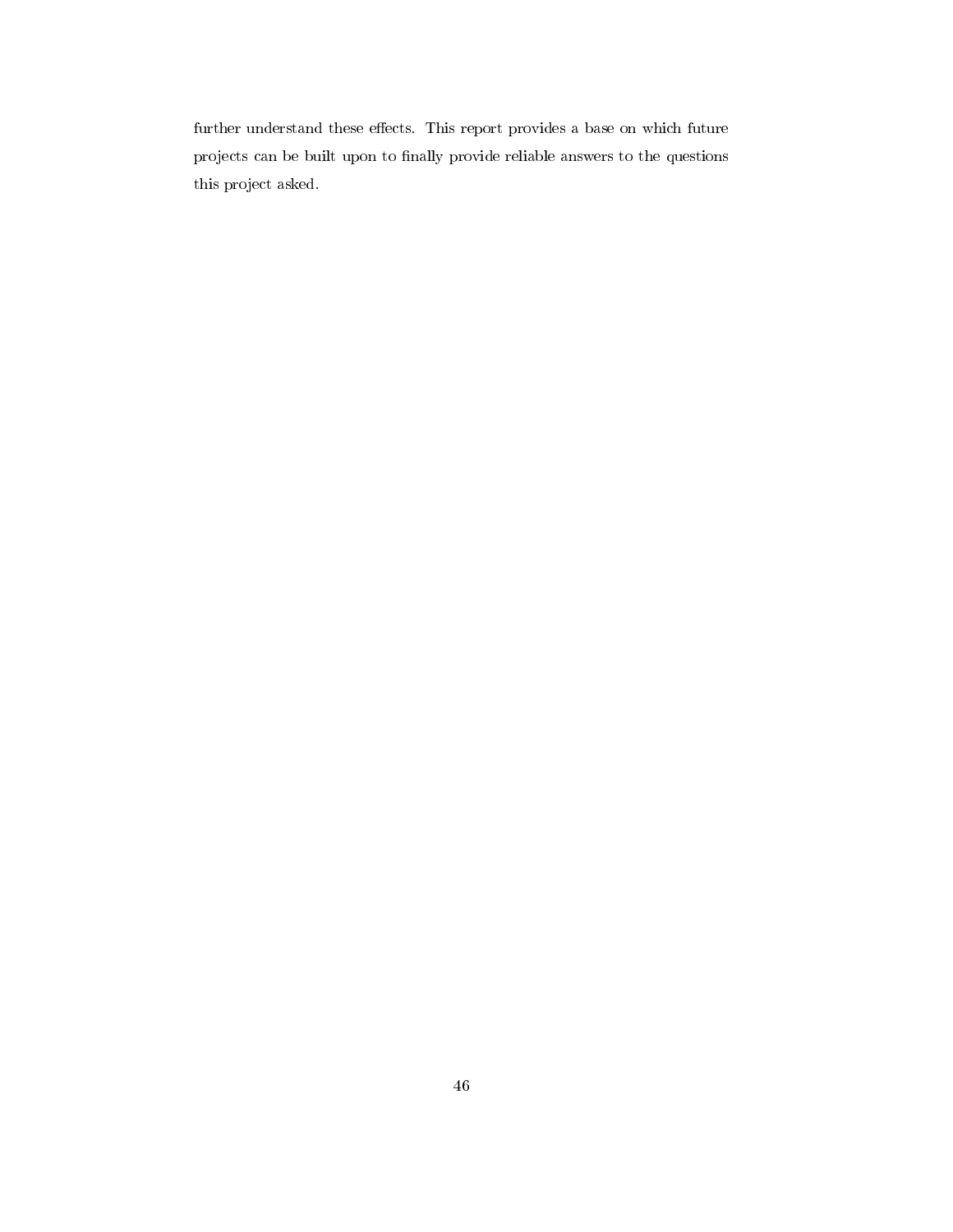# References

- [ACGW95] M. Arlitt, Y. Chen, R. Gurski, and C. Williamson. Traffic modeling in the ATM-TN TeleSim project: Design, implementation, and performance evaluation.". In Proceedings of the 1995 Summer Computer Simulation Conference, Ottawa, Ontario, July 1995.
- [CAI99] CAIDA. http://www.caida.org, October 1999. Cooperative Association for Internet Data Analysis, San Diego, USA.
- [CR99] CoralReef Software Suite. http://www.caida.org/Tools/CoralReef, October 1999. CAIDA Research Group, San Diego, USA.
- [DAG99] DAG Group. http://dag.cs.waikato.ac.nz, October 1999. Computer Science Department, University of Waikato, New Zealand.
- [ITS99] University of Waikato Network Overview. http://operations.waikato.ac.nz/mrtg, October 1999. ITS, University of Waikato, New Zealand.
- [ITU99] International Telecommunication Union (ITU) Home Page. http://www.itu.int, October 1999. International Telecommunication Union.
- [MOA99] NLANR Network Analysis Infrastructure. http://moat.nlanr.net, October 1999. National Laboratory for Applied Network Research, San Diego, USA.
- [MPC98] Andrew McGregor, Murry Pearson, and John Cleary. The effect of multiplexing HTTP connections over asymmetric high bandwidthdelay product circuits. In Proceedings of SPIE, Internet Routing and Quality of Service, Boston, Massachusetts, November 1998.
- [SCFJ96] H. Schulzrinne, S. Casner, R. Frederic, and V. Jacobson. RTP: A Transport Protocol for Real-Time Applications. Internet RFC 1889, January 1996.
- [Ste97] W. Stevens. TCP Slow Start, Congestion Avoidance, Fast Retransmit, and Fast Recovery Algorithms. Internet RFC 2001, January 1997.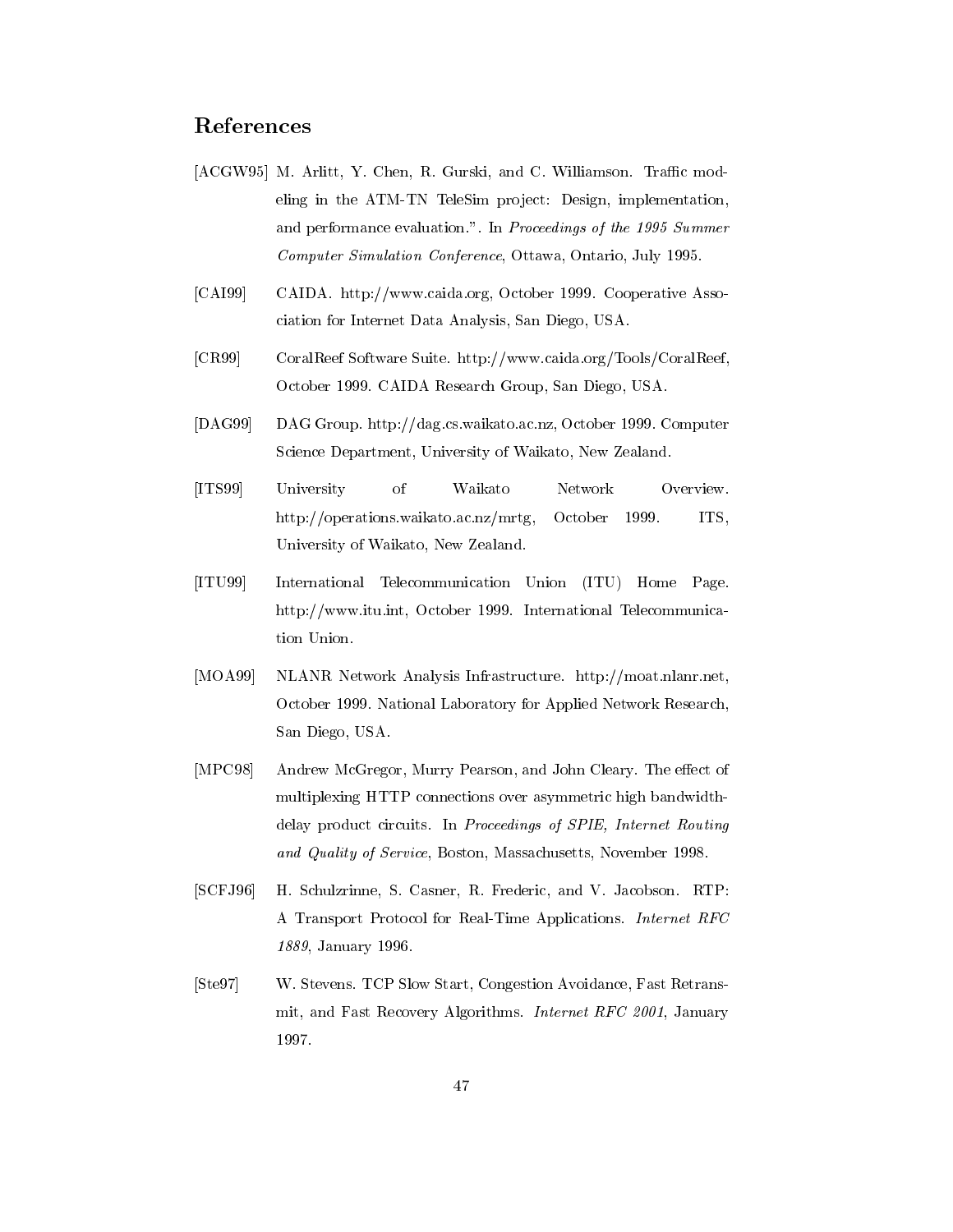[WAN99] WAND Group. http://atm.cs.waikato.ac.nz/wand, October 1999. Computer Science Department, University of Waikato, New Zealand.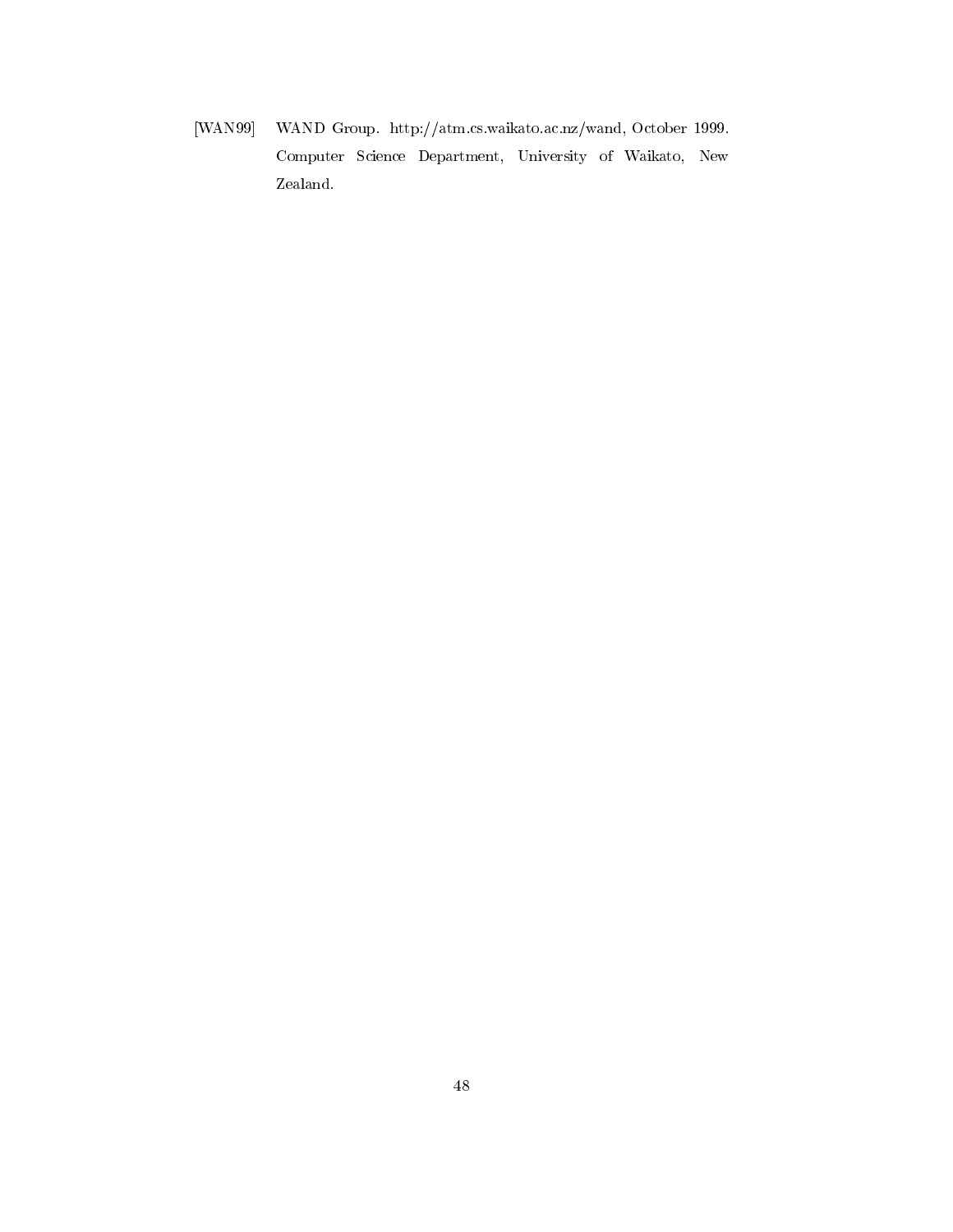#### **Glossary**  $\bf{A}$

- 10/100base\* Multiple standards for different media options and speed grades of Ethernet networks.
- AAL-5 ATM Adaptation Layer-5. An encapsulation layer to enable large data packets to be split into ATM cells.
- ATM Asynchronous Transfer Mode.
- CAIDA Cooperative Association for Internet Data Analysis
- CRC Cyclic Redundancy Code. A very reliable error detection system often used in networking.
- DAG Research Group at the University of Waikato, concerned with hardware monitoring solutions. Consult [DAG99] for an explanation of the acronym.
- DNS Domain Name System. Online service used to map human readable names to IP addresses.
- FTP File Transfer Protocol. Common way of transferring files across an IP
- GPS Global Positioning System. International guidance system, that can also provide a distributed, highly accurate clock system.
- IP Internet Protocol. The base protocol of the TCP/IP suite of protocols. Provides the basis of all Internet connections.
- ISP Internet Service Provider. A company providing Internet access, normally to homes and small business.
- LAN Local Area Network. A physical network technology designed to span short distances.
- MOAT Measurement Operations and Analysis Team. A research team based in the USA.
- NLANR National Laboratory for Applied Network Research. The parent research group to MOAT.